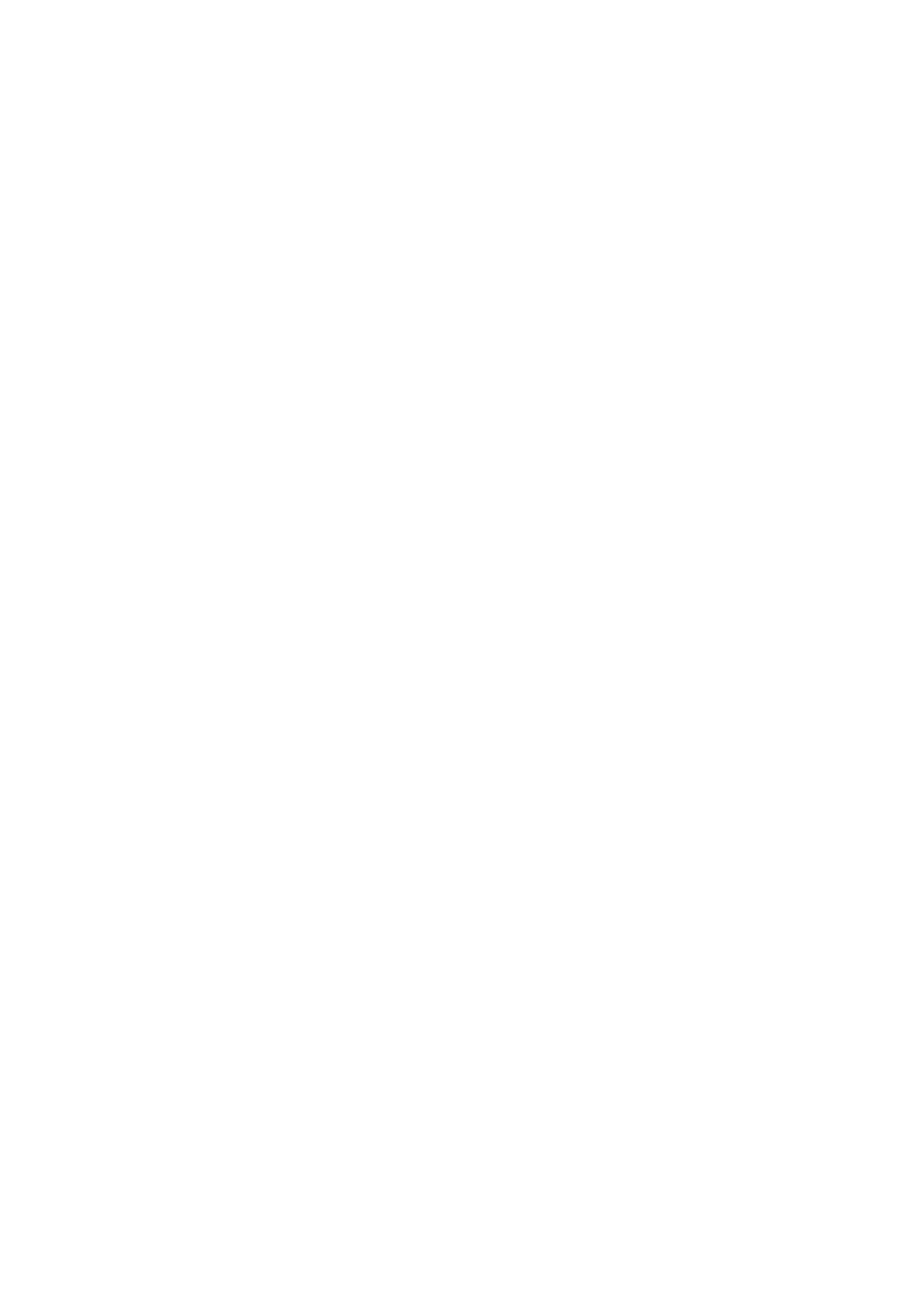# **Literature Review on Attitudes towards Disability**

**Senior Researcher NDA: Frances Hannon**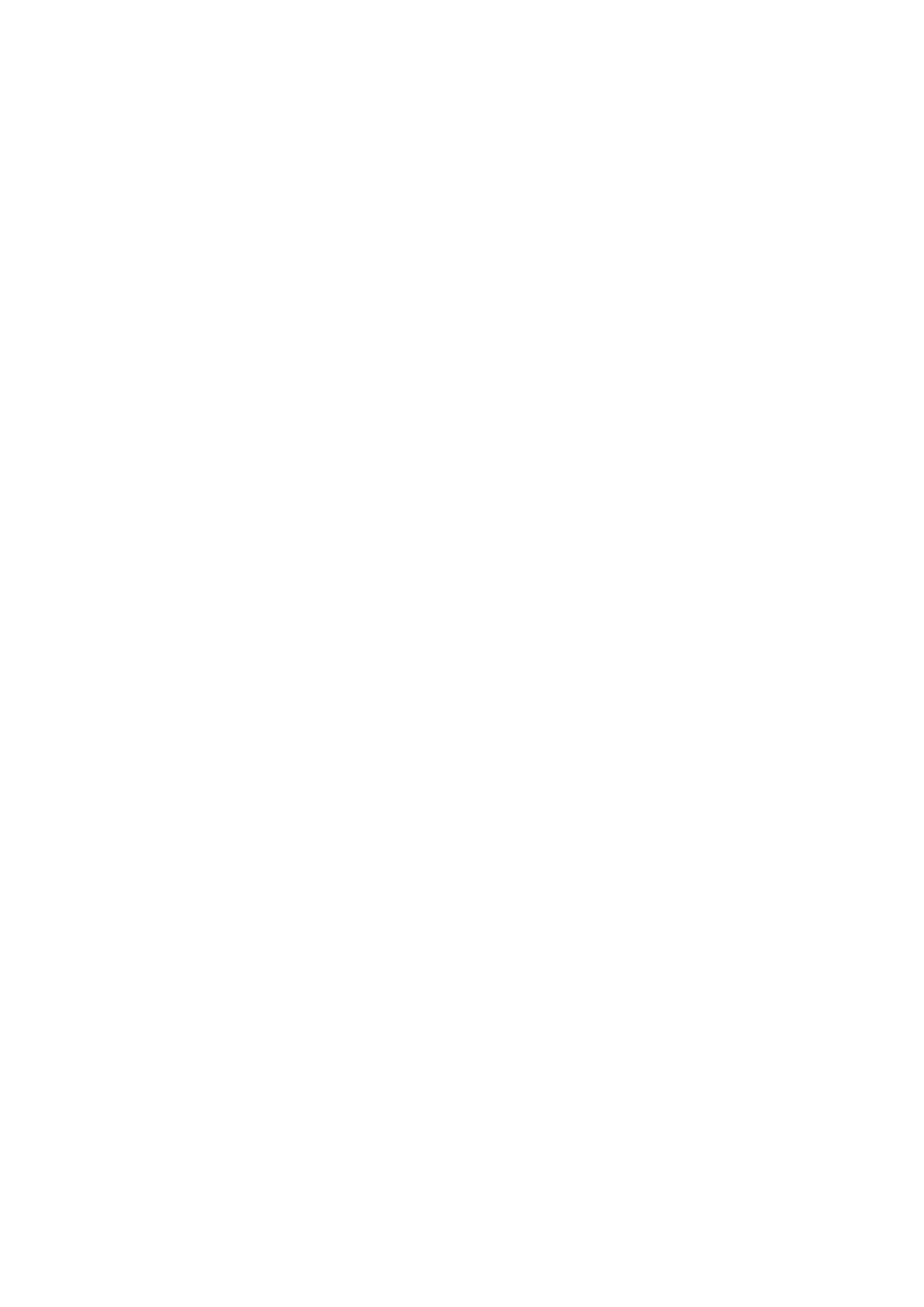# **Table of Contents**

| ı.               | <b>Introduction</b>                                             |
|------------------|-----------------------------------------------------------------|
| 1.1.             | The role of the NDA in monitoring attitudes to disability       |
| 1.2.             | The need to investigate attitudes                               |
| 1.3.             | Defining and understanding attitudes                            |
| $\mathsf{I}$ .4. | Social desirability/appropriateness and measuring attitudes     |
| 2.               | <b>Monitoring attitudes to disability at home</b>               |
|                  | and abroad                                                      |
| 2.1.             | The Irish surveys in an international context                   |
| 2.2.             | Awareness of disability issues                                  |
| 2.3.             | Interpersonal relations                                         |
| 2.4.             | Fairness, access and opportunity                                |
| 2.5.             | Attitudes to disability in people with and without disabilities |
| 2.6.             | Employment                                                      |
|                  | 2.7. Education                                                  |
| 2.8.             | <b>Mental Health</b>                                            |
| 3.               | <b>The Generation of Negative Attitudes</b>                     |
| 3.1.             | The social construction of disability                           |
| 3.2.             | Low expectations                                                |
| 3.3.             | Lack of visibility, ignorance and fear                          |
| 3.4.             | Stigma, stereotyping and prejudice                              |
| 4.               | <b>Attitude change</b>                                          |
| 4.1.             | Attitude formation and motives for change                       |
| 4.2.             | The Contact Hypothesis                                          |
| 4.3.             | Disability awareness training, knowledge and understanding      |
| 4.4.             | Remove obstacles to achieving human potential                   |
| 5.0.             | <b>Discussion: Where to from here?</b>                          |
| 5.1.             | Interventions to improve attitudes to disability                |
| 5.2.             | Interventions should be wide-ranging                            |
| 5.3.             | Attitudes to disability of people with disabilities             |
| 5.4.             | The right to full human development                             |
|                  | <b>6.0. Conclusion</b>                                          |
|                  | <b>References</b>                                               |
|                  | <b>Appendix I Methodology</b>                                   |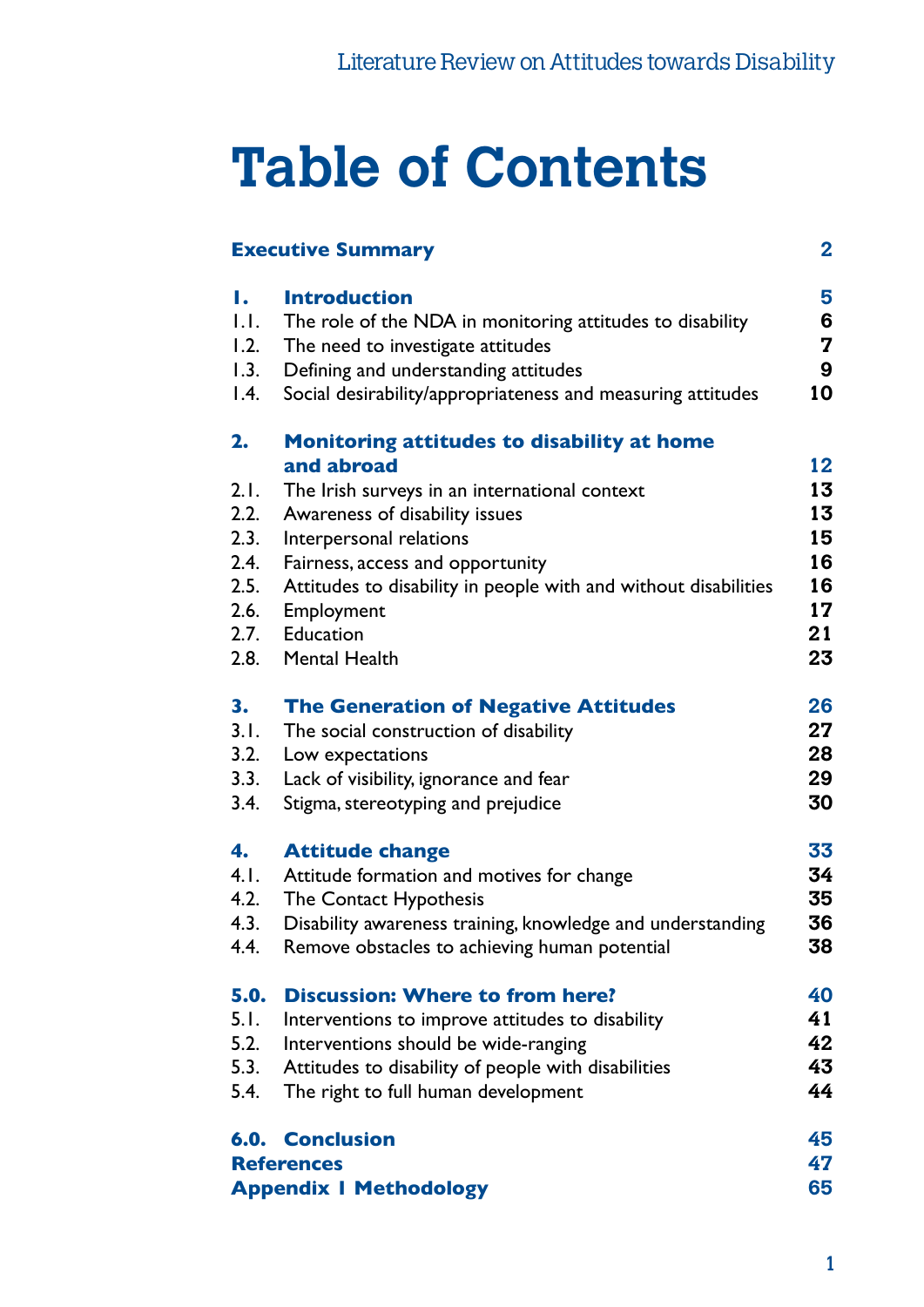## **Executive Summary**

иш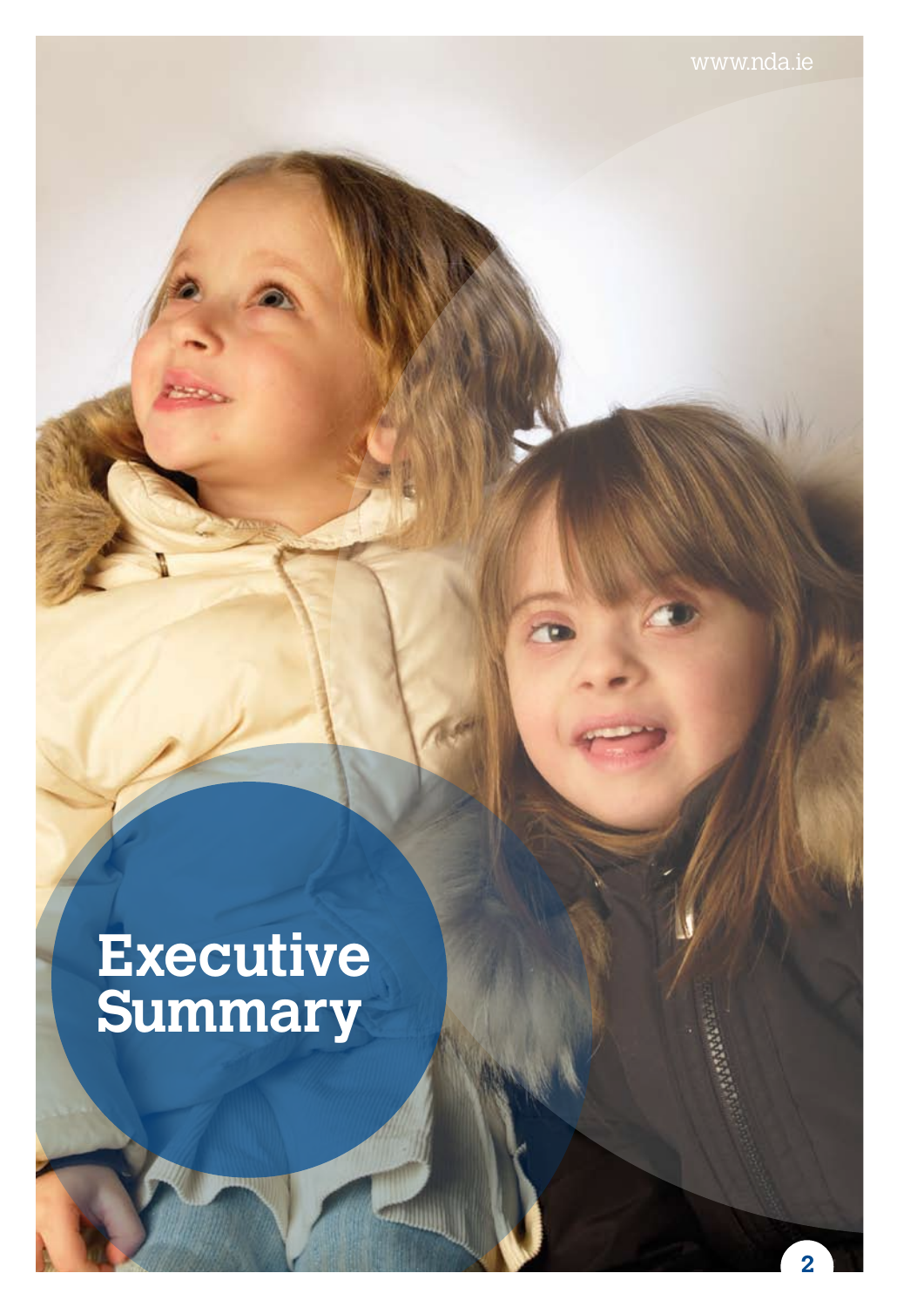#### **Executive Summary**

Improving attitudes to people with disabilities is a key priority of the National Disability Authority. To this end, NDA is committed to regular surveying to benchmark attitudes in relation to disability and to date has carried out two such national surveys (2001 and 2006).

This literature review, carried out by the NDA, places key findings of the second national survey conducted in November and December 2006 in the context of the national and international literature. Some of the key findings of this literature review include the following:

#### **Attitudes to disability around the world**

- $\bullet$  While negative attitudes to disability persist there is also evidence that attitudes to disability are improving in Ireland and worldwide.
- $\bullet$  A clear relationship between attitudes and personal experience of disability was found in both the 2001 and 2006 national surveys in the Republic of Ireland as well as in many other studies world wide.
- $\bullet$  Negative attitudes towards intimate relationships for people with disabilities indicate that people with disabilities are still not fully integrated within society.
- $\bullet$  People with disabilities who voluntarily meet with other people with disabilities collectively may hold the most positive attitudes of all towards disability.
- $\bullet$  The negative attitudes of people with disabilities towards disability and other people with disabilities is an area that requires attention as such attitudes can slow progress towards equality.

### **Attitudes and Employment**

- $\bullet$  When appropriate supports are provided employers express positive attitudes toward workers with intellectual and mental health difficulties.
- $\bullet$  The discrepancy between expressed willingness to employ and actually employing people with disabilities in the USA identified in earlier studies appears to be diminishing particularly among employers who were participants of vocational/ supported employment programs.
- $\bullet$  A service agency between employer and potential employee may be crucial, particularly in the case of employees with intellectual disabilities, improving the employment outcomes of people with disabilities by assisting employers to recognise the potential of employees with disabilities.

#### **Attitudes and Education**

<sup>O</sup> Young people with disabilities attach great importance to being treated sensitively and the same as anyone else, including being listened to and having their views and experiences treated as authentic.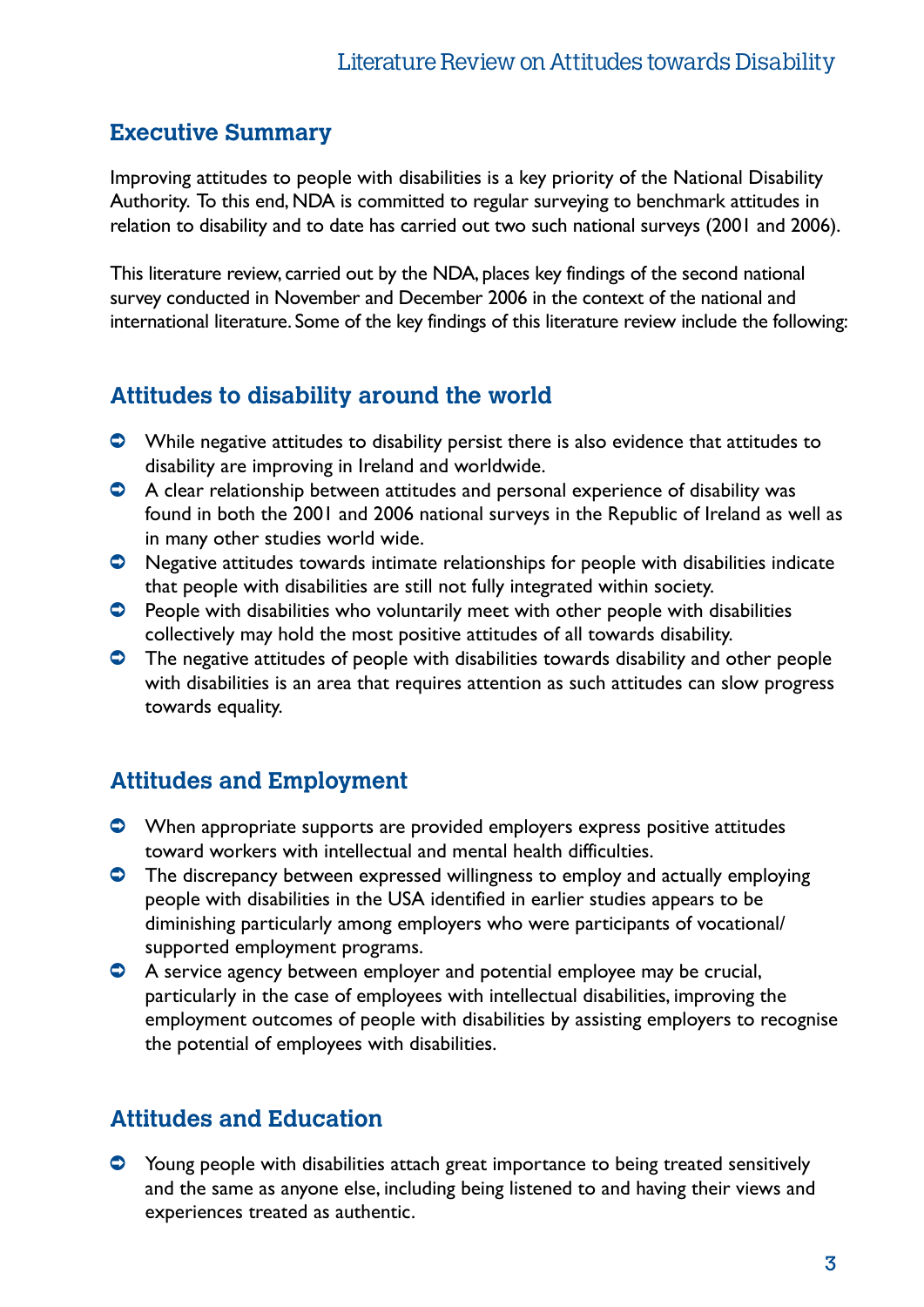- $\bullet$  Schools can actively engage in challenging negative societal attitudes to disability
- $\bullet$  Teachers' attitudes towards students with disabilties have a significant impact on their educational experience

#### **Changing attitudes**

- $\bullet$  Understanding social constructions of disability and impairment can help to explain why people with disabilities have been marginalised and discriminated against and can draw attention to what needs to be done to eliminate negative attitudes.
- $\bullet$  Attitudes are complex so interventions must also be wide-ranging.
- $\bullet$  It is important to understand what each intervention can bring to change behaviour and attitudes and how interventions interlink.
- $\bullet$  Contact with people with disabilities under particular conditions can reduce prejudice.
- $\bullet$  Affective ties including forming close friendships appear to be very effective in reducing prejudice
- **O** Disability Awareness Training is required for all but how it is carried out is important. The impact of disability awareness training should be evaluated.
- $\bullet$  In the absence of personal experience and contact the media may play a larger role in determining attitudes and knowledge than otherwise and, in these circumstances, the need for an enlightened, responsible and non-discriminatory media culture becomes more important.
- $\bullet$  Understanding and promoting the values underpinning basic human rights or the basic human conditions required for development - equality, autonomy, dignity and solidarity/social justice - is essential if governments and individuals are to commit themselves to ensuring that each and every person can access the conditions required to live as self-determining individuals.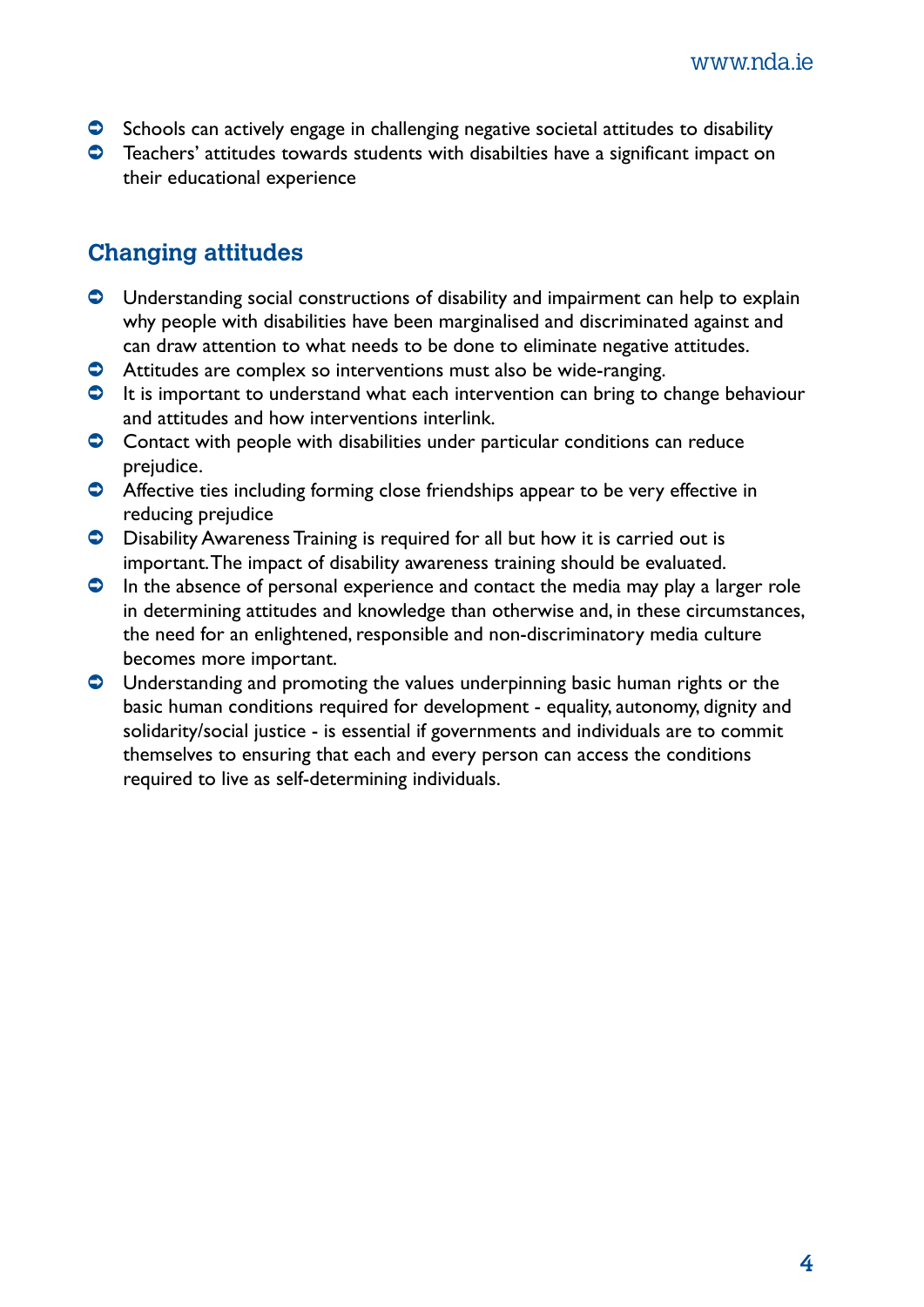# **Introduction**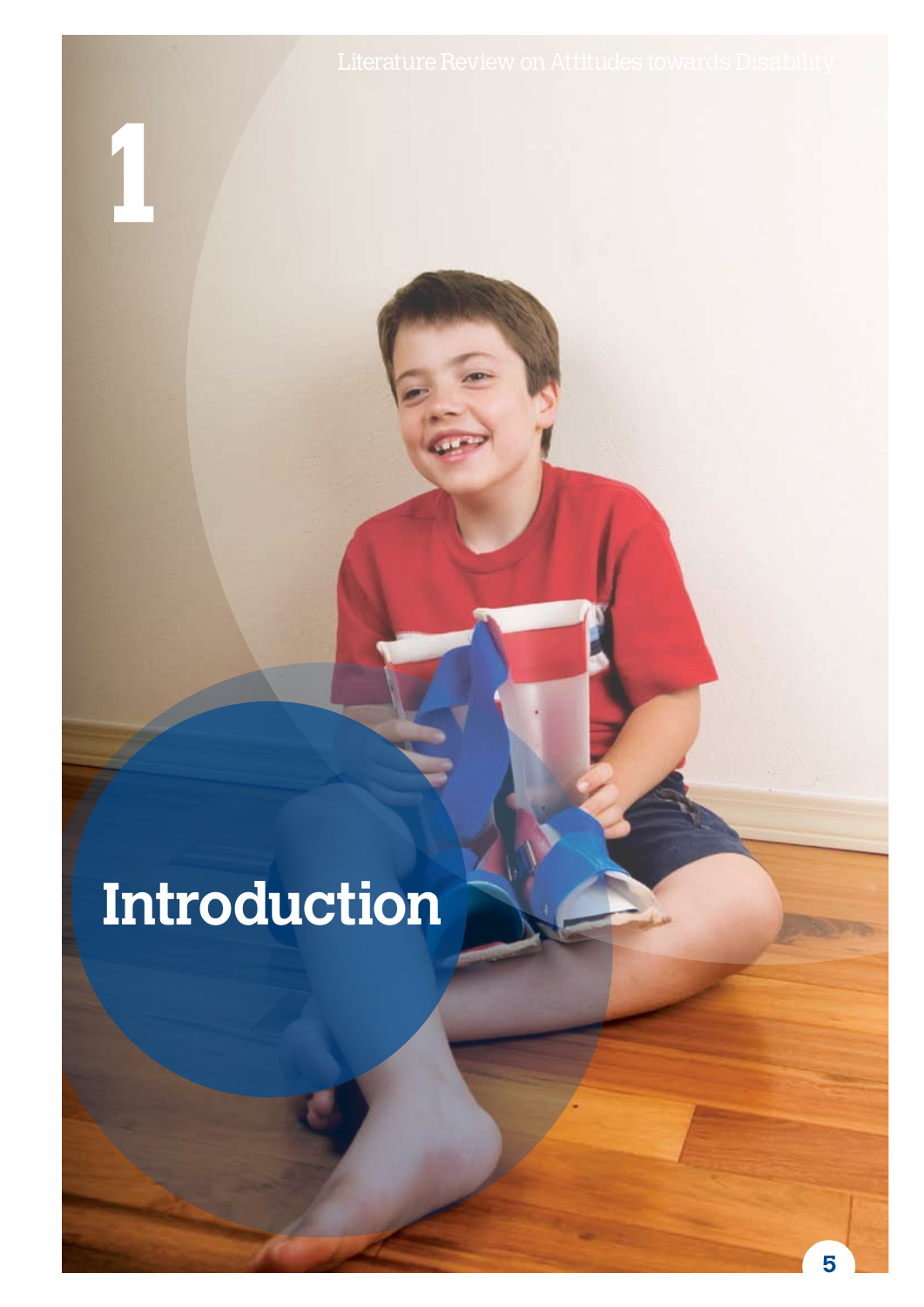#### **1.1. The role of the NDA in monitoring attitudes to disability**

The National Disability Authority (NDA) was established in 2000. One of the 4 priorities outlined in its first Strategic Plan (2001-2003) was to influence attitudes in Irish society: *"The Authority will identify and develop public awareness of disability issues and attitudes towards people with disabilities and mobilise support within Irish society for inclusive policies and practices."* (A Matter of Rights: Strategic Plan 2001-3, 2001, p.22).

The National Disability Authority's 2007-2009 Strategic Plan states, "the Authority will periodically undertake research to benchmark attitudes in relation to disability" (p.32).

In 2001, the NDA conducted the first national survey on public attitudes to disability in the Republic of Ireland. This study examined attitudes to equality, education, employment, state benefits and public services for people with disabilities.

Given the legislative and other initiatives implemented in Ireland since the 2001 attitude to disability survey, 2006 was considered an opportune time to reassess attitudes to disability. Developments that took place in the 5-year period between the 2 surveys included the implementation of the National Disability Authority Act 1999; the Equal Status Act 2000; the European Year for People with Disabilities (EYPD) in 2003 during which Ireland's hosted the World Special Olympics; the Special Education Needs Act 2004 and, more recently, the National Disability Strategy. Also, given that 2007 was to be the European Year of Equal Opportunities for All in the European Union, it was considered appropriate that the results of the 2006 National Attitudes Survey would be made available in that year and could inform targeted action in 2007 and beyond. In November and December 2006, therefore, the NDA conducted the second national survey on public attitudes to disability in the Republic of Ireland to identify any attitude changes since 2001 and to benchmark attitudes for future national/ international monitoring. Insight Statistical Consulting was contracted to carry out this work.

The 2006 report *Public Attitudes to Disability,* produced by Insight Statistical for the NDA, and this literature review by the NDA are presented together – two reports in one pack. The public attitudes to disability report contains the results of the Public Attitudes Survey while this literature review report places key findings of the report in the context of the national and international literature. The literature review also compares and contrasts the 2006 findings with those of the 2001 national survey on public attitudes to disability in the Republic of Ireland.

In addition to the two NDA national surveys on public attitudes to disability in Ireland, other research carried out in the Republic of Ireland on attitudes to disability includes McGreil's research on prejudice (1980,1996), the 2001 Euro-barometer study which polled more than 16,000 EU citizens including Irish citizens and research in 2003 on options for influencing public attitudes towards people with disabilities (NDA, 2004). In the 2001 Eurobarometer survey 80% of respondents said they were at ease in the presence of people with disabilities. On a scale of 1 to 4, levels of ease varied with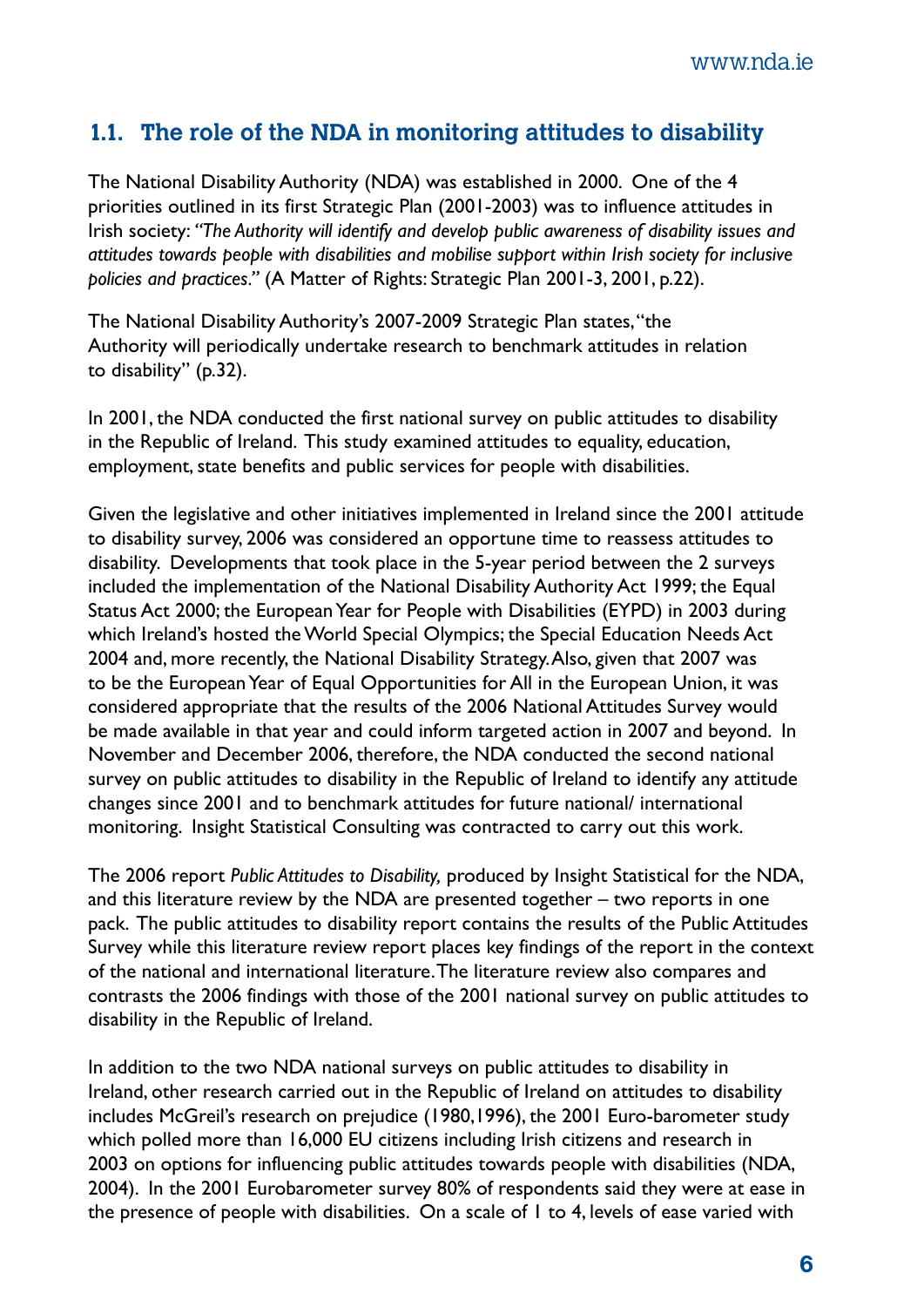type of disability. The highest feelings of ease were recorded in Ireland, the UK, the Netherlands, Sweden, Spain and Denmark (on average at least 3.5) compared to 3.01 for West Germany, 2.97 for East Germany and 2.65 for Greece. In McGreil's work on prejudice in Ireland, where attitudes to disability is a minor element of his research, respondents were generally found to be more accepting of people with physical disabilities than they were regarding people belonging to other minority groups.

In Northern Ireland a number of surveys on public attitudes to disability have been carried out. These include the 2001 survey on Public Attitudes to Disability in Northern Ireland (Equality Commission for Northern Ireland) and a Northern Ireland Life and Times survey in 2003 (Office of the First Minister and Deputy First Minister, Northern Ireland) on public attitudes to disability. In the Northern Ireland survey on Public attitudes to disability in 2001, public opinion was generally positive about disability issues. Positive attitudes were mostly the same between different subgroups and, notably, between people with and without disabilities. Older people were more likely to be negative in their opinion, which is interesting, given that they were more likely to have a disability and to have friends with disabilities. More details from these surveys are referred to in later sections and compared and contrasted to the findings in the Republic of Ireland.

#### **1.2. The need to investigate attitudes**

At the 2006 NDA Research Conference in Dublin, Bert Massie, Chairperson of the UK Disability Rights Commission, said: "Attitudes to disability are the major barrier to disabled peoples' full participation…From pity, awkwardness and fear, to low expectations about what disabled people can contribute, stereotypical and negative attitudes hold people back" (Massie, 2006). "People with disabilities regularly identify societal attitudes as the most potent and negative stressor in their lives…"(Voh, 1993).

As long as negative attitudes persist, the full rightful acceptance of people with disabilities is unlikely (Nowicki, 2006 citing Antonak et al, 2000). Recognizing that persons with disabilities are still exposed to and oppressed by prejudice and discrimination may be the first step in reducing prejudice (Genesi 2007 citing Marks, 1997).

In '*Everybody Belongs'* Shapiro (2000) discusses how negative myths and stereotypes continue to create ingrained prejudices toward people with disabilities. These prejudices are reflected in negative attitudes and behaviour, which can impede the participation of people with disabilities in social, educational and vocational contexts (White et al, 2006 citing Rao, 2004; Rubin et al 1995; Rusch et al, 1995). Swain et al (1993) review the extensive range of barriers faced by people with disabilities.

Rosenthal et al (2006) cite studies including Brodwin et al (2002), Cook et al (1998), Livenh et al (1997) and Smart (2002) that demonstrate how negative social attitudes block the integration of people with disabilities into society. In addition to the above studies, Chen (2002) cites others that also demonstrate the constrictive effects of negative societal attitudes in preventing individuals with disabilities from "mainstreaming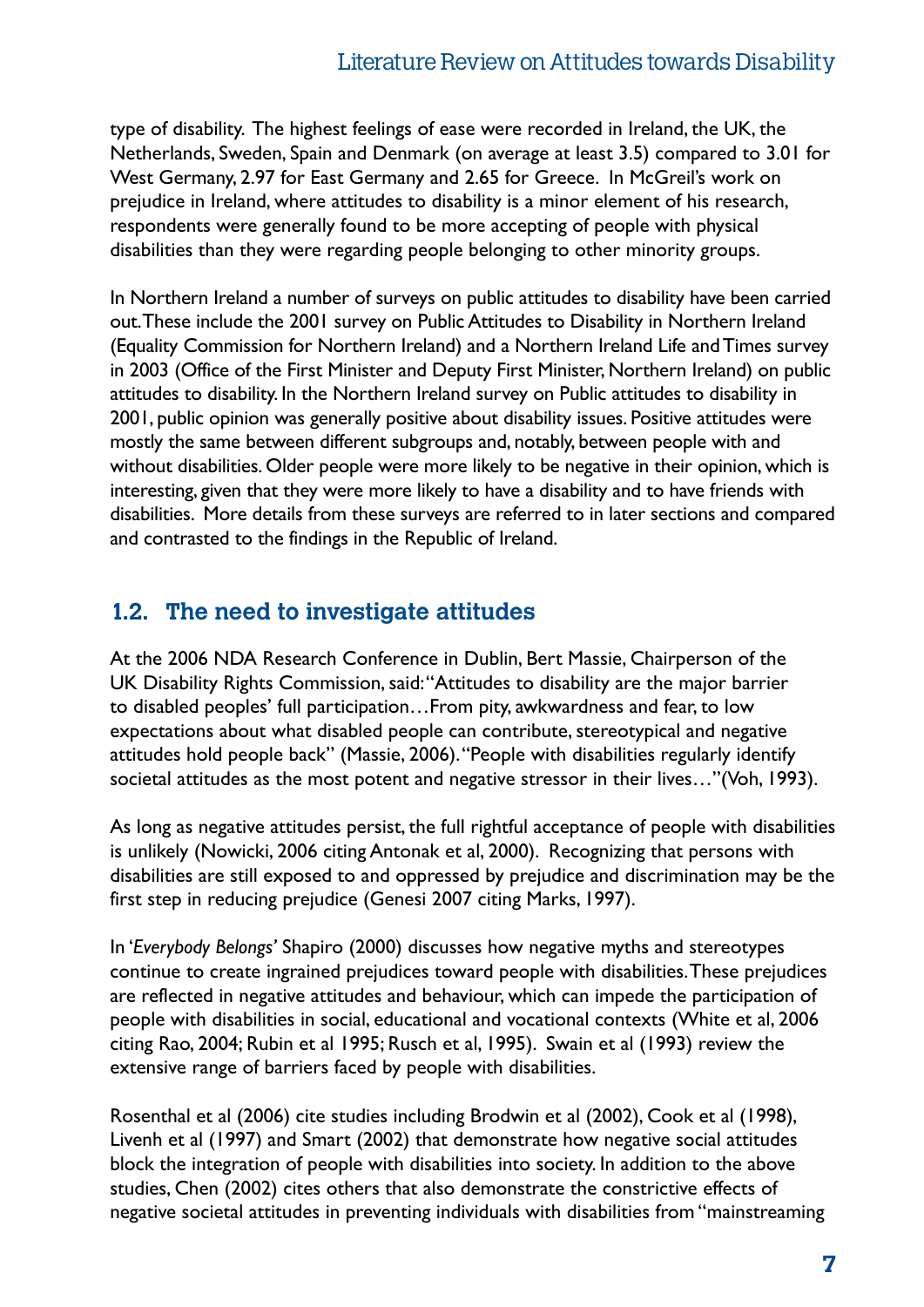into society". These include Arokiasamy et al (2001), De Loach (1994), Moore et al (1999), Orange (2002) and Yuker (1994, 1995). Deal (2006) also cites studies that demonstrate that attitudes towards people with disabilities are predominantly negative including DuBrow (1965), English et al (1971), Florian et al (1987), Gething (1991), Lee and Rodda (1994), Fries (1997), Stiker (1997) and Christie et al (2000).

Negative attitudes are linked to behaviours such as social rejection and maintenance of higher levels of social distance toward persons with disabilities (Olkin et al, 1994; Wright 1983; and White et al, 2006 citing Davis, 1961; Evans, 1976 and Link et al, 1999).

Negative attitudes resulting in discrimination in the workplace continues to be a significant problem for people with disabilities (Brostrand, 2006 citing Antonak et al, 2000; Lebed, 1985; Scope, 2003; and Shapiro, 1994). In spite of the 1990 ADA legislation in the USA, discrimination at work, rooted in negative attitudes, continues to adversely affect employment outcomes (Brostrand, 2006 citing Kennedy et al, 2001).

Societal attitudes influence social policy and legislation and there is support for the societal attitudes theory that public attitudes dictate, to a considerable extent social policy (Hewes et al, 1998 citing Hahn, 1985 and others). Negative public attitudes can be a formidable barrier to the success of particular policies because the public significantly influences how much importance is given to an issue. This situation is not helped by the fact that "disabled people are under-represented in the public sector, particularly in strategic and management positions. They are under-represented where decisions about policy and service provision are taken" (Massie, 2006).

While many researchers highlight the fact that negative attitudes to disability persist including Antonak et al (2000), Brostrand (2006), Byrd et al (1988) Link et al (1999), White et al (2006), Livenh (1991) and Longoria et al (2006), as well as those mentioned earlier, there is also evidence that attitudes to disability are improving.

The 2006 NDA Survey of Attitudes to Disability in Ireland suggests that attitudes to disability are improving in Ireland. These findings are discussed throughout this literature review in the context of national and international research findings.

In England, Deal (2006) in his doctoral research found that people with and without disabilities had similar attitudes to disability. These attitudes fell within the positive threshold of the scale, reflecting a positive attitude towards disability. More negative attitudes were found in both groups when a subtle prejudice subscale was used. People with disabilities who voluntarily met with other people with disabilities collectively held the most positive attitudes of all towards disability.

In the 2004 Canadian Attitudes Survey (Office of Disability Issues, Canada) there was broad agreement among people with and without disabilities that progress had been made towards including people with disabilities in Canadian society. However, respondents considered that people with disabilities still faced numerous barriers, first and foremost negative attitudes and prejudices of other people and society.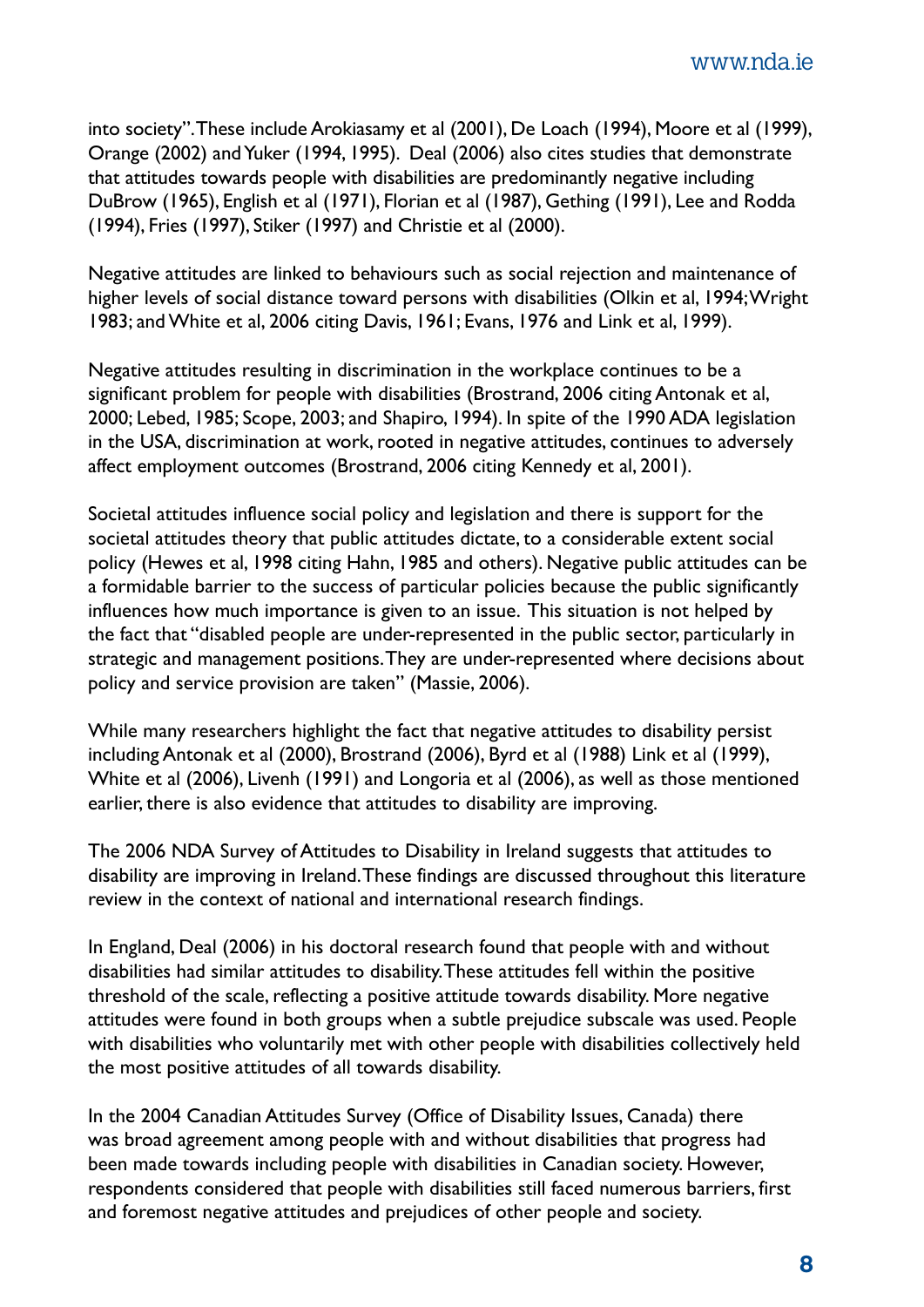In the UK 2002 Attitudes Towards Disability Study, *Disabled for Life* (Grewal et al, 2002), commissioned by the Department for Work and Pensions (DPG), the majority of the 2064 respondents, of whom 47% had a disability, thought that the position of people with disabilities had improved in the prior two decades but that strong attitudinal and structural barriers remained. The study showed a continuum of attitudes towards disability from inclusive attitudes, characterised by a positive view of the lives of people with disabilities and a broad definition of disability to exclusionary attitudes that focused on differences negatively.

*Diversity in Disability* (Molloy et al, 2003), a follow-on qualitative study from the 2002 UK Survey, *Disabled for Life*, also commissioned by the DPG, involved 103 people with disabilities. Participants in the study believed that progress had been made in society and that opportunities for people with disabilities had substantially increased. They described a range of life experiences and attitudes. They considered that negative attitudes to disability can lead to low self esteem, restricted opportunities for people with disabilities to fully participate in key areas of life and ongoing adverse effects on the physical and mental health of people with disabilities.

### **1.3. Defining and understanding attitudes**

There is no universally accepted and agreed definition of what attitudes are.

Definitions of attitudes include the following:

- Ú "Attitudes are relatively stable mental positions held toward ideas, objects or people" (Gleitman 1991 cited by Eby et al, 1998)
- Ú "Attitudes are a combination of beliefs and feelings that predispose a person to behave a certain way" (Noe, 2002, p 108 cited by Brostrand, 2006)
- <sup>O</sup> "Attitude is an idea charged with emotion which predisposes a class of actions in particular class of social situations" (Antonak, 1988, p.109)
- <sup>O</sup> An attitude is a mental or neural state of readiness, organised through experience, exerting a directive or dynamic influence on the individual's response to all objects and situations to which it is related (Allport, 1935)
- Ú "An attitude is an idea (*cognitive* component) charged with emotion (*affective*  component) which predisposes a class of actions (*behavioural* component) to a particular class of social situations" (Triandis et al, 1984, p.21).

As can be seen in the above definitions, attitudes are often defined in terms of mood, thought processes, behavioural tendencies and evaluation (Hernandez et al, 2000). Cognitive, affective and behavioural evaluations are central to the notion of attitudes. Cognitive evaluations refer to thoughts people have about the attitude object. Affective evaluations refer to feelings or emotions people have in relation to the attitude object. Behavioural evaluations refer to people's actions with respect to the attitude object. The attitude object in this literature review and in the Surveys of Attitudes to Disability in Ireland is mainly the notion of disability but also includes people with disabilities and disability issues.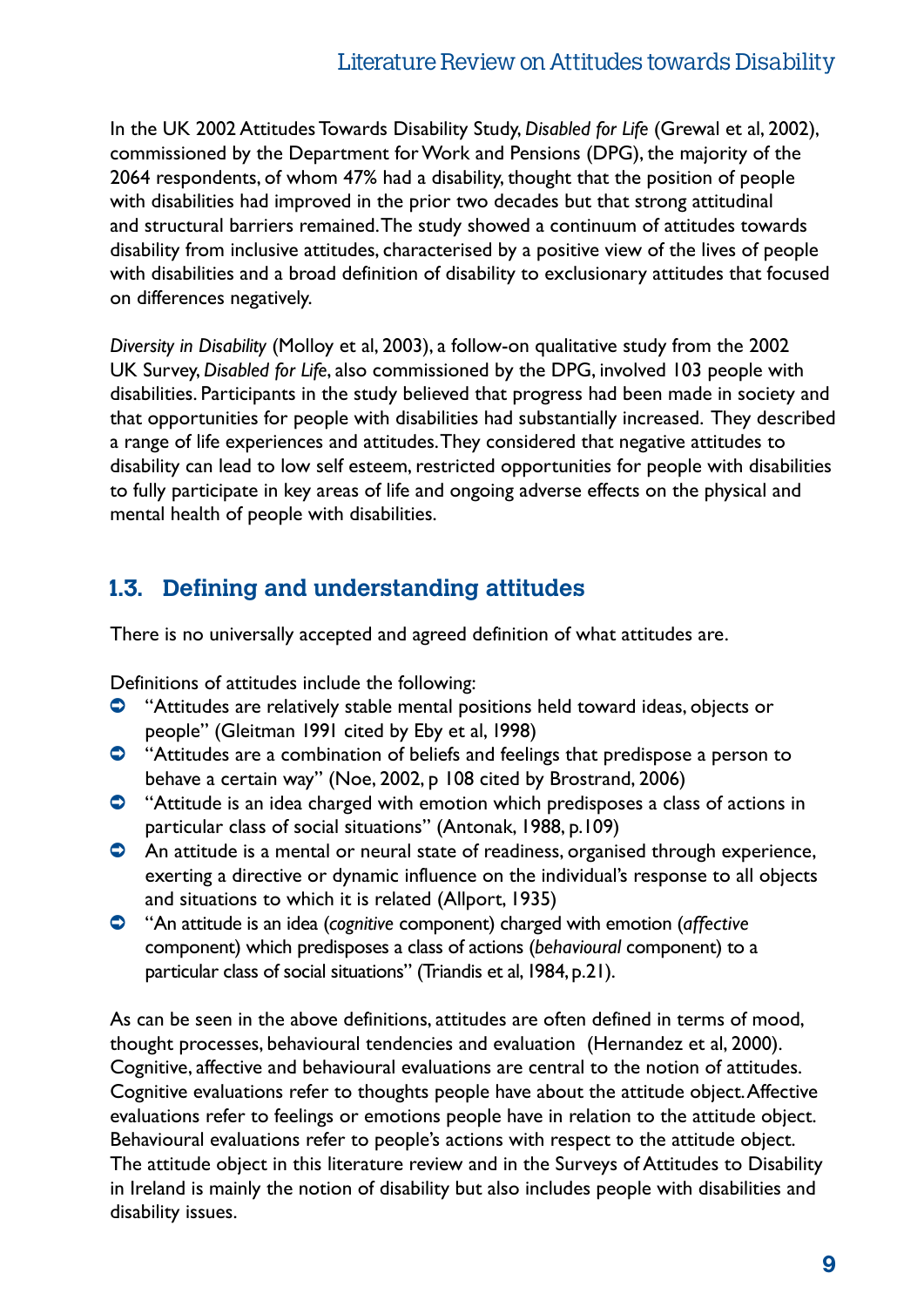While attitudes can be thought of as internal individual processes, they link each person to a social world of other people, activities and issues, including people who are actively engaged in helping form or change attitudes (Eby et al 1998 citing Zimbardo, 1985). Thus, attitudes are part of a framework by which we interpret our social environment.

Attitudes represent relatively stable attributes and, at the same time, they appear to be learned rather than innate (Zimbardo et al, 1969 cited by Eby et al, 1998). Social learning theory highlights the process of acquisition of knowledge and attitudes from important others, such as parents, teachers, peers, and media figures (Bandura, 1977).

Current thinking favours a relationship between attitudes and behaviour and researchers no longer question *if* attitudes predict behaviours but under which circumstances do attitudes predict behaviours (Bentler et al, 1981; Cialdini et al, 1981 cited by Eby et al, 1998).

Behaviour is related to attitudes in complex ways. A number of studies have found that differences in the extent to which attitudes guide behaviour result from differences in how easily or quickly a person retrieves the attitude from memory (Olson et al, 1993; Sherman et al, 1989). Other factors that mediate the relationship between attitudes and behaviour include habit or past behaviour (e.g., Triandis, 1977), stability of attitudes over time (Schwartz, 1978), volitional control of behaviour (Davidson et al, 1979), and the degree of direct experience with the attitude object (e.g., Regan et al, 1977; Zimbardo, 1985).

Gender, age and a range of factors can influence attitudes. Gender differences in attitudes may be because of gender based response biases rather than because of disability biases. Research on children for example has shown that children prefer to associate with their own gender (Sippola, 1997). Rosenthal et al (2006) in the USA examined rehabilitation students' attitudes towards persons with disabilities in high- and low-stake social contexts. They found that attitude was significantly affected by client characteristics unrelated to disability including age and race or ethnicity and factors influencing attitude formation differed across the two social contexts. Age and disability type were most involved in the decision making process in the low-stakes group while performance related variables were most important in the high-stakes context.

Attitude formation and its link with behaviour are further addressed in section 4 of this review.

#### **1.4. Social desirability/appropriateness and measuring attitudes**

It may be becoming more socially appropriate for the public and for employers, teachers etc., to espouse positive global attitudes towards disability. However, specific attitudes, if investigated, may be found to be more negative (e.g. Hernandez et al, 2000). Genesi (2007) citing Scruggs et al (1996) refers to evidence in the educational field that, while on a philosophical level teachers agreed with inclusion programs for children with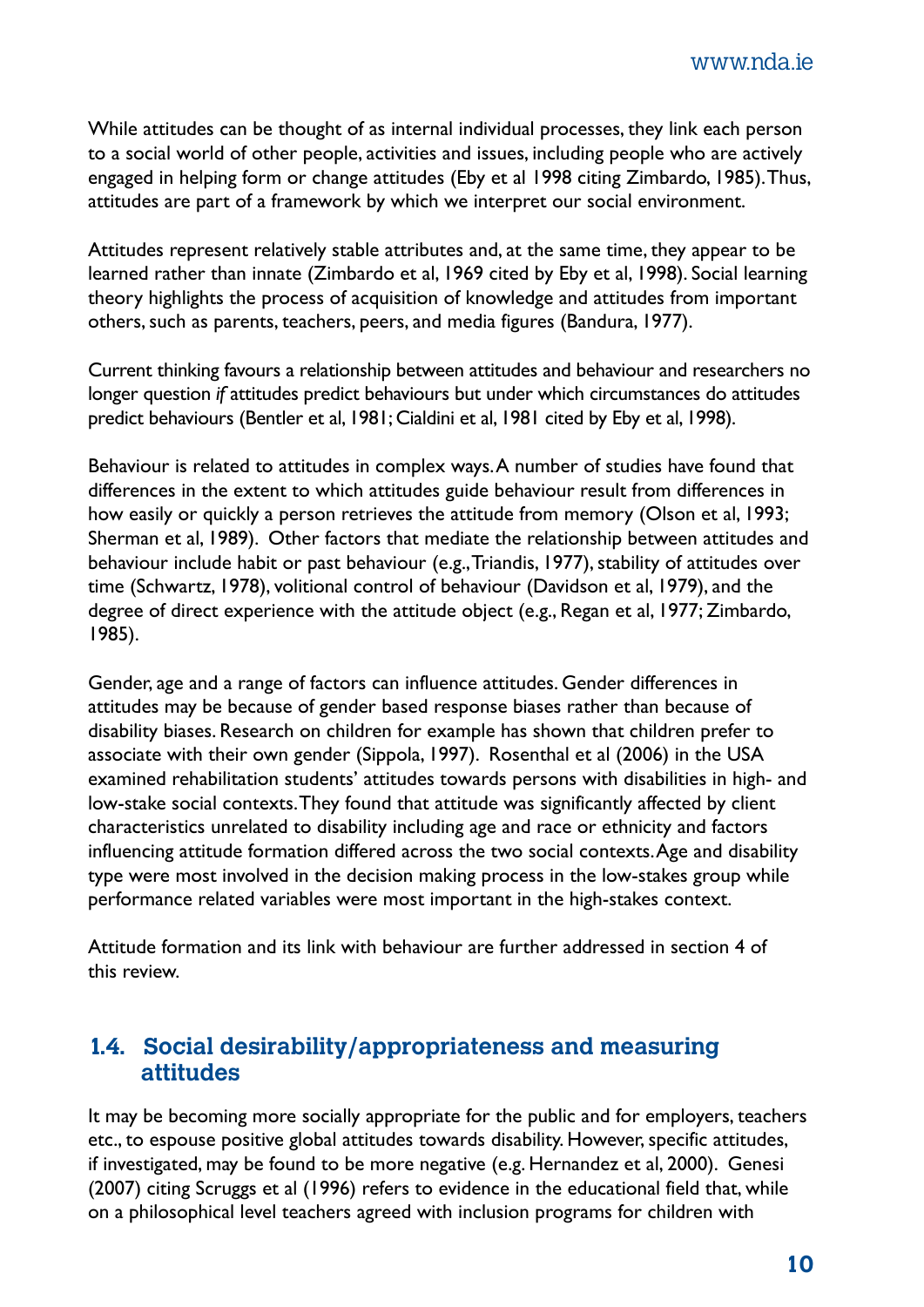disabilities, when it came down to their practical use in the classroom they expressed reservations. This may be part of the social desirability phenomenon or effect.

In the 2006 Public Attitudes to Disability survey, to reduce the social desirability effect, the interviewers stressed confidentiality, anonymity and appealed to the respondents to provide honest answers. The respondents did not know that the National Disability Authority had commissioned the survey or was associated with the survey. In 2001 the same methodology was used and so the social desirability effect is probably similar in the two surveys.

The fact that the social desirability of responding in particular ways to disability issues may be on the increase must be borne in mind when designing surveys and when interpreting results. To date attitudes to disability have most commonly been investigated through direct means and typically involving self-report surveys. Instruments widely used to examine attitudes towards persons with disabilities as a group include the Attitudes towards Disabled Persons Scale (ATDP) developed by Yuker et al (1960) and the Scale of Attitudes toward Disabled Persons (SADP) developed by Antonak (1982). These assess attitudes from a social perspective as opposed to a personal one with questions centring on how persons are, or should be, treated at the societal level (White et al, 2006 citing Gething et al, 1994). All these measures are subject to concerns about the influence of socially desirable responses and false positive scores.

The social desirability phenomenon where it becomes more appropriate socially to express particular sentiments and attitudes may account for some of the differences in response found when comparing the results of the 2001 and 2006 public attitudes to disability surveys in Ireland. Socially appropriate responses may not necessarily be reflected in behaviour and such considerations need to be borne in mind when planning and designing future research and monitoring tools. Due consideration should be given to the use of more subtle or indirect methods of assessing attitudes.

In England Deal (2006) examined attitudes of people with and without disabilities towards other people with disabilities and to different impairment groups. The results were similar and attitudes of both groups fell within the positive threshold of the scale indicating positive attitudes to disability. However, when measured by a subtle prejudice sub-scale of the instrument used, people with and without disabilities produced more negative attitudes. This suggests that people may often hold subtle forms of prejudice towards disability that may not be detected when using more direct methods that allow respondents to respond in ways they consider more socially appropriate.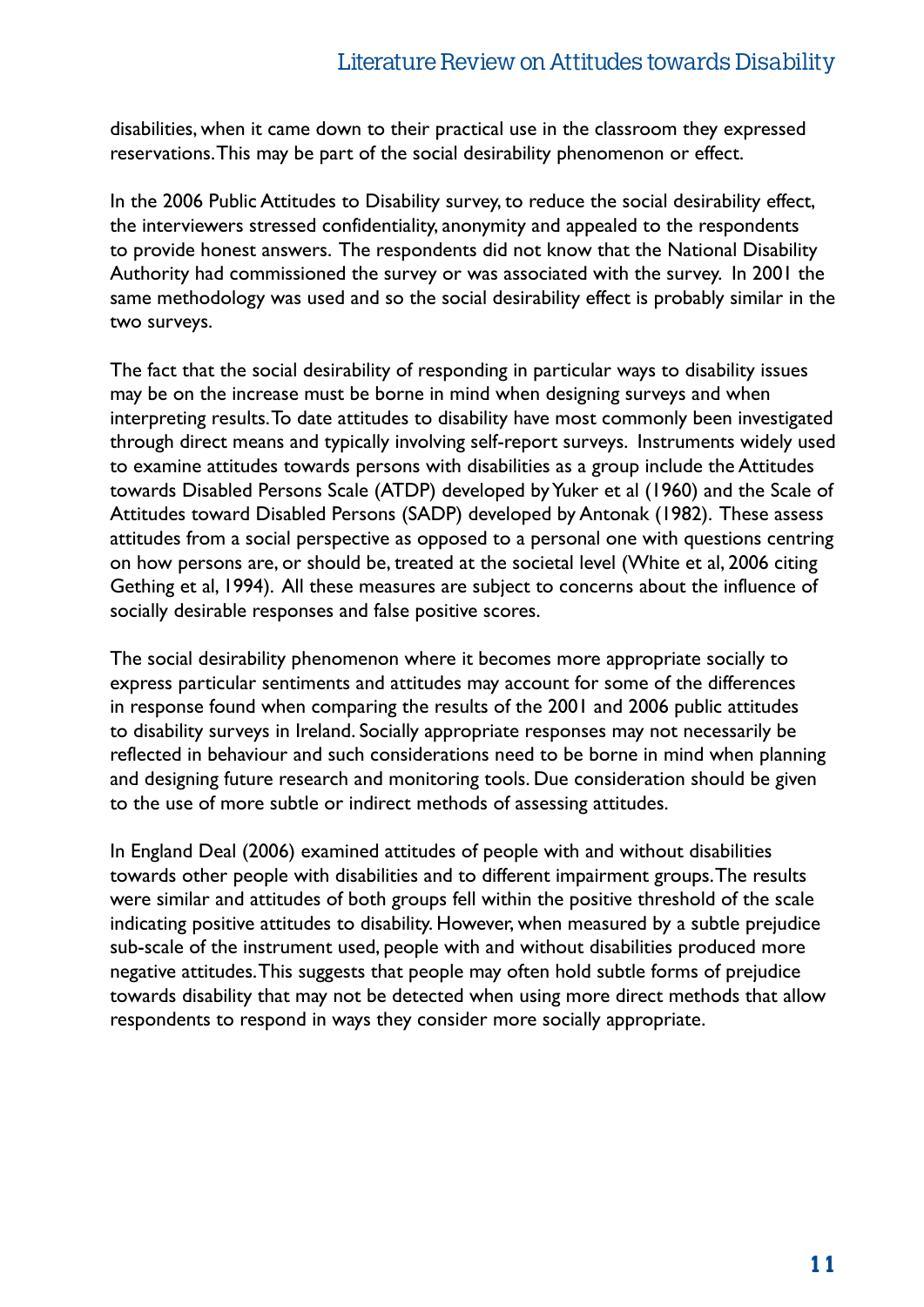**2** 

**Monitoring attitudes to disability at home and abroad**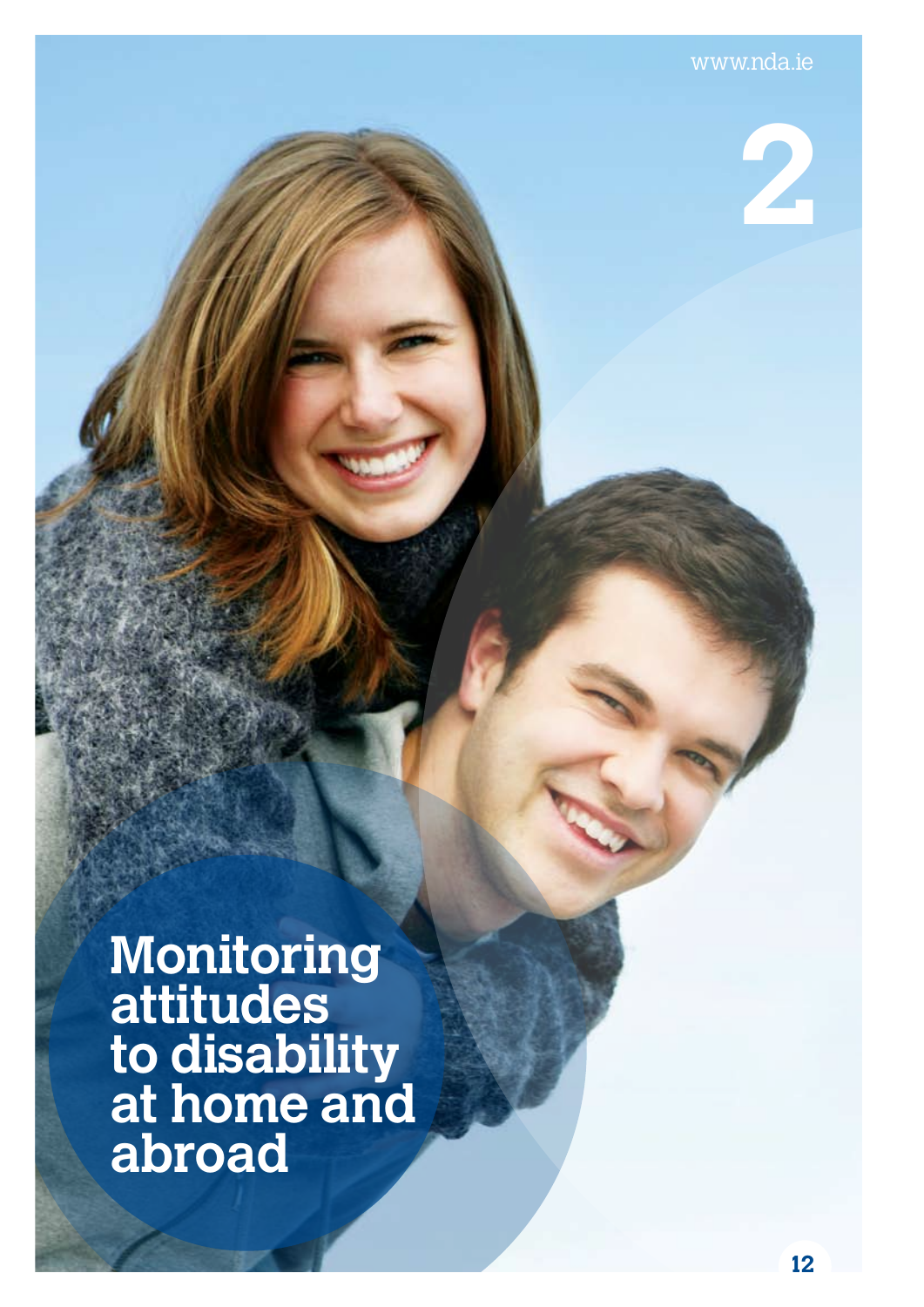**2.1. The Irish surveys in an international context**<br>In 2001 the NDA commissioned the first survey of public attitudes t<br>Republic of Ireland. A clear relationship between attitudes and perso<br>disability was found. This is w In 2001 the NDA commissioned the first survey of public attitudes to disability in the Republic of Ireland. A clear relationship between attitudes and personal experience of disability was found. This is well documented in other studies worldwide. More negative attitudes towards mental health problems compared to other types of disability were a finding in the 2001 survey in keeping with international trends. There were also differences in response according to sex.

> In the 2006 Survey on Public Attitudes to Disability the relationship between attitudes and personal experience was again identified. Differences in response were found according to sex, age and social class. The results suggest that attitudes towards disability including attitudes to mental health problems are improving. However, monitoring attitudes over time is essential to differentiate transient fluctuations in attitudes from ongoing positive trends.

> The findings of the 2002 National Scottish Social Attitudes Survey showed that, in contrast to attitudes towards race and sexual orientation, attitudes towards disability in Scotland are little affected by social characteristics such as age, class and education, or even by their own experience of disability. The findings also showed that someone's economic position did not influence their attitude towards people with disabilities (www.scotland.gov.uk/library5/society).

#### **2.2. Awareness of disability issues**

In the 2006 Survey on Public Attitudes to Disability familiarity with someone with a disability had increased significantly within a five-year period - from 48% in 2001 to 71% in 2006 - a 23% increase. This figure of 71% is close to that of the 2003 Northern Ireland Life and Times Disability Survey (Office of First and Deputy Ministers, NI) where 73% of respondents said they knew someone with a disability and the 2004 Canadian Attitudes Towards Disability Benchmark Survey (Office for Disability Issues) where 75% of respondents reported personal knowledge of someone with a disability.

In the 2006 Public Attitudes to Disability survey, familiarity with someone with a disability was through the immediate or wider family in 37% of cases, through friends in 17% of cases, through neighbours in 17%, acquaintances in 16% and through a work colleague or professional contact in the case of 6% of respondents.

In the 2004 Canadian Study (Office for Disability Issues), familiarity with someone with a disability was a family member in 48% of cases and a co-worker or classmate in 9% of cases.

In the 2003 Northern Ireland Life and Times Disability Survey (Office of First and Deputy Ministers, NI) knowledge of a person with a disability was through the immediate or wider family in 59% of cases, through friends in 33% of cases,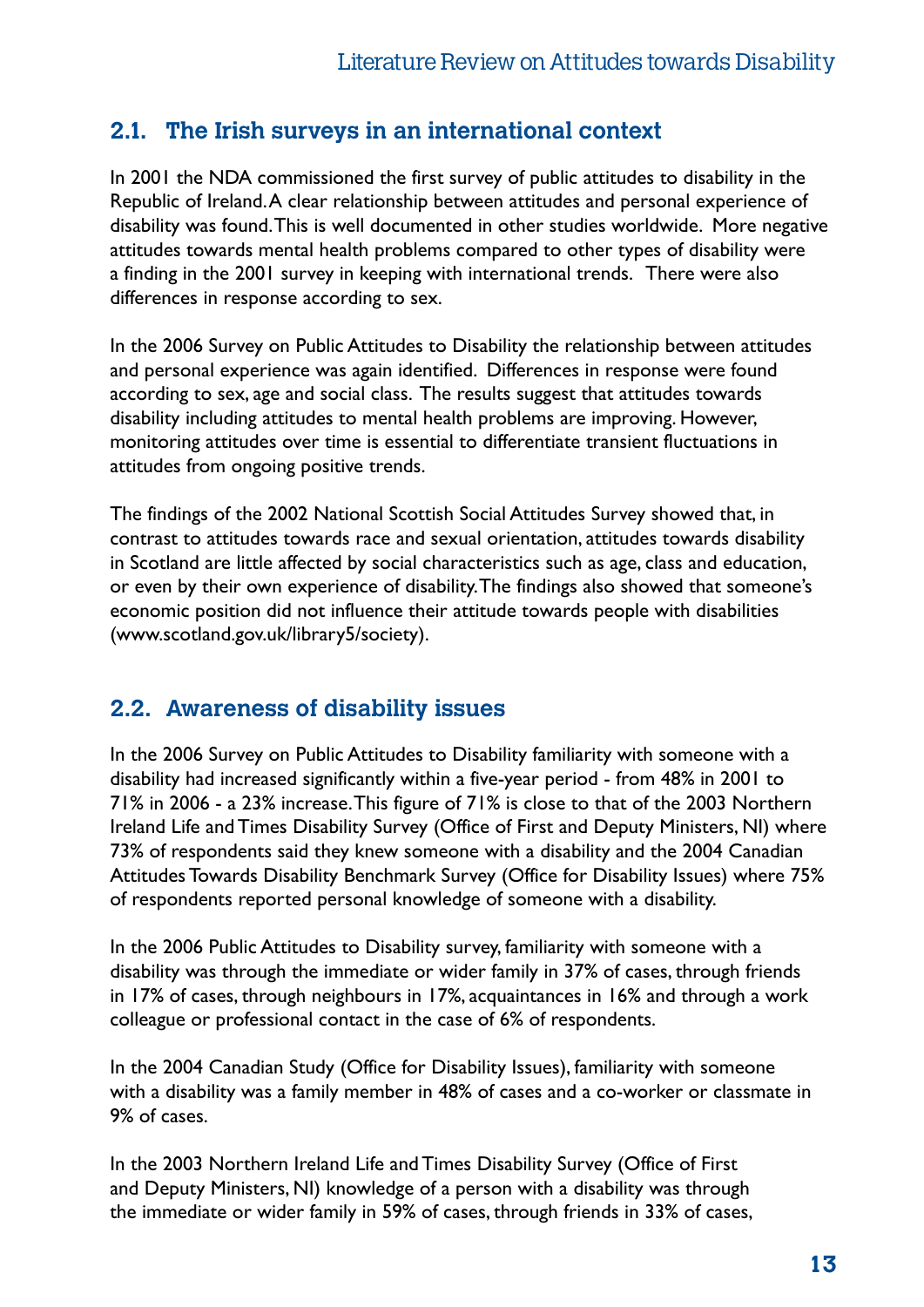acquaintances in 16% and through a work colleague or professional contact in the case of 4% of respondents.

In the 2006 Public Attitudes to Disability survey both unprompted and prompted awareness of the range of disabilities had increased compared to the findings of the 2001 Public Attitudes to Disability survey. In 2006, when asked what particular conditions, disabilities or illnesses the term` people with disabilities refers to, 39% of respondents had unprompted awareness of hearing loss or visual difficulties compared to 26% of respondents in 2001(a 13% increase); 43% of respondents compared to 35% in 2001 identified mental health difficulties (a 9% increase); 86% of respondents' expressed unprompted awareness of physical disability compared to 80% in 2001(a 6% increase) and 54% identified intellectual disability or learning difficulties as a disability compared to 48% in 2001(a 6% increase).

Prompted awareness in 2006 was also greater for all disability types when compared to the 2001 findings: for example, 99% of respondents identified physical disability as a disability versus 97% in 2001, 97% versus 90% in 2001 identified intellectual or learning disability and 90% versus 77% in 2001 identified mental health difficulties as a disability, giving a 13% increase, the largest increase in prompted awareness in 2006.

In the 2006 Public Attitudes to Disability survey 22% of respondents were aware of the Disability Act 2005. Another finding of the 2006 survey that demonstrates that awareness of disability issues is increasing is that awareness of the National Disability Authority has almost tripled in five years, rising from 12% of respondents in 2001 to 34% in 2006.

In the 2004 Canadian Attitudes survey (Office for Disability Issues) 21% of respondents claimed to be aware of legislation, policies or programs protecting people with disabilities in Canada.

Awareness of the Disability Discrimination Act (DDA) was not asked in the 2003 Northern Ireland Life and Times Disability survey (Office of First and Deputy Ministers, NI). In the 2001 Northern Ireland Attitudes to Disability Study (Equality Commission, NI), 57% of non-disabled respondents were aware of the DDA, up from 44% in 1997. In this survey, it is of note, that awareness of the DDA was lower among people with disabilities at 43% although significantly increased from 29% of people with disabilities in 1997.

In Scotland the Disability Rights Commission (DRC) carried out a baseline disability study in 2001 and follow up Disability Awareness Studies in 2002 and 2003. The 2002 Disability Awareness Survey showed an increase in awareness of the Disability Discrimination Act (DDA) with over 50% saying they had heard of it compared to 33% one year earlier. The results of the 2003 survey revealed that awareness of the DDA Act and the changes to it had fallen by 6%.

In the 2006 Public Attitudes to Disability survey those in the ABC1 social class group had higher levels of awareness of disability issues. Women had higher levels of awareness than men. People that knew someone with a disability were more likely to be aware of the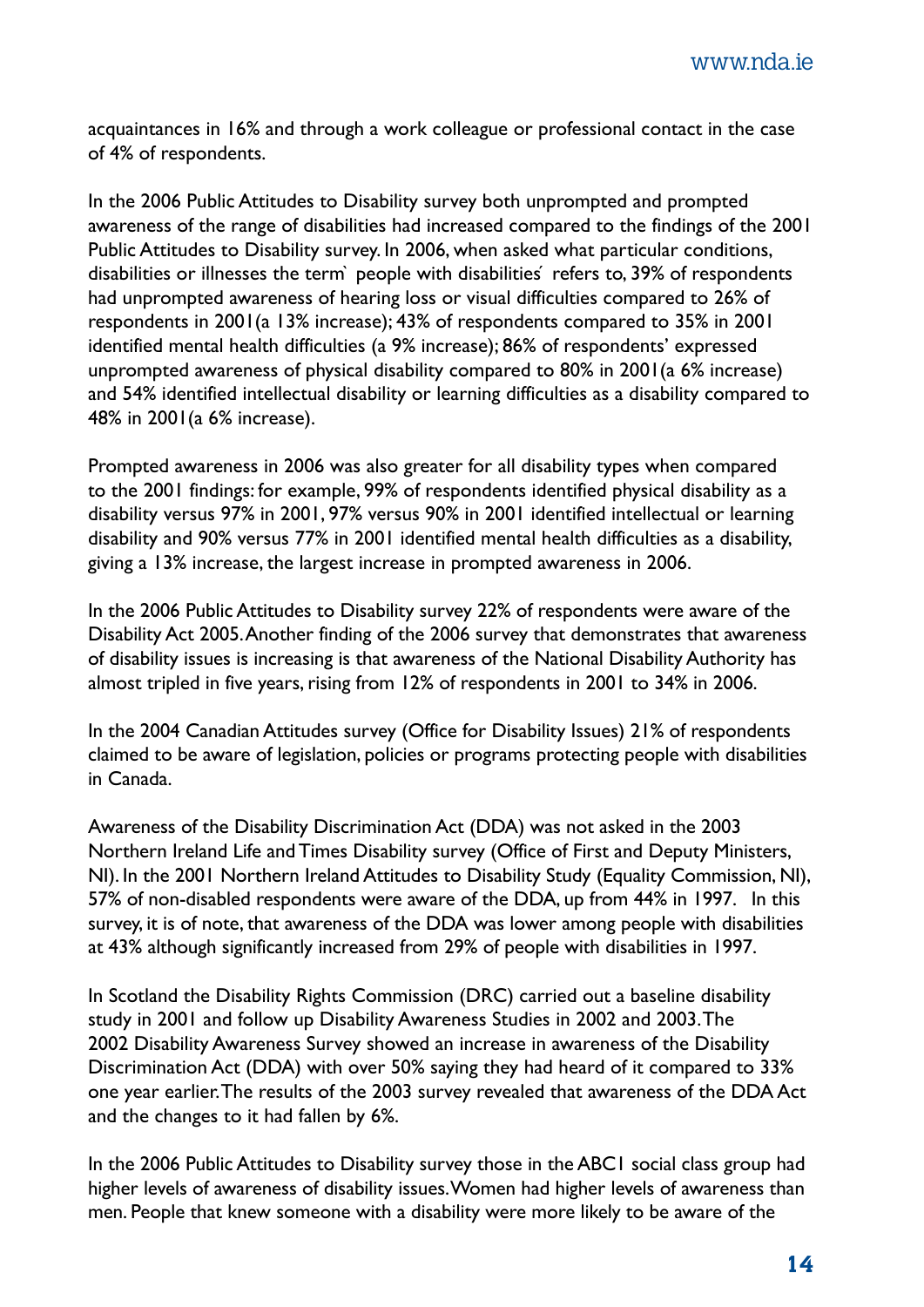National Disability Authority, the Disability Act 2005 and the National Disability Strategy. People with a disability were more likely than others to be aware of the sectoral plans prepared under the Disability Act with 5% of the respondents aware of the sectoral plans prepared under the Act. However, as pointed out, changes in attitudes and awareness need to be monitored over long periods of time to ascertain whether changes identified are part of an ongoing trend rather than representing transient fluctuations.

#### **2.3. Interpersonal relations**

The issue of relationships is an important area. For full integration into society open attitudes to people with disabilities needs to exist in all areas of life including those of an interpersonal nature (Chen, 2002). Chen holds that negative attitudes towards interpersonal issues for people with disabilities, e.g., towards dating and marriage, indicate that people with disabilities are still not fully integrated within society. When researchers find positive attitudes for participation in these areas of life Chen considers that only then will we be able to postulate that perhaps full inclusion and integration has been realised for people with disabilities. Research shows that one of the mechanisms by which direct contact between people with and without disabilities under particular "ideal" circumstances changes attitudes and reduces prejudice is by friendship - "generating affective ties" (Hewstone, 2003 citing Hewstone, 1996; Pettigrew, 1998; Pettigrew et al, 2000). Thus, interpersonal relations can be key in changing attitudes and can also indicate that integration and inclusion is truly happening.

In the 2006 Public Attitudes to Disability survey, in response to a question on whether people with disabilities should have children or not, 84% of respondents agreed or strongly agreed that people with physical disabilities had the right to have children if they wished while 87% of respondents agreed or strongly agreed that people with visual or hearing difficulties should have children if they choose. For people with intellectual or learning difficulties, 64% of respondents said that they should have children if they wish while 41% of respondents thought that people with mental health problems should have children if they wished.

In the 2006 Public Attitudes to Disability survey, 90% agreed that people with visual or hearing difficulties should have sexual relationships if they wished and 87% agreed that people with physical disabilities should while 61% thought that people with mental health difficulties should have sexual relationships if they wanted to.

In the 2003 Northern Ireland Life and Time Attitudes to Disability Study (Office of the First and Deputy Ministers, NI), respondents were given the scenario of two people with Downs Syndrome who wanted to marry and have children. They were asked if they thought that they should be encouraged, discouraged or neither encouraged nor discouraged. Twelve per cent of respondents said they should be encouraged, 38% said they should be discouraged while 36% said they should be neither encouraged nor discouraged.

In both the 2001 and 2006 Public Attitudes to Disability surveys in Ireland (NDA) respondents were asked how comfortable they would feel if they were living beside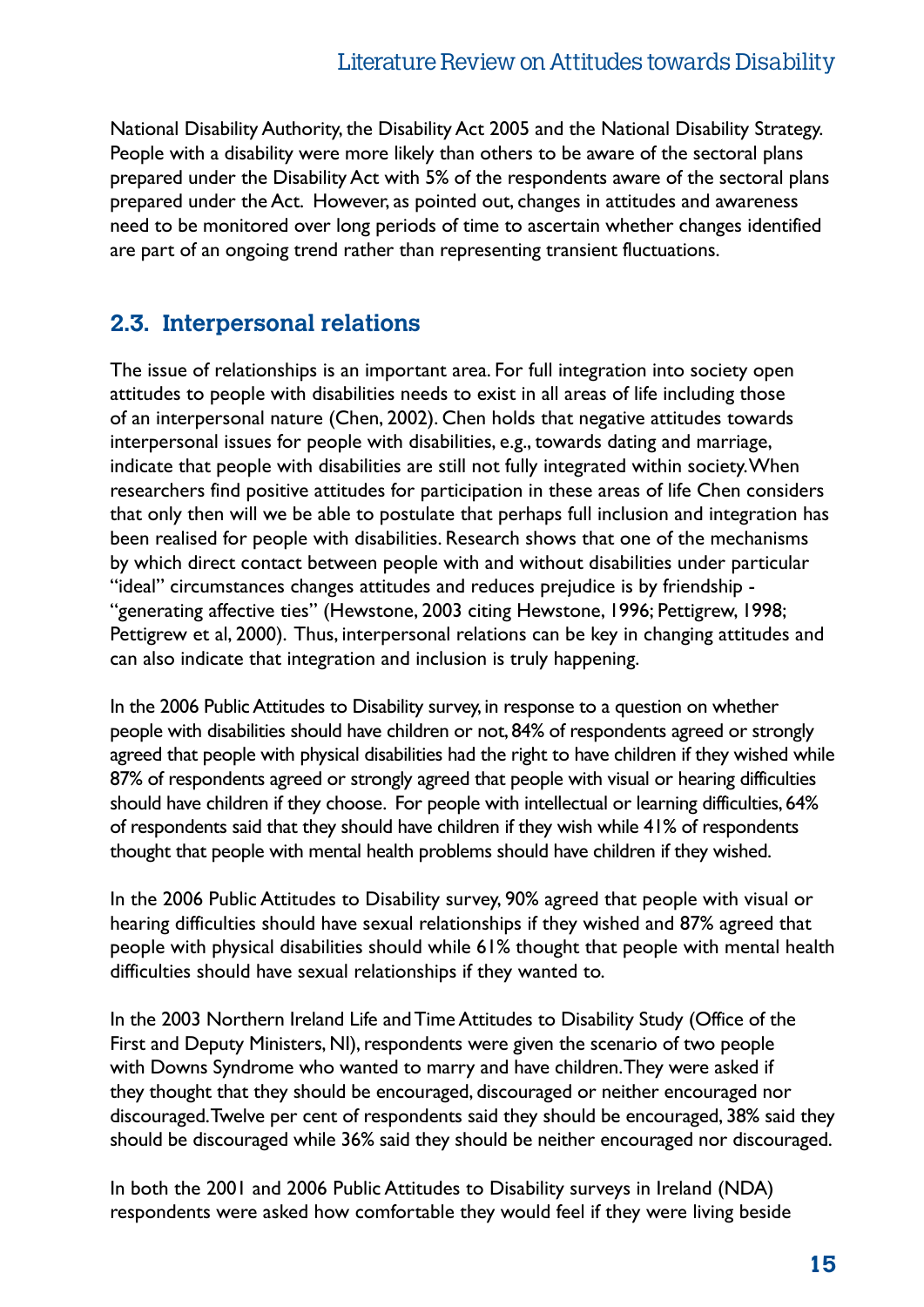people with different kinds of disabilities. In the 2006 survey respondents expressed increased comfort levels for all types of disability. On a scale of 1 to 10, comfort levels for living beside people with a physical disability had risen from an average of 8.9 in 2001 to 9.5 in 2006; for people with intellectual or learning disabilities from 8.8 to 9.2; and for living beside people with mental health problems from 7.1 in 2001 to 8.3 in 2006. Comfort levels for living near people with visual or hearing disabilities were 9.5 in 2006 (this was not measured in 2001)<sup>1</sup>. McConkey et al (1983) describes how the initial anxieties of local residents to people with learning disabilities diminish once a person or people with disabilities move into the neighbourhood. Hudson-Allez et al (1996) also demonstrated increasingly positive attitudes of neighbours over time even though there can be a vociferous hostile minority (cited in the 2004 NDA report on options for influencing public attitudes towards people with disabilities).

#### **2.4. Fairness, access and opportunity**

In the 2006 Survey on Public Attitudes to Disability, 55% of respondents thought that people with disabilities were treated fairly in Irish society. Earlier surveys carried out by the DRC Britain (2000) and DRC Scotland (2001) found that 50% of respondents considered that people with disabilities were treated fairly.

With regards accessibility, 87% of respondents in the 2006 Survey to Public Attitudes to Disability in Ireland agreed that, in general, access to buildings and public facilities for people with disabilities has improved in the last 5 years. However, 61% thought buildings and public facilities in Ireland are not adequately accessible and 92% of respondents agreed that more could be done to meet the needs of people with disabilities regarding access to buildings and public facilities. What people think could and should be done is something that could be explored in further research.

In the 2006 Survey on Public Attitudes to Disability, more than 50% of respondents thought that people with disabilities did not receive equal opportunities in education and more than 70% thought that they did not receive equal opportunities in employment.

#### **2.5. Attitudes to disability in people with and without disabilities**

In the 2006 Public Attitudes to Disability Survey, as well as in other surveys, people with and without disabilities shared similar views with regards a wide range of disability issues. This was a finding in the 2004 Benchmarking Canadian Attitudes Survey (Office for Disability Issues, Canada) as well as in Northern Ireland and other surveys.

Deal (2006) reveiwed the literature and carried out fieldwork around the attitudes of

<sup>1</sup> Some of the responses in the 2001 and 2006 NDA surveys are not directly comparable as a number of questions were changed in the 2006 questionnaire to facilitate better bench-marking into the future.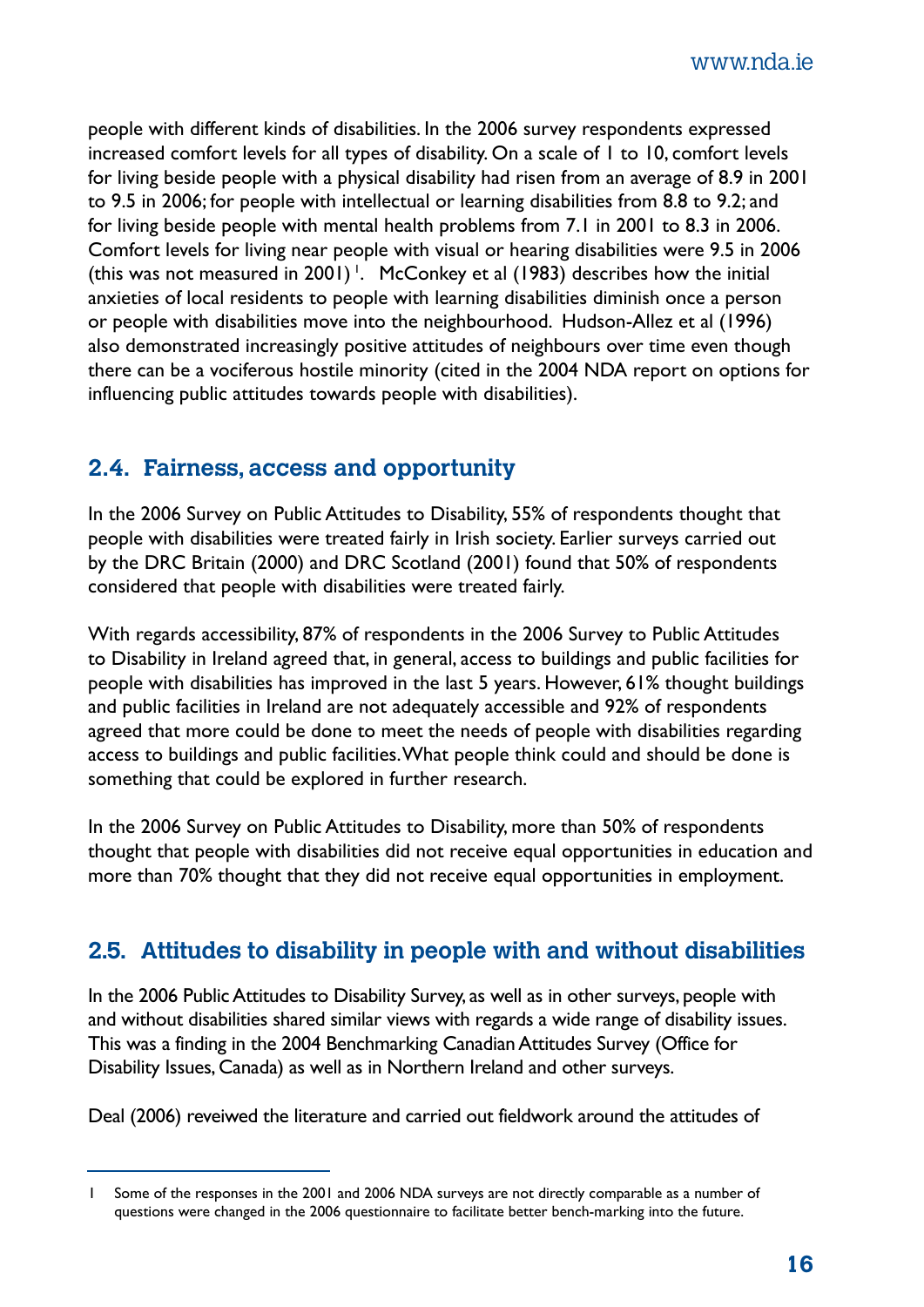#### Literature Review on Attitudes towards Disability

people with disabilities towards other people with disabilities and towards people in distinct impairment groups. He also collected comparative data from people without disabilties. From the literature Deal found that the attitudes of people with disabilities to other people with disabilities were not consistent. Attitudes ranged from a desire to avoid others labelled as people with disabilities for fear of further stigmatisation through association, to proclamations of strength and pride through association. Deal also found that people with disabilities do not automatically wish to be associated with other impairmment groups.

In his own fieldwork in England, Deal (2006) found that people with and without disabilities held similar attitudes towards other people with disabilities in general and with respect to different impairment groups. A hierarchy of impairment appears to exist with people with disabilities producing a rank ordering of the most accepted to the least accepted impairments. The rank ordering of most accepted to least accepted impairments was Deaf, Arthritis, Epilepsy, Cerebral Palsy, HIV/AIDS, Down's Syndrome and Schizophrenia. The ranking by respondents without disabilities was the same for 5 of the 7 impairment groups with only Cerebral Palsy and HIV/AIDs being placed in reverse order.

Wright (1988) cited by Longoria et al (2006) argues that oftentimes researchers focus on obtaining statistically significant results pertaining to the differences between those with/without disabilities in order to publish their findings. And, conversely, the belief that non-significant findings may not be publishable can lead researchers to discard such results. Wright (1988) argues that these practices negate the similarities between persons with and without disabilities. Also, the negative attitudes towards disability on the part of people with disabilities is an area that requires attention as such attitudes can slow progress towards equality.

In the 2006 Public Attitudes to Disability survey unprompted and prompted awareness of the range of disabilities was similar for people with and without disabilities. A significant difference was that people with disabilities were more aware of long-term illnesses and frailty in old age as disability types. People with disabilities were more likely to know someone else with a disability and were more likely to agree that society disables people by creating barriers (80% versus 61% of respondents without disabilities). They also had slightly higher comfort levels living near people with disabilities than others. Respondents with disabilities were also more likely to agree that children with disabilities should be educated in the same school as other children. Fifteen percent of people with disabilities compared to 21% of people without disabilities saying that they would object if a child with mental health difficulties were placed in the same class as their child. People with disabilities were more likely to consider that people with disabilities had a right to relationships when they wish.

#### **2.6. Employment**

Work and employment play a central role in people's lives and are essential factors in social inclusion and well-being and can be studied from different perspectives including a rights perspective or a social, economic or health one.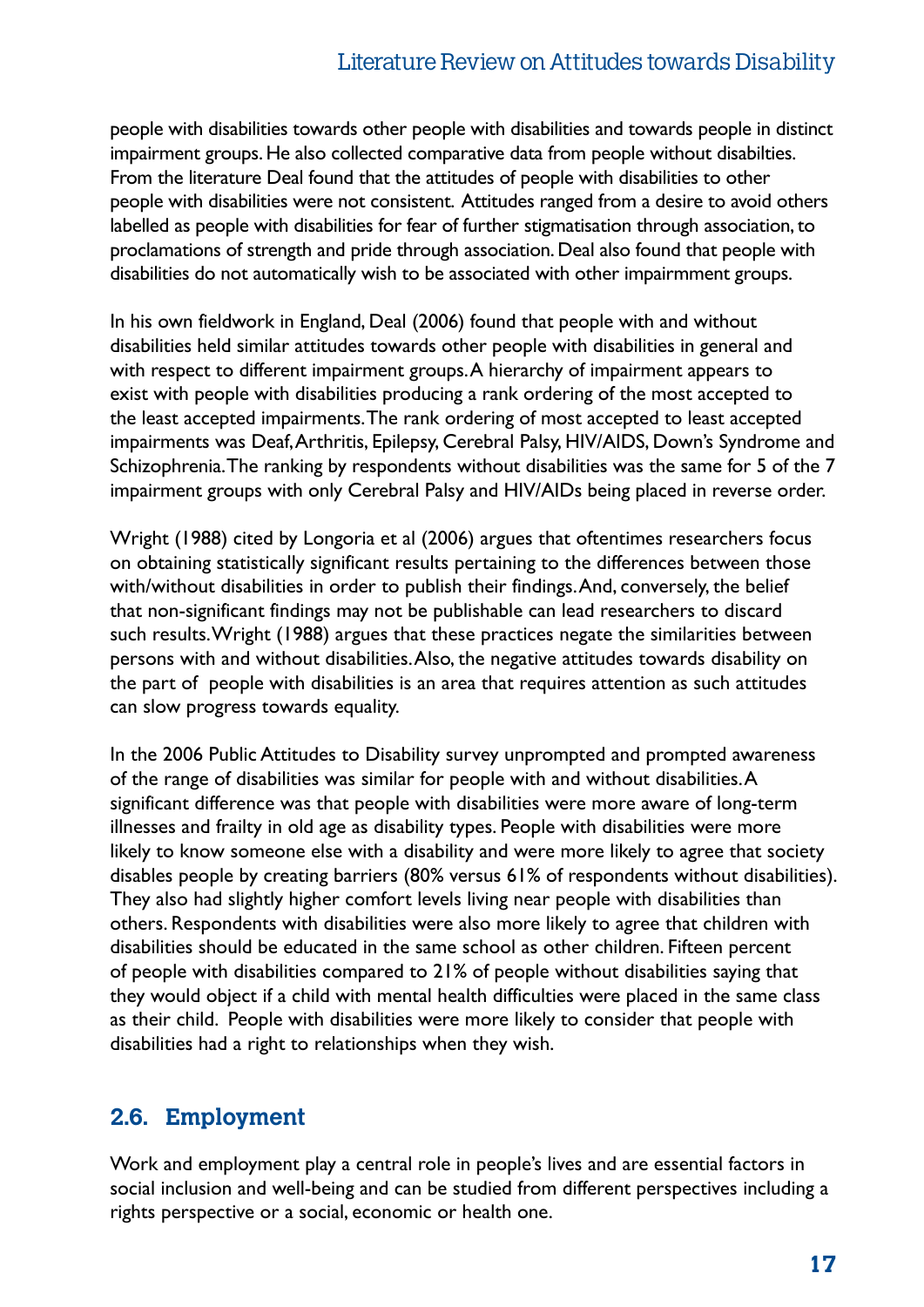Negative attitudes regarding people with disabilities as workers and employees are kept in place by myths (Kilbury et al 1992 and Satcher, 1992), by ineffective rehabilitation placement methods and by employer hiring procedures designed solely to avoid making risky hires (Gilbride et al, 1992 and 1993 and Wiseman et al, 1998 cited by Gilbride et al, 2000).

The 2006 Public Attitudes to Disability survey shows that 6% of respondents knew a work colleague or work contact with a disability. This finding, in the context of a five-year period where familiarity with people with disabilities has increased by 23%, from 48% in 2001 to 71% in 2006, would suggest that while people with disabilities are becoming more visible in some areas of life this is not happening at the same pace in all areas of life. There is also the possibility that people are unaware of work colleagues with a disability as many disabilities are hidden and workers with particular disabilities may be very slow to disclose them.

There is little direct research done on attitudes and employment of people with disabilities in Ireland. Murphy and O' Leary (2005) looked at disability cases that were taken under new employment equality legislation from its introduction in 1998 through Sept 2005. This legislation protects the rights of employees, prospective employees and individuals' accessing/undertaking vocational training. Thirty-one cases were taken in relation to disability in that period and 9 of the investigations found occurrences of discrimination (damages awarded ranged between 1270 and 15000 Euro).

In the 2006 NDA Public Attitudes to Disability survey 7% of respondents thought that employers would be willing to hire people with mental health problems compared to 32% and 27% of respondents respectively for people with physical and hearing disabilities.

In the 2004 Canadian Benchmarking Survey (Office for Disability Issues) 82% thought that that people with disabilities were less likely to be hired for a job than those without disabilities, even if they are equally qualified. However, 31% of the employed Canadian respondents reported that there was a person with a disability in their workplace and 73% of these employed respondents strongly agreed that these individuals are contributing as much as others to the organisation. Furthermore, 68% strongly agree that these persons are fully accepted by others in the workplace. It is a common result to find mixed attitudes among the public with regards to disability issues.

Again mixed attitudes were found in the 2003 Northern Ireland Life and Times Disability Study (Office of First and Deputy Minister). In this survey 76% of respondents agreed that the main problem faced by people with disabilities at work is other people's prejudices. However, 29% of respondents agreed that people with disabilities cannot be as effective at work as people without disabilities (48% disagreed) and 36% of respondents agreed with the statement that employers should not make special allowances for people with disabilities.

In the 2006 NDA Public Attitudes to Disability survey respondents were asked to rate on a scale of 1 to 10 how comfortable they would be with people with different disabilities as their work colleagues. The highest rating (most comfortable) was with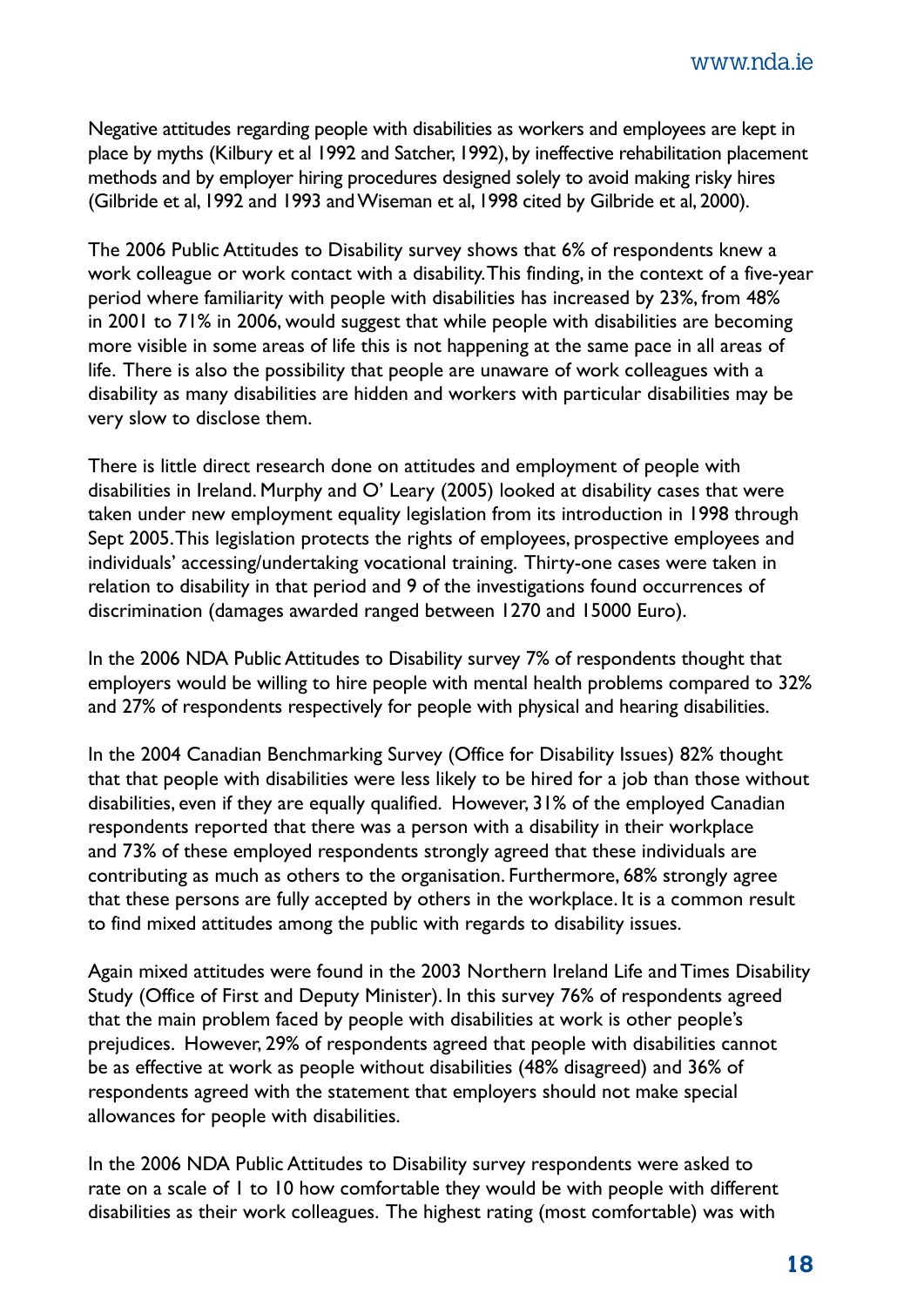colleagues with a physical disability (8.85), then colleagues with a hearing disability (8.69), a visual disability (8.57) and an intellectual disability (8.25) with the lowest rating being for colleagues with a mental health problem (7.21).

The Royal College of Psychiatrists (2002) in the UK reviewed employment opportunities and barriers to employment and vocational opportunities for people with mental health problems. People with long-term mental health problems were much more likely to be unemployed than people with long-term physical disabilities. In this review unemployment rates in those with mental illness were considered to be a product of social factors as well as a consequence of mental illness. Barriers to work specified for people with severe mental illness included structural factors, stigma and prejudice as well as attitudes and approaches of the mental health services and the lack of well-run employment schemes. Unemployment rates for people with mental health problems were very high and particularly so for those with severe mental illness for whom unemployment rates ranged around 60-100%. The overwhelming majority of mental health services users wanted to be employed or at least be engaged in meaningful work.

Wilgosh et al (1987) and Greenwood et al (1987) conducted literature reviews of research on employers' attitudes to disability in the USA. Hernandez et al (2000) conducted a review of research carried out in the 12-year period, 1987-1999. During this period the ADA legislation (1990) was implemented in the USA. Hernandez et al (2000) reviewed 37 studies, investigating the status of employer attitudes in the USA. She also examined if any of the trends seen in the 1987 research reviews persisted.

Hernandez et al (2000) found that employers expressed positive global attitudes toward workers with disabilities but when specific attitudes towards workers with disabilities were assessed they were generally more negative. This trend of mixed attitudes on the part of employers with more positive global and less positive specific attitudes was already identified in both 1987 reviews. Most of the studies that identified negative employer attitudes studied specific attitudes towards workers with disabilities. These findings suggest that while it may be becoming socially appropriate to express positive global attitudes towards people with disabilities, personal attitudes that influence behaviour may remain more negative.

On the other hand the discrepancy between expressed willingness to hire and actual hiring identified in 1987 by Wilgosh et al, while also identified in three studies in the Hernandez et al (2000) review, appears to be diminishing. This appears to be the case particularly among employers who were participants of vocational and supported employment programs (Hernandez et al, 2000). Thus, vocational rehabilitation professionals may be able to improve the employment outcomes of people with disabilities by assisting employers to recognise the potential of employees with certain types of disabilities to perform the essential functions of specific jobs (Hernandez et al, 2000).

The 2004 Harris Poll on Disability found that 35% of people with disabilities in the USA reported being employed full-time or part- time compared to 78% of those who do not have disabilities. Of those who are unemployed 63% would prefer to be working.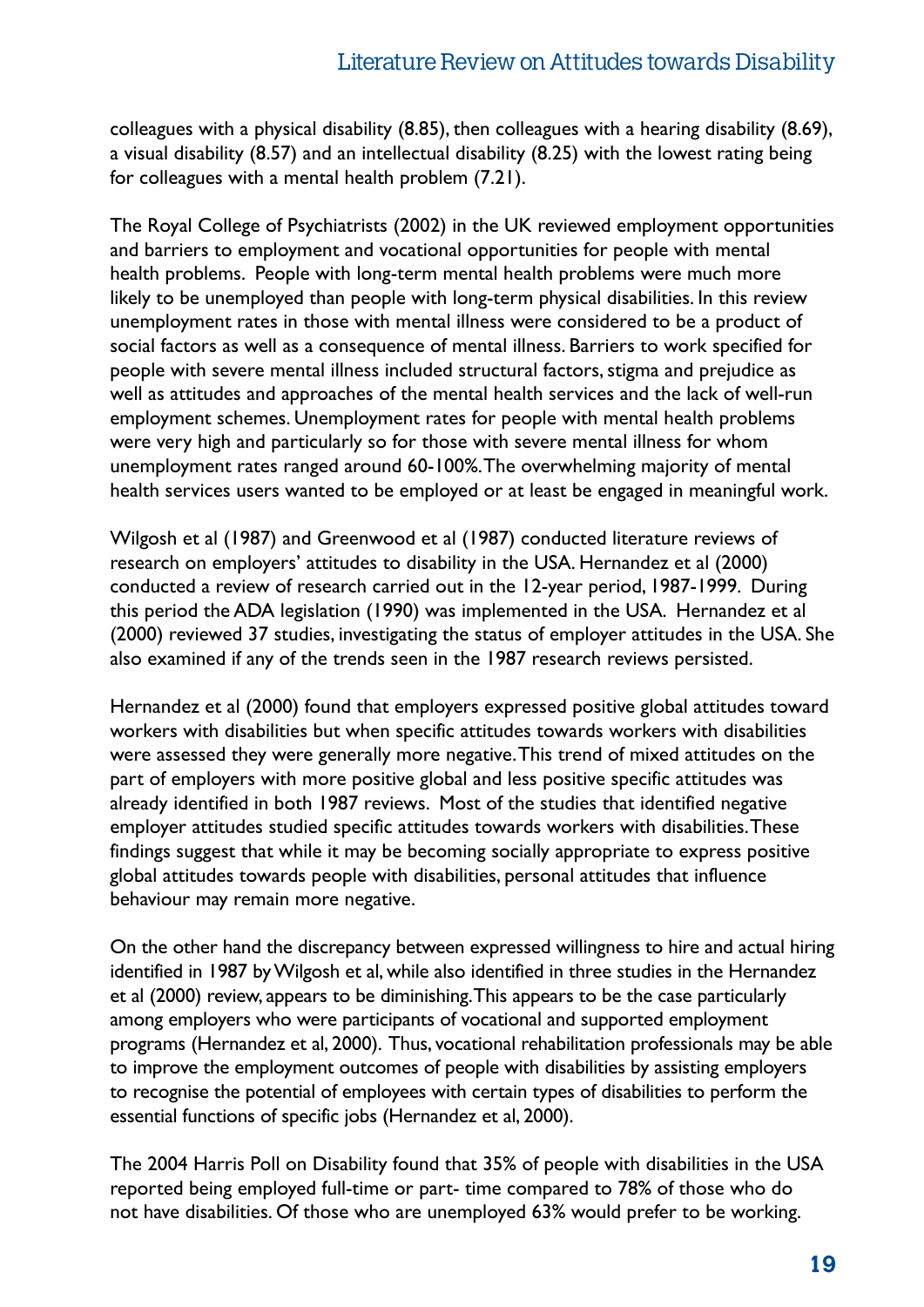According to this poll, 22% of employed people with disabilities reported encountering job discrimination, a significant drop from the figure of 36% 4 years earlier in the 2000 Harris Poll. Of the 22% who had experienced discrimination in 2004, 27% reported being refused a job interview because of their disability, 31% reported being refused a job because of their disability, 17% reported being refused a promotion because of their disability, 21% reported being refused a workplace accommodation, 14% reported being given less responsibility than their co-workers while 12% reported being paid less than their non-disabled peers in the workplace (http://www.obln.org/resources/stats.htm)

Blessing et al (1999) point out that while research in the 1970s and 1980s found mainly negative employer attitudes towards hiring people with disabilities (Fuqua et al, 1984; Mithaug, 1979; Schloss et al, 1989; Smith, 1981; Wilgosh et al, 1987), research from the 1990s onwards has noted increasingly favourable employer attitudes towards hiring people with a developmental disability (Cooper, 1991) and generally towards people with more severe disabilities (Levy et al, 1991, 1992,1993 and 1995).

A survey of employers in the USA, *Restricted Access*, was carried out to explore attitudes and employment (Dixon et al, 2003). One quarter of employers surveyed said they employed at least one worker with a disability. The study demonstrated that although many employers are willing to hire people with disabilities, misconceptions regarding hiring and accommodation abound. Employers gave diverse opinions as to why so few people with disabilities were hired. These included discrimination against workers with disabilities, employer reluctance, lack of experience on the part of the jobseekers with disabilities and lack of physical accessibility. While employers expressed varying degrees of reluctance and concern regarding the hiring and accommodation of people with disabilities, they did recognize the need for equal treatment in the workplace. Employers recognised that they themselves have significant barriers to hiring people with disabilities including discomfort, unfamiliarity, belief that the nature of the work they do is such that people with disabilities cannot perform it effectively and fear of the cost of accommodation. Less than half (40%) of employers surveyed provided training of any kind to their employees regarding working with or providing accommodations to people with disabilities (Dixon et al, 2003).

In research done by the Scottish Executive in 2005 the decision to employ a person with learning disabilities and or ASD was influenced by several factors including the professionalism of the supported employment service; the predisposition of the company; difficulties with filling specific posts; labour shortages; putting the business case that employers would gain reliable motivated and consistent workers etc (the Scottish Executive, 2005). They investigated employment support for people with learning disabilities and autistic spectrum disorders and found that key stakeholders, employment support providers and some authors considered that the biggest barrier to employment is the lack of a consistent national framework from to commission and audit the performance of supported employment.

Blessing et al (1999) suggest that since prior experience of hiring or training a worker with a developmental disability was associated with greater receptivity to this population,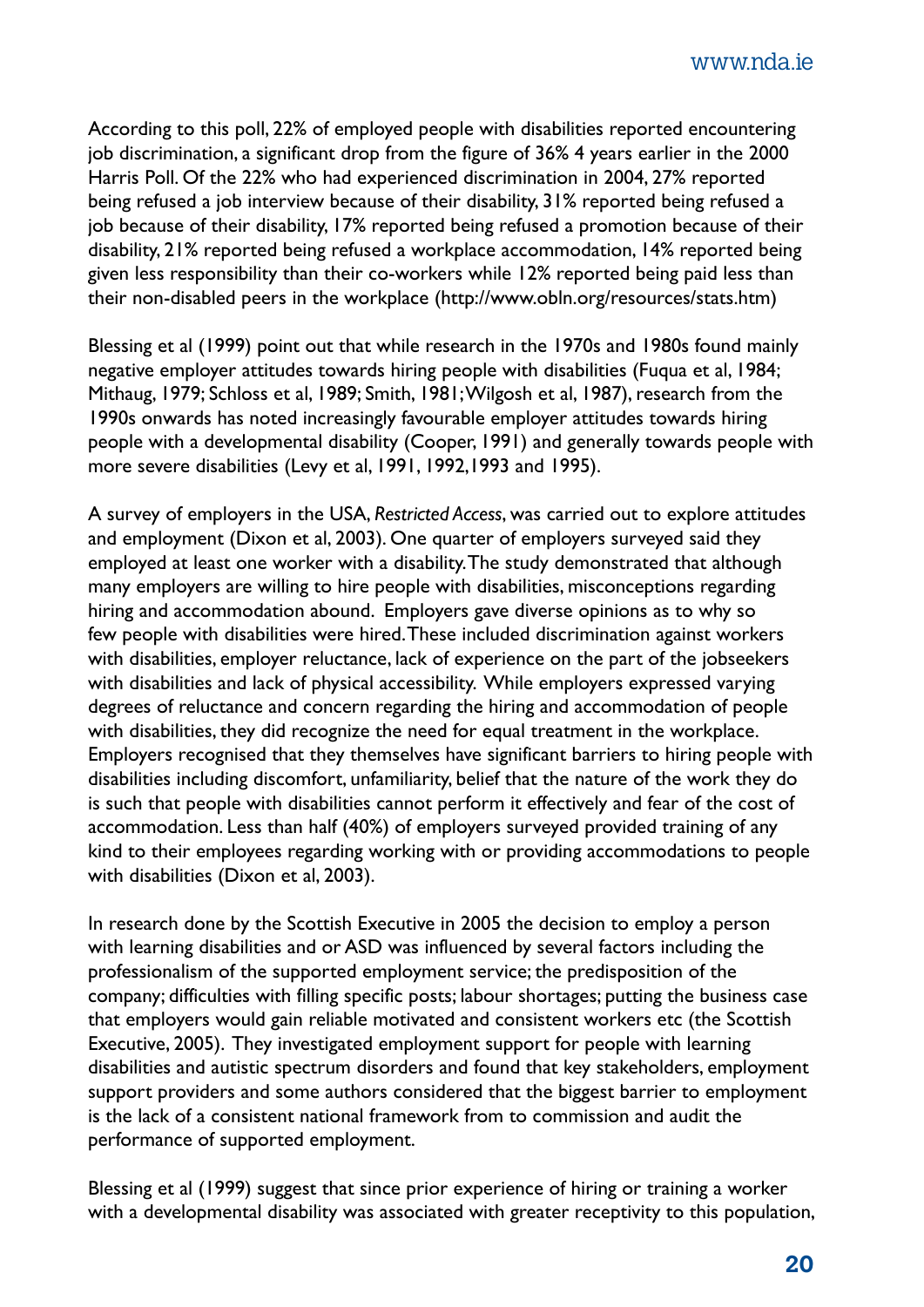job placement professionals should seek employment opportunities for their clients in companies that have hired a person with a developmental disability in the last 3 years.

Larger firms may present greater opportunities than smaller firms for placement and hiring of people with intellectual disabilities and may be more predisposed to take advantage of the favourable public image and diversity in the workplace that is likely to accrue. In support of this, in the U.S.A., Siperstein et al (2006) carried out a national public survey of consumer attitudes towards companies that hire people with disabilities  $(n = 803)$ . Most of the participants (75%) had direct experience with people with disabilities in a work environment and these experiences were positive. All participants responded positively towards companies that employed individuals with disabilities. The participants had strong beliefs about the value and benefits of hiring people with disabilities with 87% agreeing that they would prefer to give their business to companies that hire individuals with disabilities.

Blessing et al (1999) found that a service agency between employer and potential employee is crucial in the case of employees with intellectual disabilities. They also found that 78% of employers described the employment of a person with an intellectual disability as predominantly a positive one. A literature review on best practice in employment and intellectual disability carried out by Roeher Institute, Canada (2004) proposed based on the evidence, that the employer-employee interaction is a primary hurdle that, once overcome, can have a snowball effect on the availability of job opportunities. While negative employer attitudes can deter the hiring of people with intellectual disabilities, once contact is established between employers and individuals, attitudinal barriers can be overcome.

Hernandez (2000) found that when appropriate supports are provided, employers' express positive attitudes toward workers with intellectual and psychiatric disabilities. In line with the 1987 reviews, employers surveyed in 2000 with prior positive contact experience, held favourable attitudes towards workers with disabilities (Hernandez, 2000). The implications of these findings are further discussed in the section on changing attitudes.

### **2.7. Education**

In the 2006 Public Attitudes to Disability survey 36% of respondents thought that children with mental health difficulties should be educated in the same school as children without disabilities while 75% of respondents who agreed that children with physical disabilities should attend the same school as children without disabilities. In the 2004 Canada Benchmarking Attitudes to Disability Survey 55% of Canadians thought that children with physical disabilities would best be taught alongside other children but this was a minority view in the case of mental (33%) and learning (33%) disabilities.

Lodge et al (2004), reviewed diversity at school in Ireland. They cite earlier work of theirs (Lodge et al, 2001) investigating attitudes towards minorities among young people in mainstream education in Ireland. They found that the prevailing attitude towards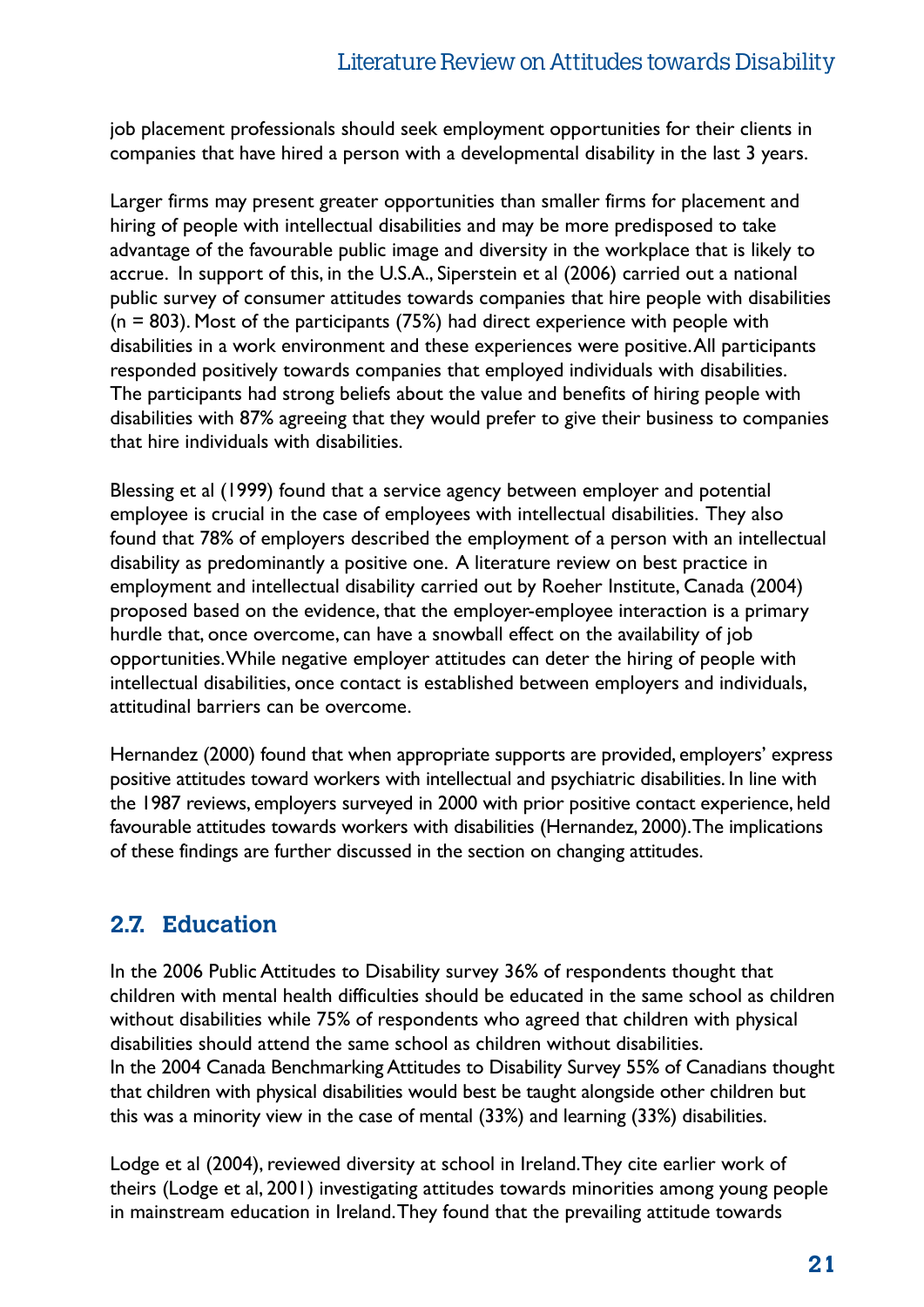people with disabilities was one of pity. However, young people who had come to know their disabled peers were less likely to define a person by their disability or to regard the person as someone to be pitied.

Lodge et al (2004) also cite Shevlin et al (1999) who found that young people in Ireland can feel distant from and uneasy around peers with disabilities particularly when other peers are intellectually disabled. However, following prolonged involvement with profoundly intellectually disabled young people, a group of adolescents from a mainstream school became more comfortable with their disabled counterparts.

Teachers' attitudes towards students with disabilities have a significant impact on the educational experience (Kenny et al, 2000 cited by Lodge et al 2004; Genesi, 2007). While legal mandates declare that children with disabilities may be included in the regular classroom, these mandates don't ensure that they will be accepted or treated fairly by their teachers or peers (Genesi 2007 citing Marks, 1997). Mason (1995) cited by Lodge et al (2004) argues that schools need to actively engage in challenging pervasive societal attitudes of able-bodyism and able-mindedness.

Research indicates that inclusion can fail to result in positive outcomes for children (Genesi, 2000 citing Cook et al, 2000) because prejudice remains. Genesi (2007) cite Derman-Sparks (1993) and Gleason (1991): "The stereotypical views held about persons of minority groups, including those with disabilities, affect the development of children who receive both blatant and subtle messages that challenge their integrity as learners. Many will never reach their fullest potential because of their exposure to prejudice and discrimination" (Genesi, 2007, p. 2)

A 2004 study carried out by Special Olympics (SO) of 4000 middle school students from across Japan examined their beliefs and attitudes towards student peers with intellectual disabilities (SO, 2004). Overall the students underestimated the capabilities of students with intellectual disabilities and were hesitant to interact with them. On the other hand, they were willing to include students with intellectual disabilities in their schools and classrooms.

A complementary study of 6000 US students was undertaken to assess differences in youth attitudes between the two nations (Norins-Bardon et al, 2005). North American students were more willing to interact with peers with disabilities than their Japanese counterparts and they had better perceptions of the competencies of students with intellectual disabilities reflecting their higher exposure to students with intellectual disabilities.

Despite widespread misperceptions in both countries, the students were open to greater inclusion of students with intellectual disabilities. This contrasts with a SO commissioned survey of adults carried out by Siperstein et al (2003) in 10 countries (Japan, the Republic of Ireland, Northern Ireland, the United States, Brazil, China, Egypt, Germany, Nigeria and Russia). Adults held more pervasive misunderstandings and misbeliefs about individuals with intellectual disabilities. For example, 60% of adult Japanese considered that students with intellectual disabilities should be educated separately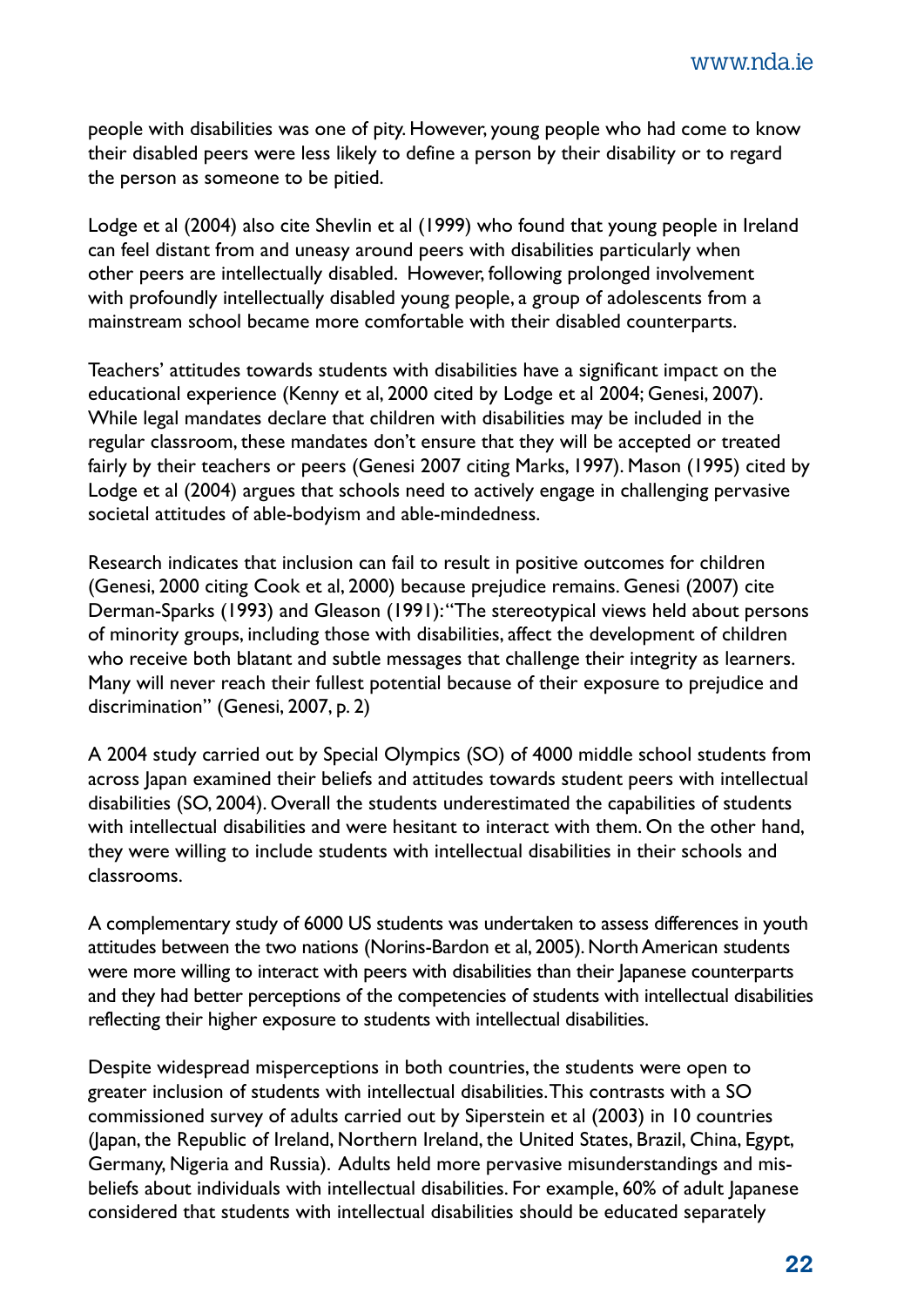from other children. The fact that youths in both countries recognise the value of students with intellectual disabilities and are open to greater inclusion of students with intellectual disabilities, represents an opportunity for changing attitudes.

*My school, my family, my life: Telling it like it is, (Lewis et al, 2006), a study commissioned by* the Disability Rights Commission in the UK, details the experiences of children and young people with disabilities and their families. "Overall, children and young people had experienced both positive and negative attitudes and behaviours from other people, whether it was friends, family, teachers and other staff members at school, other professionals or the wider community. Overwhelmingly, the main theme from young people is the importance they attach to being treated sensitively and the same as anyone else, including being listened to and having their views and experiences treated as authentic and credible" (Lewis et al, 2006, p.1855).

#### **2.8. Mental Health**

It is a common finding across jurisdictions that attitudes tend to be more negative to those disabilities that are perceived to be more unpredictable or more hidden such as mental health problems or lifestyle-related such as HIV/AIDS or addiction. More negative attitudes towards mental health problems are not a contemporary phenomenon. Historically, attitudes toward people with mental health problems have been more negative worldwide than attitudes towards other disabilities (Singer, 2001 citing Spiro et al, 1993; Carling, 1995; Michener 1998 and Heginbotham, 1998) and the tendency to stereotype people with mental health problems continues (Huxley and Thornicroft, 2003).

In both the 2001 and 2006 NDA Public Attitudes to Disability surveys public attitudes towards mental health problems were found to be more negative than attitudes to other disabilities although attitudes were less negative in 2006 than 2001.

In the 2006 Public Attitudes to Disability survey in Ireland, as outlined earlier in this literature review, a significant proportion of respondents thought that people with disabilities and, in particular, people with mental health problems did not have the right to fulfilment through relationships or parenting. Also, less than 40% of respondents thought that children with mental health difficulties should attend mainstream schools and 21% of respondents said they would object if children with mental health difficulties were in the same class as their children. Comfort around living in the neighbourhood of someone with a mental health disability has increased from 7.1 out of 10 in 2001 to 8.3 out of 10 in 2006 but level of comfort remained lower than for other disability categories (physical (9.5), visual or hearing (9.5) and intellectual or learning (9.2)) Thus, while attitudes regarding mental health problems remain more negative in Ireland in 2006 than attitudes to other disabilities, they are improving.

In the 2004 Canadian Benchmarking Attitudes toward Disability Study (Office for Disability Issues, Canada) Canadians were asked how comfortable they believed people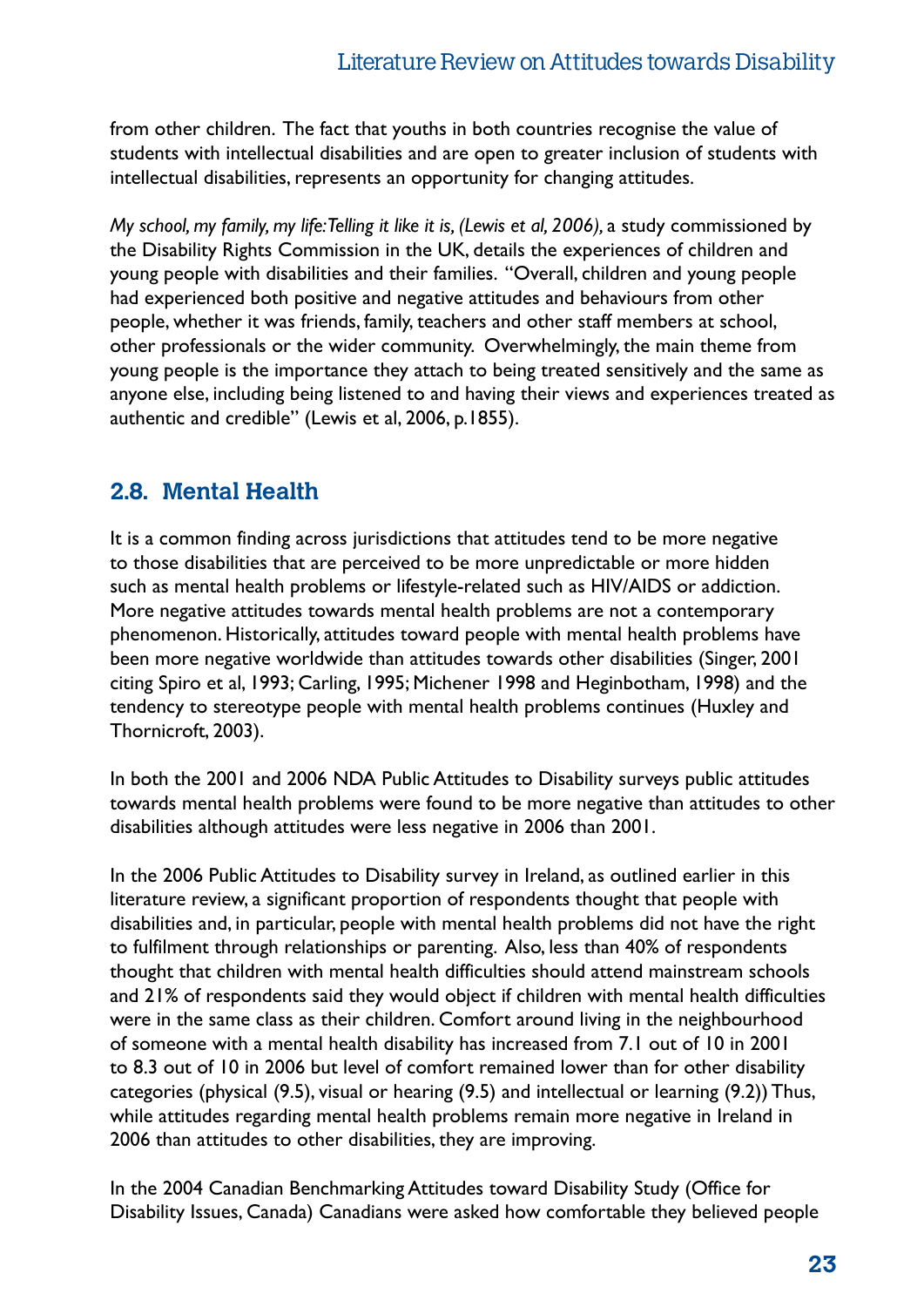in general are with people with disabilities. Respondents were most likely to believe that people are comfortable around people with more conventionally-defined disabilities e.g. 80% would be comfortable around someone in a wheelchair and 37% would be comfortable in cases of disabilities such as chronic depression and HIV/AIDS (46%). In this Canadian Study, the more vulnerable segments of society (older people, lower socio-economic status, women, people with disabilities) were more likely to consider the more non-conventional, more hidden conditions as legitimate disabilities in comparison with the younger, more affluent Canadians who might be more inclined to see some of these disabilities as lifestyle choices.

Corrigan et al (2000) polled 152 college students in the USA and found that they viewed people with drug addictions, psychosis and other mental health problems more negatively than people with physical disabilities. Negative attitudes and behaviour can also be found among professionals such as health practitioners as well as from the general public and young people (Singer citing Spiro et al., 1993; Carling, 1995; Michener, 1998 and Sheehan, 1982).

In England, I in 4 people with disabilities but almost I in 2 people with mental health problems have experienced hate crime or harassment according to Morris (2005) citing the work of the Social Exclusion Unit (2004). In a UK survey, *Tomorrow's Minds* (Mind out for Mental Health Government Campaign, 2001 cited by McKeever, 2006) 60% of young people admitted verbally abusing people with mental illness and 50% of people with mental illness reported abuse and harassment. In another UK-wide survey, Attitudes to Mental Illness (Department of Health, UK, 2003 cited by McKeever, 2006), 50% of respondents strongly associated mental illness with violence, a split personality or forced hospitalisation and only 12% of respondents were aware that 25% of the UK population would suffer from mental illness during their lifetime.

These results would seem to contrast somewhat with the Mental Health Ireland Surveys in 2003 and 2005 where, e.g., 95% respondents acknowledged in 2005 "virtually anyone could become mentally ill". The Scottish Government carried out National Studies on Attitudes to Mental Health in 2002 and 2004, entitled *`Well, What do you think´*. The results of these studies demonstrated that there was recognition that 'anyone can suffer from mental health problems' and that 'people with mental health problems should have the same rights as anyone else'. In the 2004 *`Well, What do you think´* survey half of the respondents were of the view that 'the majority of people with mental health problems recover'. In this survey, mixed public attitudes to mental illness emerged. Significant proportions of respondents agreed with statements that either directly stigmatise, or acquiesce in stigmatising, mental ill health. For example, 45% agreed with the statement 'if I were suffering from mental health problems I wouldn't want anyone knowing about it' which either reflects their own view that mental ill-health is shameful or acknowledges a broader societal stigmatisation of mental ill-health, making it something that is best kept to oneself. Around a quarter felt that 'the public should be better protected from people with mental health problems', a statement which implicitly assumes that that public should be protected and questions whether this protection should be better. Similarly, 15% agreed with the view that 'people with mental health problems are often dangerous.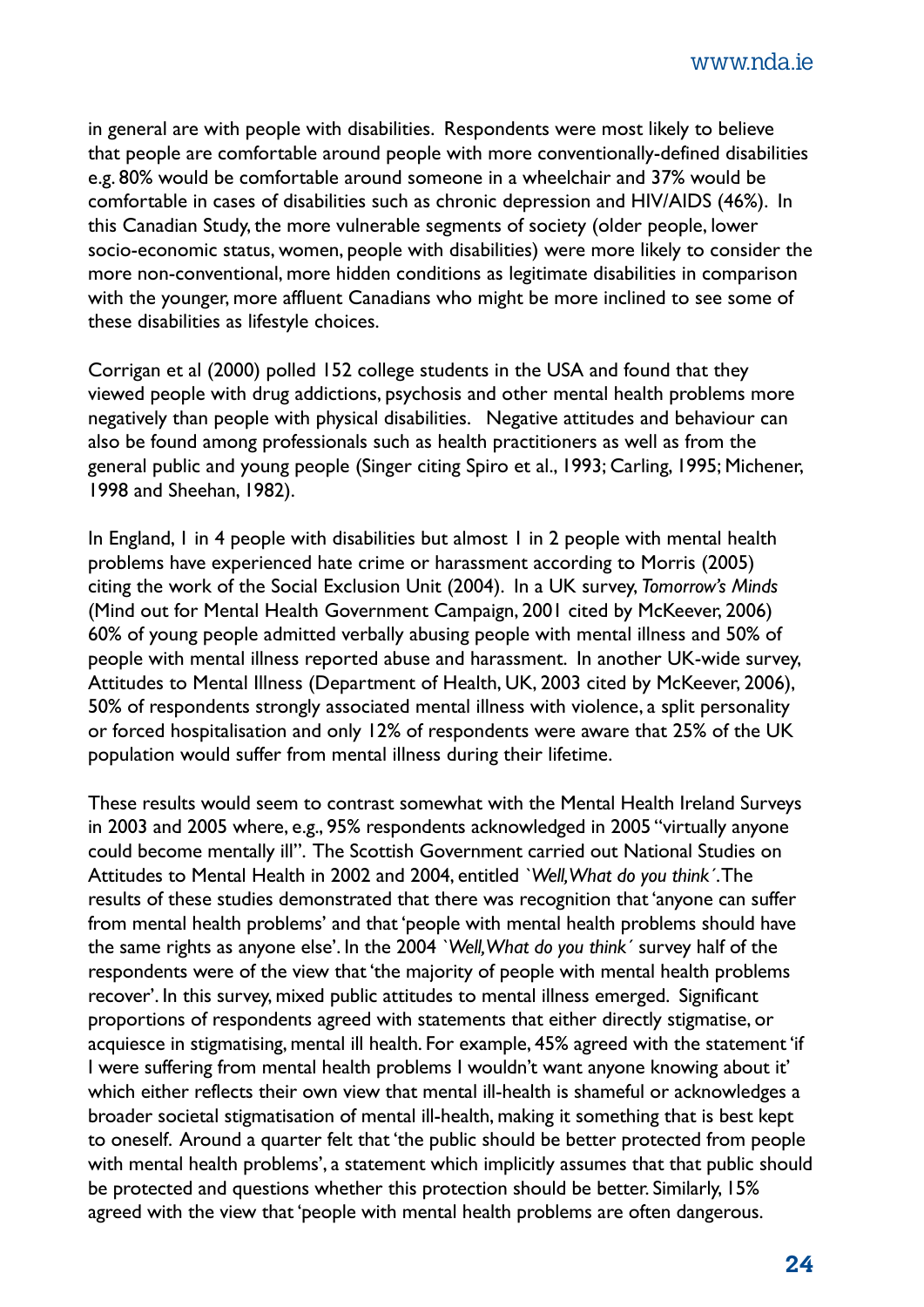#### Literature Review on Attitudes towards Disability

Mental Health Ireland conducted surveys on Public Attitudes to Mental Health in Ireland in 2003 and 2005. While positive attitudes predominate in both these studies there are still some negative attitudes towards mental illness. "Negative attitudes are more prevalent among males than females, among older people (65+) and younger people (under 25), and among the lower socio-economic groups. Young males under 25 years of age hold particularly negative views - a worrying finding given the vulnerability of this social group to suicide in Ireland today. People who have had no experience of someone close to them suffering from mental illness also have a more negative attitude. One could reasonably infer that lack of awareness and lack of knowledge and experience lead towards negativity, so while those with a negative attitude are in the minority, there is still room for more education on and heightened awareness of mental illness" (Public Attitudes to Mental Health, 2005 p2-3).

The tendency for older people to hold more negative attitudes than younger age groups towards mental ill health and people experiencing mental health problems is consistent with findings from several studies including the National Studies on Attitudes to Mental Health in Scotland in 2002 and 2004 and the Attitudes to Mental Illness carried out by the Department of Health UK (2003) mentioned above.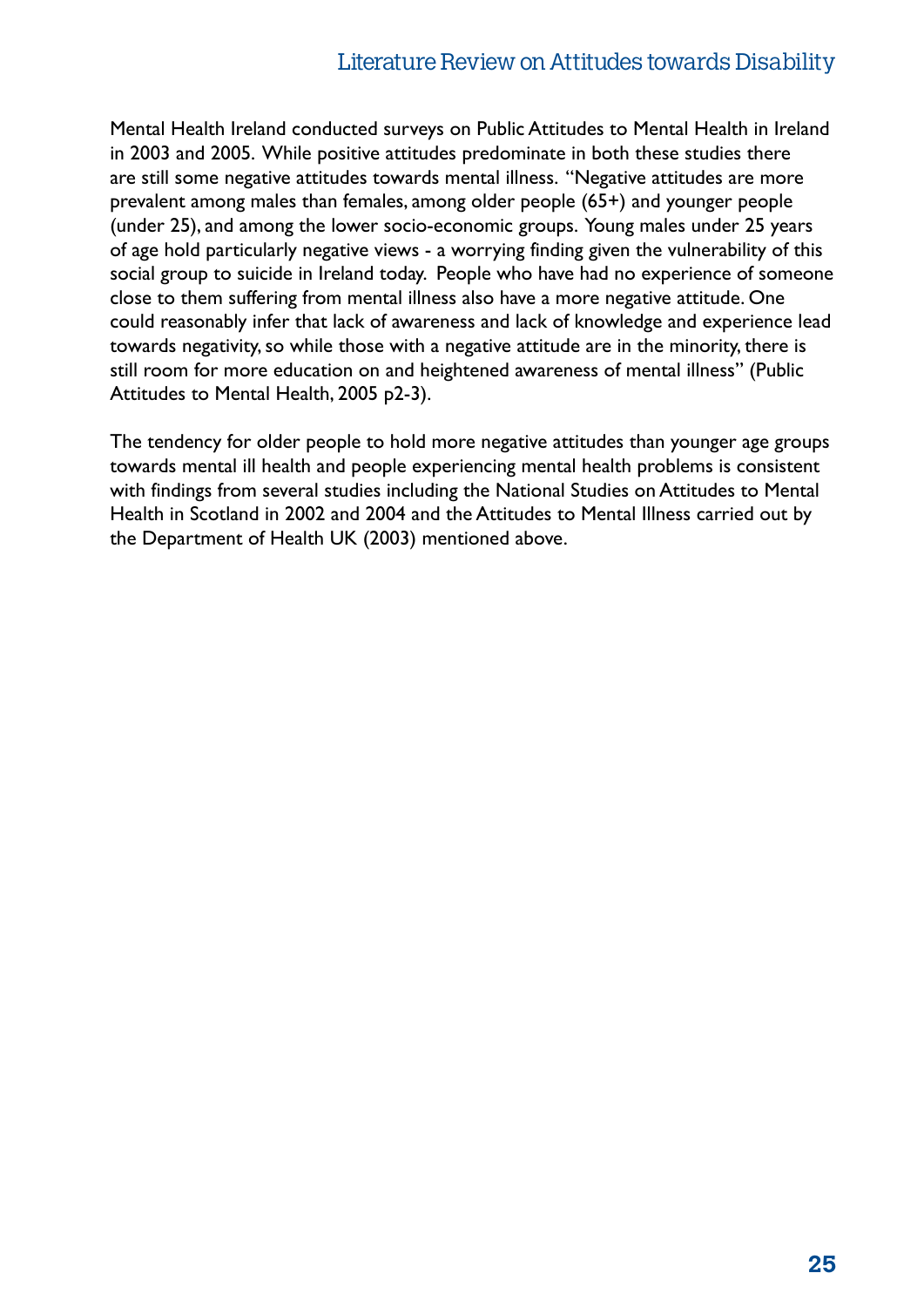**3** 

**26**

## **The Generation of Negative Attitudes**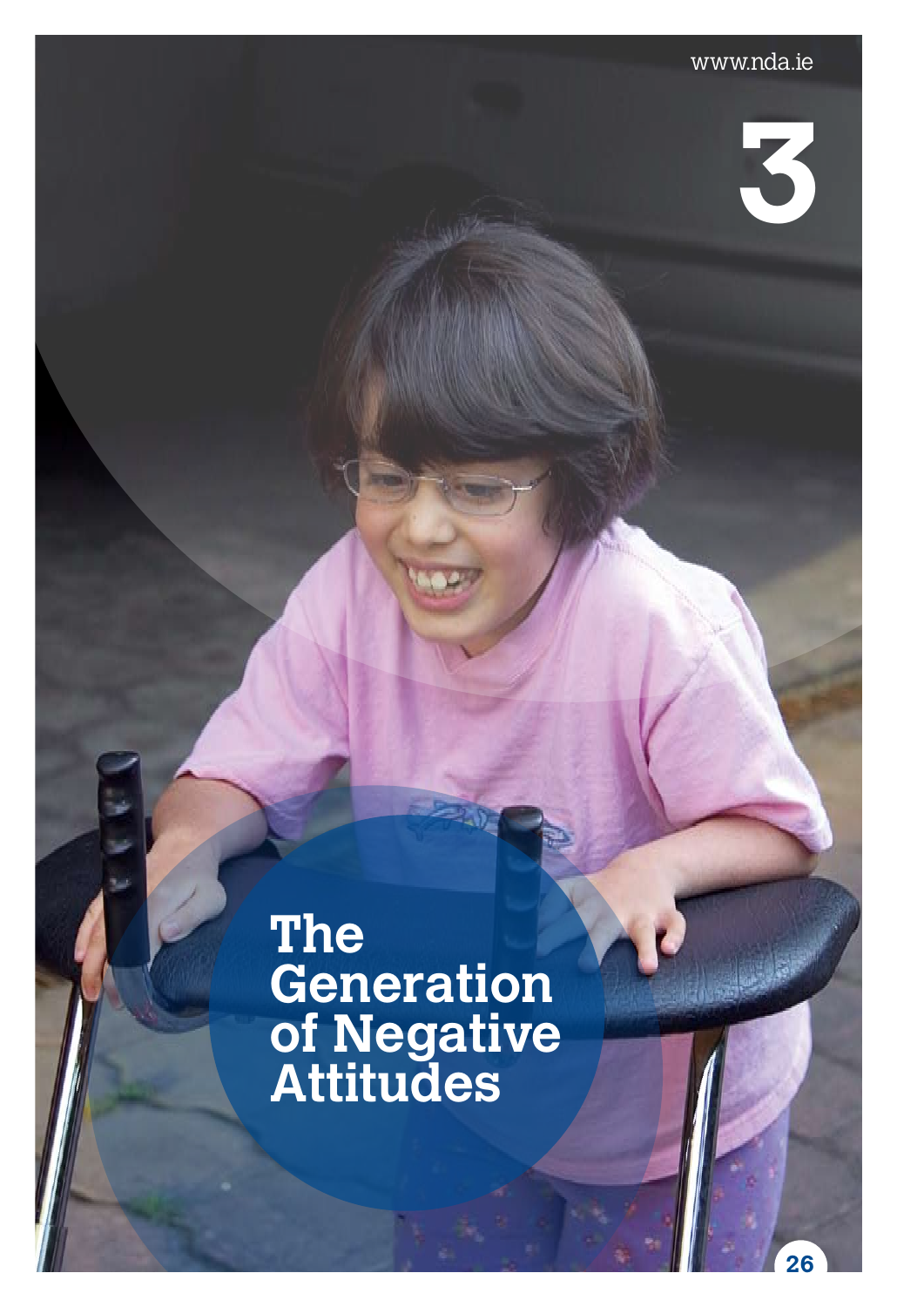**3.1. The social construction of disability**<br>Accepted ways of thinking, reacting and doing business b<br>society and can be remarkably resistant to change. Nega<br>institutionalised: "We often see the impact of negative a<br>treats Accepted ways of thinking, reacting and doing business become firmly embedded in society and can be remarkably resistant to change. Negative attitudes can become institutionalised: "We often see the impact of negative attitudes in how one person treats another. But negative attitudes are also the foundation stone on which disabling policies and services are built. Harmful attitudes that limit and restrict are institutionalised in policies and services and so maintain the historic disadvantage that disabled people have faced" (Massie, 2006).

> A major reason proposed for negative social attitudes, resulting in the denial of basic values and rights/conditions, is the way disability is portrayed and interpreted in society. Biklen (1987) and Taylor et al (1993) identified social construction of disability as a barrier to social inclusion. At community level negative attitudes can become structured into social patterns of segregation and discrimination. The theory of social construction attempts to explain the process by which knowledge is created and assumed as reality (Douglas, 1970 cited by Devine, 1997). The theory asserts that meanings are created, learned and shared by people and then reflected in their behaviour, attitudes and language (Devine 1997 citing Berger et al, 1966).

> Particular social constructions of disability portray people with disabilities as "other" and not as an integral part of the 'normal' world. Negative attitudes and behaviours develop from this 'worldview'. In the last two decades disability rights activists and academics have highlighted cultural and environmental factors that marginalise people with disabilities, denying them basic values and the accompanying basic rights/conditions. This social model of disability places a person's impairment in the context of social and environmental factors, which create disabling barriers to participation (Oliver, 1990). This social model of disability approach suggests that the root of disability lies in a failure of the environment to allow someone to function to his/her full capacity as much as in any functional impairment that the person may have.

> Highlighting the marginalisation of people with disabilities through cultural and environmental factors does not mean that impairment is denied. Impairment is an objective concept and means that aspects of a person's body do not function or function with difficulty (Crow, 1996). However, when impairment is taken a step further to imply that a person's body, the person and the person's worth is inferior to that of others, then there is an interpretation that is socially created and is therefore not fixed or inevitable (Crow, 1996). Crow argues that one can think of impairment in three, related, ways. First there is the objective concept of impairment. Second, there is the individual interpretation of the subjective experience of impairment. Finally, there is the impact of the wider social context upon impairment, in which misrepresentation, exclusion and discrimination combine to disable people with impairments. It is this third aspect of impairment which is not inevitable. Such socially constructed interpretations and meanings are not fixed or inevitable and can therefore be replaced with alternative interpretations (Crow, 1996).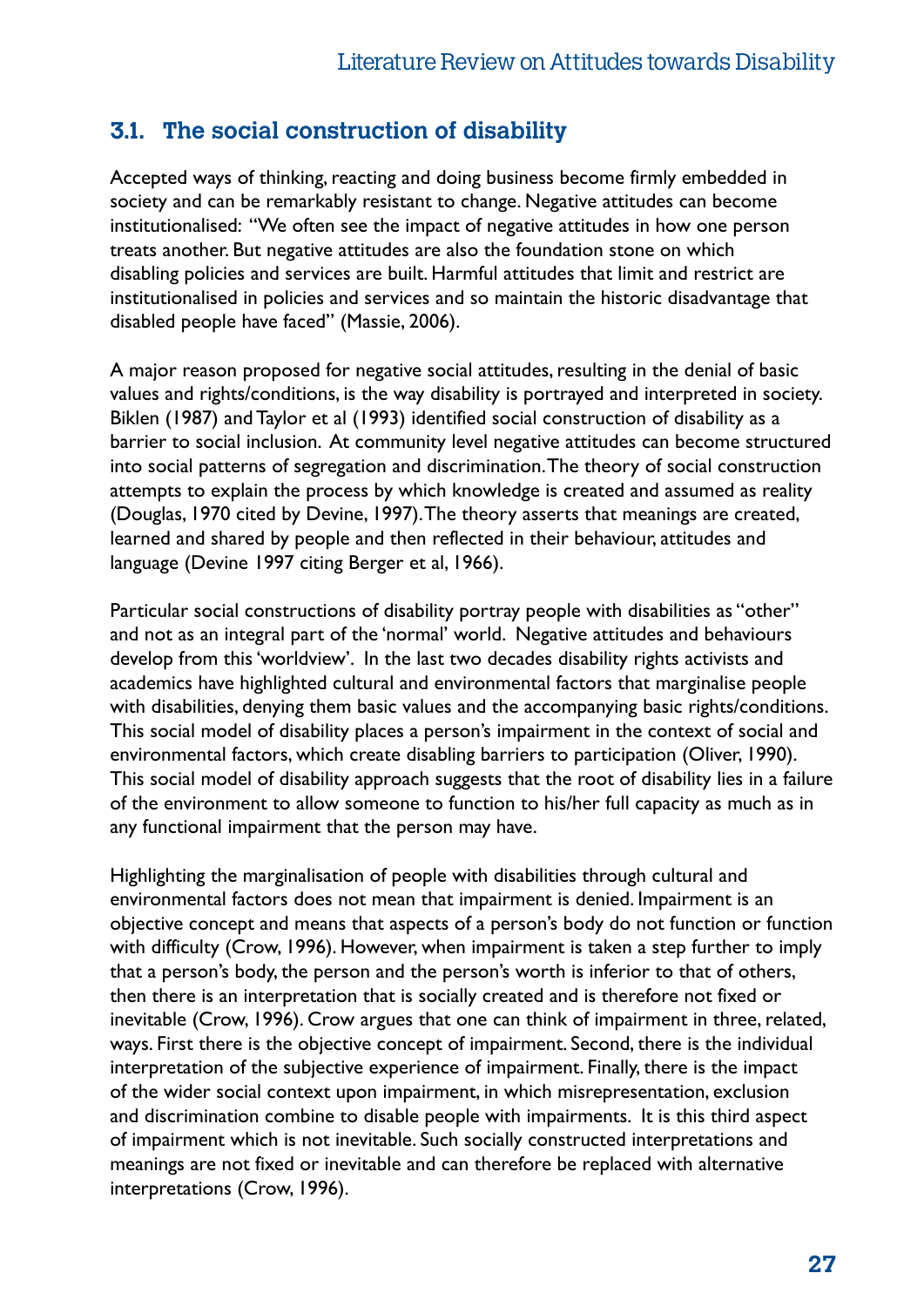Gleeson (2006) has attempted to de-construct 'discourses of what is considered normal i.e. "normalcy". In the NDA Research Conference in Dublin in 2006 she describes how a powerful but narrow and rigid set of thinking called 'normal' arises and how structures and systems are then organised around this thinking. Reviewing research carried out by people with disabilities Gleeson found that

- $\bullet$  Fear and power under-gird relationships with disability
- $\bullet$  Vulnerability to illness and death are feared and unconsciously that fear is projected onto people with disability
- $\bullet$  Fear turns in to power in that unconsciously people with disabilities are treated as not normal and our projection is reflected in social structures which further isolate and marginalize them
- Ú From an early age we are socialised into thinking about 'normal' and 'not normal' categories of people and consider those categories to be true or natural
- $\bullet$  As soon as we begin to see as small children we become aware that we can also be seen by others and, accompanying this realisation, is the 'pressure' of conforming to social expectations (Gleeson citing Berger, 1972)
- Ú Bodies are pressured to conform to an 'ideal', for example, the size zero dynamic
- $\bullet$  Everyday visual imagery consolidates a narrow category of normal particularly in relations to how bodies should look and behave (Gleeson, 2006)

The social construction of disability represents a basis from which barriers to inclusion of people with disabilities are created (Devine, 1997 citing Olkin et al, 1994). As a result of the social construction of disability, people with disabilities experience decreased expectations by people without disabilities and limited inclusion in scoiety (Devine, 1997 citing Bogdan et al, 1992; Safilios Rothschild, 1976). Understanding social constructions can help to explain why people with disabilities have been sidelined and discriminated against and also can draw attention to what needs to be done to eliminate negative attitudes. New interpretations of impairment and disability can be informed by the experience of impairment of people with disabilities; by facilitating their rightful participation in mainstream activities and by the recognition and defence of the common values of autonomy/self-determination, equality, dignity, social justice and diversity that are rooted in every person and of the rights that flow from them.

#### **3.2. Low expectations**

Morris (2005) considers two common attitudes that create enormous barriers to participation. Firstly, that people with disabilities are commonly considered to be in need of care and this undermines peoples' ability to see people with disabilities as autonomous people. "We are not recognised as actors in community participation but as recipients of other peoples community participation". Secondly, people with disabilities are often treated as not belonging to the communities in which they live. These attitudes stem from particular social constructions.

Devine (1997) cites Funk (1987) who said that the social construction of disability is responsible for creating images of people with disabilities as "pathetic figures in need of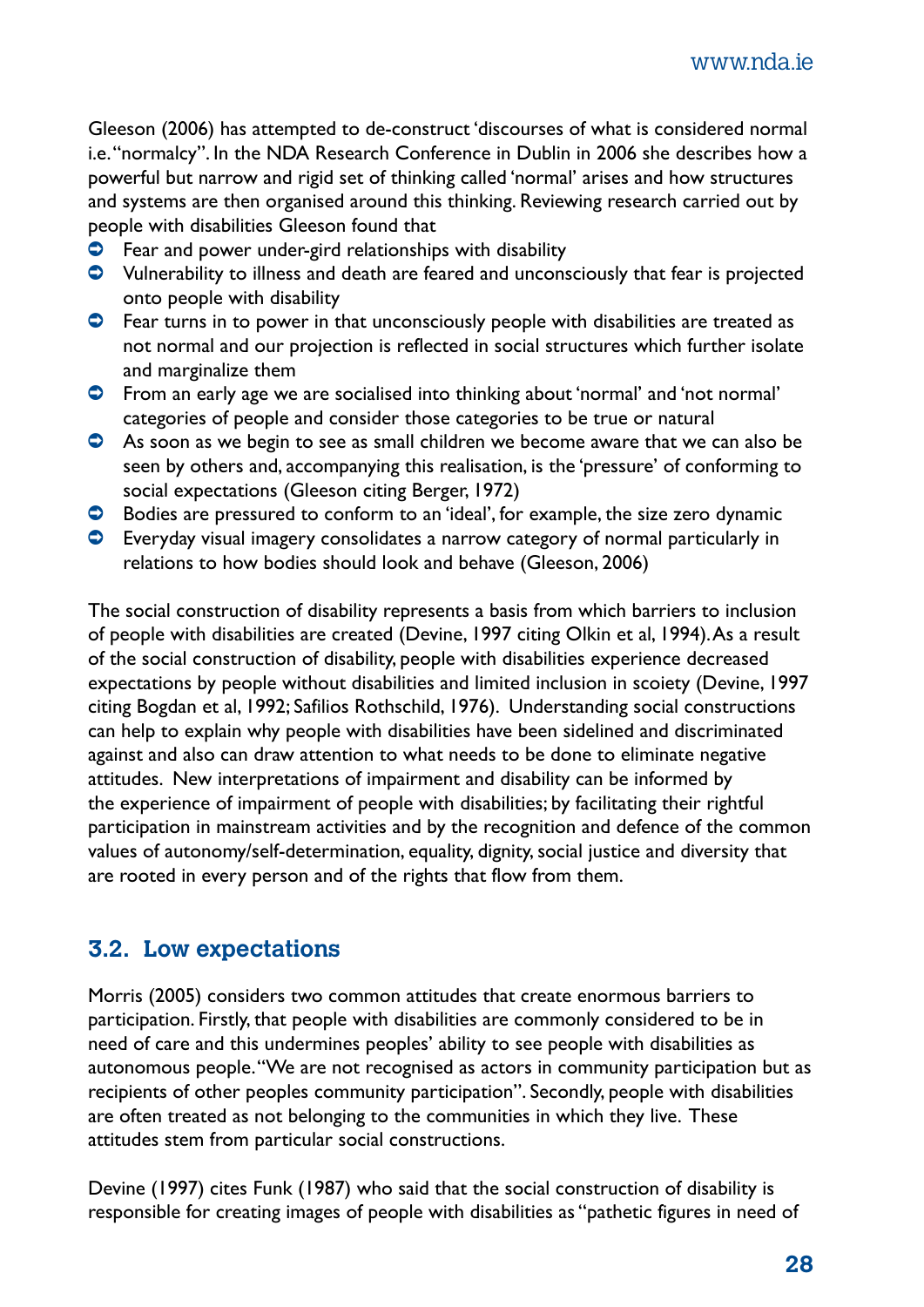#### Literature Review on Attitudes towards Disability

pity, charity and caretaking" (p.25). Society prescribes a set of standards for functional independence, capabilities and social reciprocity. When people's functioning or biological composition does not fall within these standards, they are assumed to be inferior and are subject to a decrease in inclusion in society (Devine, 1997 citing Allen et al, 1995; Bogdan et al, 1987 and Hahn, 1988). Devine (1997) cite Hey et al (1984) who believe that the social construction of disability is at the root of the stereotype that all people with disabilities are helpless.

In the Department of Work and Pensions, UK, '*Disabled for Life'*: *attitudes towards, and experiences of, disability in Britain* Survey (Grewal et al,2002), 1 in 3 people believe that disabled people cannot lead a full life due to their health problems; 1 in 5 people believe that in general disabled people cannot be as effective at work as their non-disabled colleagues; more than 1 in 4 people admitted they would feel uncomfortable and embarrassed in an encounter with a deaf person using British Sign Language; and 1 in 4 people confessed they would go out of their way to avoid an encounter with someone experiencing mental illness.

"Possibly the most damaging consistent response to disability is simply the low expectations that we have of disabled people and for them and, as a consequence, that many have for themselves. We don't expect that people with significant levels of impairment will work, so when such people present themselves for a job, the experience is novel and employers naturally worry about their productivity, the likelihood of lots of sick leave, whether they will disrupt normal working practices, or put the customers off. Of course the expectation creates the reality – the apparent absence of disabled people from boardrooms and public life fosters low aspirations and expectations. 'How could I ever climb that high?' This is both because people who have obvious visible impairments often aren't there and because people with invisible impairments have the rather dubious luxury of hushing it up… but at what personal cost? (Massie, 2006)"

Genesi (2007) cites Van Der Klift et al (1994) "When disability is seen as the largest component of a person, much of what is unique and "human" about him or her will be obscured. When needs and deficits are what we see, we only see what that person cannot do" (p. 339). Genesi also cites Marks (1997) who states the following regarding inclusive education, "A major shift in how we think about disabilities is necessary for we cannot truly include all children until we value all people" (p. 126). Singer (2001) cites Lown (1996) who uses Mann's classical quote: that we must behave as if the world was created for all human beings. Lown argues for the importance of adequate human etiquette in relationships where people meet as equals. McConkey et al (1983) suggest that people must first change their beliefs about themselves before they change their attitudes to others.

#### **3.3. Lack of visibility, ignorance and fear**

In research commissioned by the NDA, *Strategic Options for influencing public attitudes towards people with disabilities* (NDA, 2004), both focus groups conducted in the research (one focus group composed of people with disabilities and the second composed of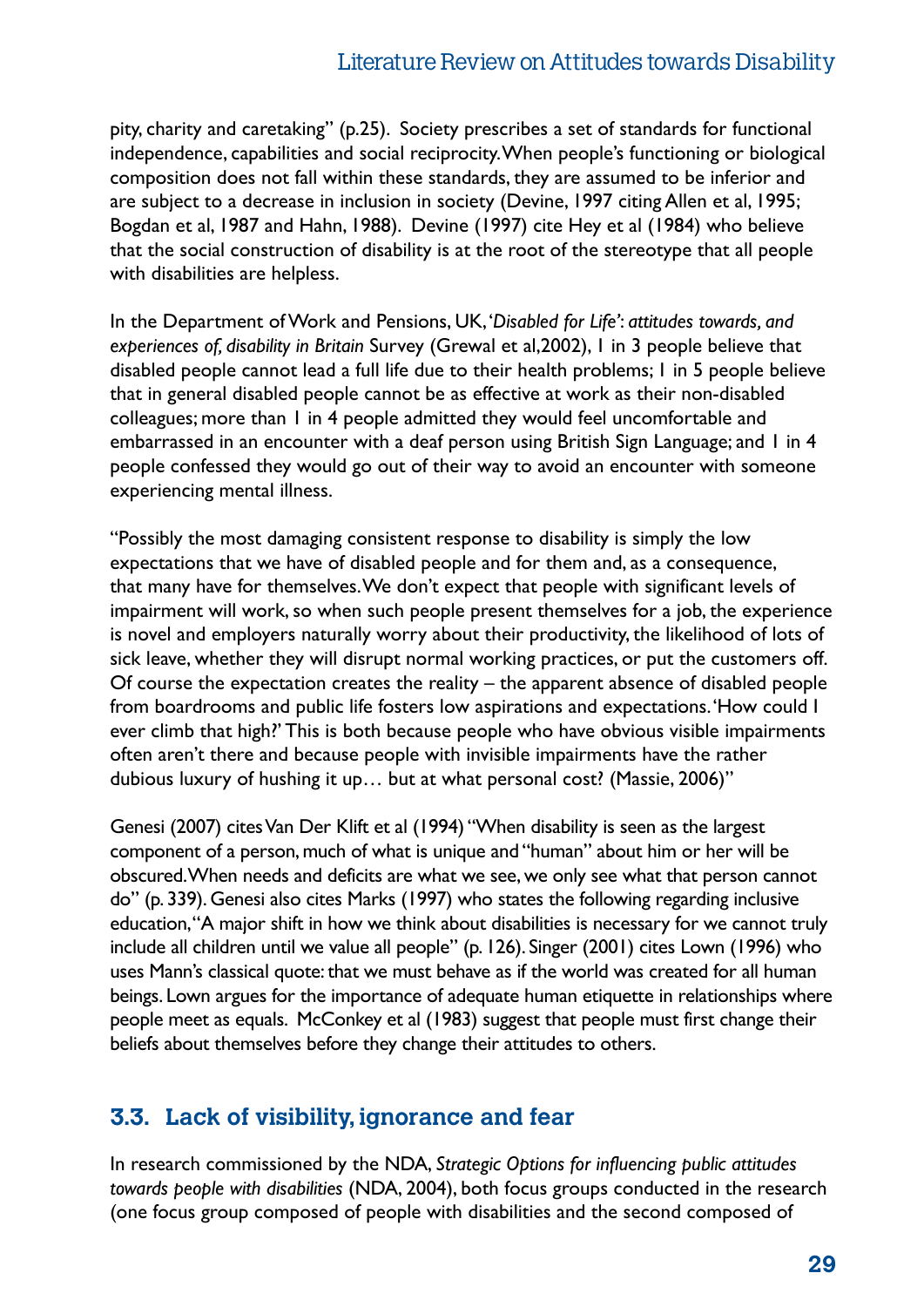their friends and family) considered that, historically, the primary reason for negative attitudes and perceptions to disability in Ireland was the lack of visibility and integration of people with a disability in mainstream society. This lack of integration resulted in a marginalisation of those with a disability and an ignorance and fear on the part of people stemming from their inexperience of learning, living or working alongside people with disabilities.

In the quantitative element of the UK survey, '*Disabled for Life'*: *attitudes towards, and experiences of, disability in Britain* (Grewal et al, 2002), 2064 respondents were surveyed of which 47% had a disability. The majority surveyed, both those with and without a disability, thought that the primary reasons for prejudice against people with disability, which they considered common, were fear of difference, lack of awareness and ignorance.

The Social Exclusion Unit's inquiry (2004) into the experiences of people with mental health problems found rejection, or fear of rejection by the community to the most important cause of this group's social exclusion.

Negative attitudes structured into discrimination and exclusion at the community level mean that people with disabilities and particularly those with mental health problems can be marginalized economically, segregated and be prone to further mental health problems due to this exclusion and rejection (Singer 2001 citing Carling 1995).

Discrimination and exclusion are rooted in fear and stereotyping, reinforced by a lack of personal contact (http://www.realising-potential.org).

### **3.4. Stigma, stereotyping and prejudice**

Stigma as a concept is imprecise. It involves attitudes, feelings and behaviours (Morgan et al, 2002 as cited by Nolan et al, 2006).

Nolan et al (2006) cite a number of definitions of stigma including the following

- <sup>1</sup> A sign of disgrace or discredit which sets a person apart from others" (Byrne 2000 p.65)
- $\bullet$  "A societal reaction which singles out certain attributes, evaluates them as undesirable and devalues the person who possess them" (Miles, 1981, p. 70)
- $\bullet$  "Some attribute or characteristic, that conveys a social identity that is devalued in a particular social context" (Crocker et al, 1998, p505)
- $\bullet$  The co-occurrence of its components labelling, stereotyping, separation, status loss and discrimination – further indicate that for stigmatisation to occur, power must be exercised (Link et al, 2001, p. 363)
- $\bullet$  A special kind of relationship between attribute and stereotype... attribute that is deeply discrediting…Reduces the bearer… from a whole and usual person to a tainted, discounted one… We believe that a person with a stigma is not quite human …" (Goffman, 1963, pp 14-16)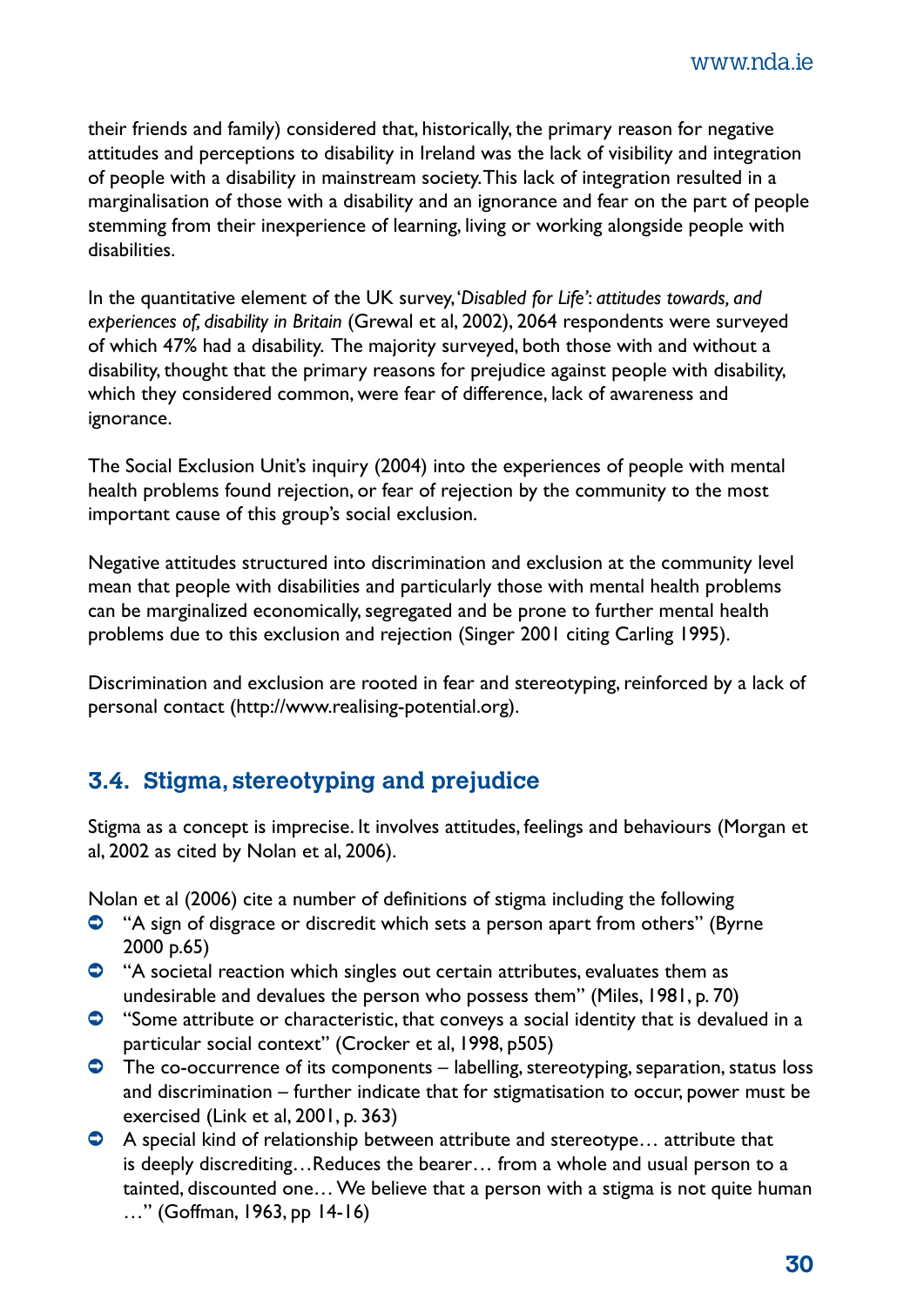#### Literature Review on Attitudes towards Disability

Stigma can leave people marginalized and excluded from their own community. It can stop people with ability getting the jobs that are qualified to do leaving them dependent on state benefits (McKeever, 2006). Stigma can cause individuals with mental illnesses to be discriminated against and to be mistreated and may even contribute to some people with mental disorders to refuse to seek help for their disorder, which prevents them for receiving necessary treatments.

Stigma against people with disabilities often includes stereotyping based on misperceptions. A stereotype is a form of social typing, which has the potential to be misleading, as it does not acknowledge variability (Nolan et al, 2006). Misperceptions of people with mental illness e.g., include that it is shameful to be mentally ill, that people with mental illnesses are violent and dangerous, or that people with mental illnesses cannot live with the rest of society. "When we say that a person is stigmatised because they have mental illness, we mean that others make harsh judgements about them based on their beliefs about the nature of mental illness and not about the person's abilities, personality or unique traits" (McKeever, 2006).

Stigmatisation has internal and external consequences. It impacts on peoples' quality of life and social and psychological well-being. It causes stress, anxiety and further stigma. It causes reduced acceptance, discrimination, rejection and social exclusion. It causes label avoidance and makes it difficult to pursue employment or access to services. It can result in a lowering of self-esteem and self-efficacy (Nolan et al, 2006). People who perceive themselves as stigmatised may internalise stigmatising ideas (Graham et al, 2003 cited by Nolan et al, 2006). Stigma coping mechanisms include 1) avoidance-withdrawal, 2) education and 3) secrecy (Goffman, 1963 and Link et al, 1991 as cited by Nolan et al, 2006). Social embarrassment can result in people isolating themselves. Denial and pretence can be a means of self-protection but can also lead to reduced supports as help may not be sought or offered (Nolan et al, 2006).

"The British Social Attitudes Survey of 2000 found that 35 per cent of the respondents think there is 'a lot' of prejudice against disabled people; 51 per cent think there is 'a little' and only 3 per cent think there is 'no' prejudice in the society. Yet, few people are willing to admit that they themselves are prejudiced and so it is difficult to measure. Evidence from different scenarios, however, from the classroom to the bus stop, illustrate a wide range of unhelpful or aggressive attitudes towards disabled people, which often vary according to type of impairment or health condition, and according to ethnic origin, age and gender" (Massie, 2006).

Pettigrew et al (2000, 2003), cited by Hewstone (2003), aggregated the effects of contact over 516 studies and reported a highly significant relationship between contact and prejudice - the more contact the less prejudice. Affective ties including forming close friendships appear to be the most effective in reducing prejudice (Hewstone 2003 citing Hamberger et al, 1997 and Pettigrew, 1997). Approximately 21% of the effect of contact reducing prejudice is mediated by contact also reducing anxiety (Hewstone, 2003 citing research by Pettigrew et al, 2003).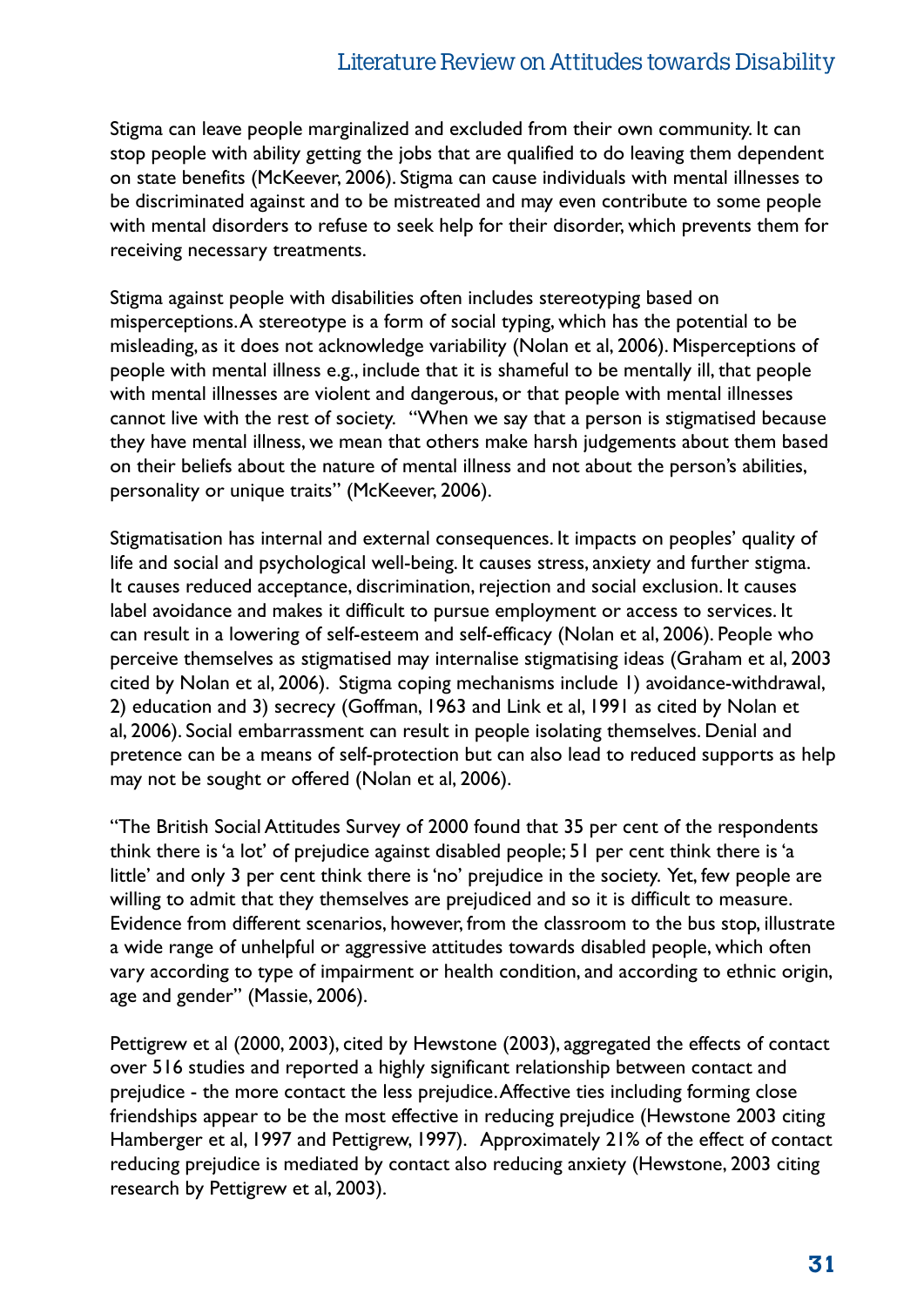Old stereotypes and misunderstandings of disability need to be replaced by new social constructions. Until this happens it is difficult to establish societies where public representatives and ordinary citizens alike systematically take diversity into account and welcome and cater for differences so that people with disabilities are supported as required to access the basic conditions required to live as free and responsible citizens. A range of activities and interventions can promote the reformulation of meanings and these are explored in section 4 and 5 of this literature review.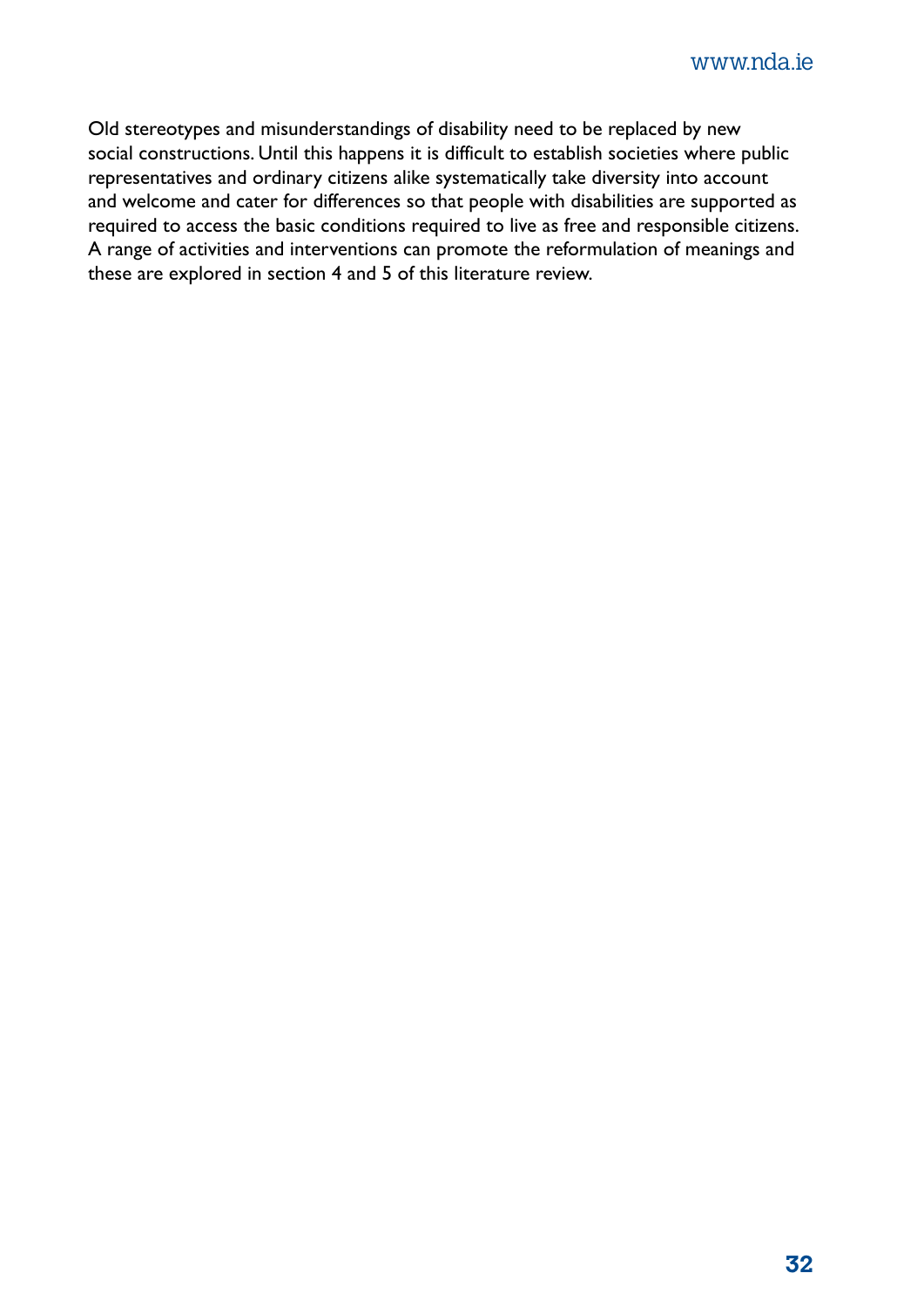Literature Review on Attitudes towards Disability

**4** 

## **Attitude change**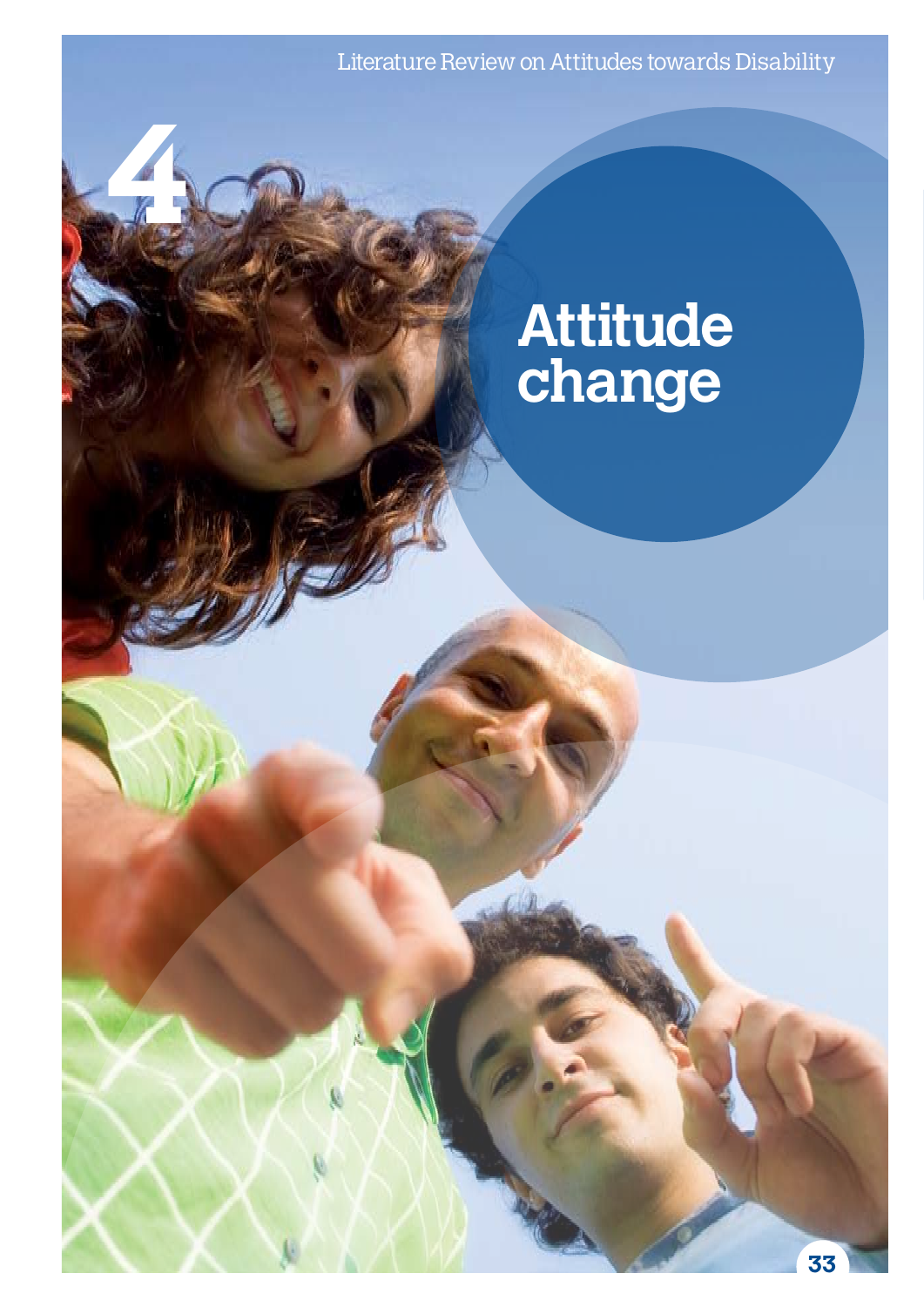#### **4.1. Attitude formation and motives for change**

Attitudes are directly influenced through questioning, personal experience and positive or negative reinforcement (Fossey, 1993; Sdorow, 1990, cited by Eby et al, 1998). Attitudes are indirectly influenced through social learning and observation or by learning through association (Fossey, 1993; Sdorow, 1990 cited by Eby et al, 1998).

The role of direct experience may be particularly important in attitude formation. Positive effects of contact have been demonstrated in many domains including attitudes towards the elderly, psychiatric patients and children with disability (Hewstone, 2003 citing Hewstone, 1996; Pettigrew, 1998 and Pettigrew et al, 2000). Attitudes formed through direct experience may be better predictors of later behaviour than attitudes formed through indirect experience. The superior predictive power of attitudes formed through direct experience is not necessarily a function of the amount of information about the attitude object available to the individual (Fazio et al, 1978 cited by Eby et al, 1998). Direct experience may affect the attitude formation process by altering the way in which available information is processed.

Hewstone (2003) attempts to answer how direct contact between groups work in changing attitudes and diminishing or banishing prejudices. He cites Pettigrew (1998) who proposes four major potential mechanisms: 1) learning about the other group, the "out group" 2) behaviour-driven attitude change e.g. forming more positive attitudes after cooperating in a learning task 3) "in-group" reappraisal and 4) generating affective ties. It is generating affective ties, including the formation of close friendships that seems to be most effective in reducing prejudice.

Direct contact is discussed further in the next section. Deal (2006) found that the contact hypothesis was not supported by his research on attitudes of people with disabilities to other people with disabilities and diverse functional impairments. However, he suggests that whether the contact between people with disabilities is voluntary or involuntary may be a significant variable.

Research has shown that the effects of attitude change depend on a host of individual and situational factors (Petty et al, 1998). A range of factors produces attitude change by different processes in different situations. There are multiple specific processes that can determine the extent and direction of attitude change (Petty et al, 1998). Based on the research evidence, Petty et al (1998) consider it useful to divide the processes responsible for modifying attitudes into those that emphasise effortful thinking about the main merits of the attitude object from those that do not. Such a framework allows understanding and prediction of the variables which will affect attitudes, by what processes in what situations and the consequences of these attitudes.

Attitudes that are changed as a result of considerable mental effort tend to be stronger than those changed with little thought and are more predictive of behaviour. Such attitudes are also more persistent and resistant to counter-persuasion than attitudes that are changed by processes involving little mental effort in assessing the main merits of the attitude object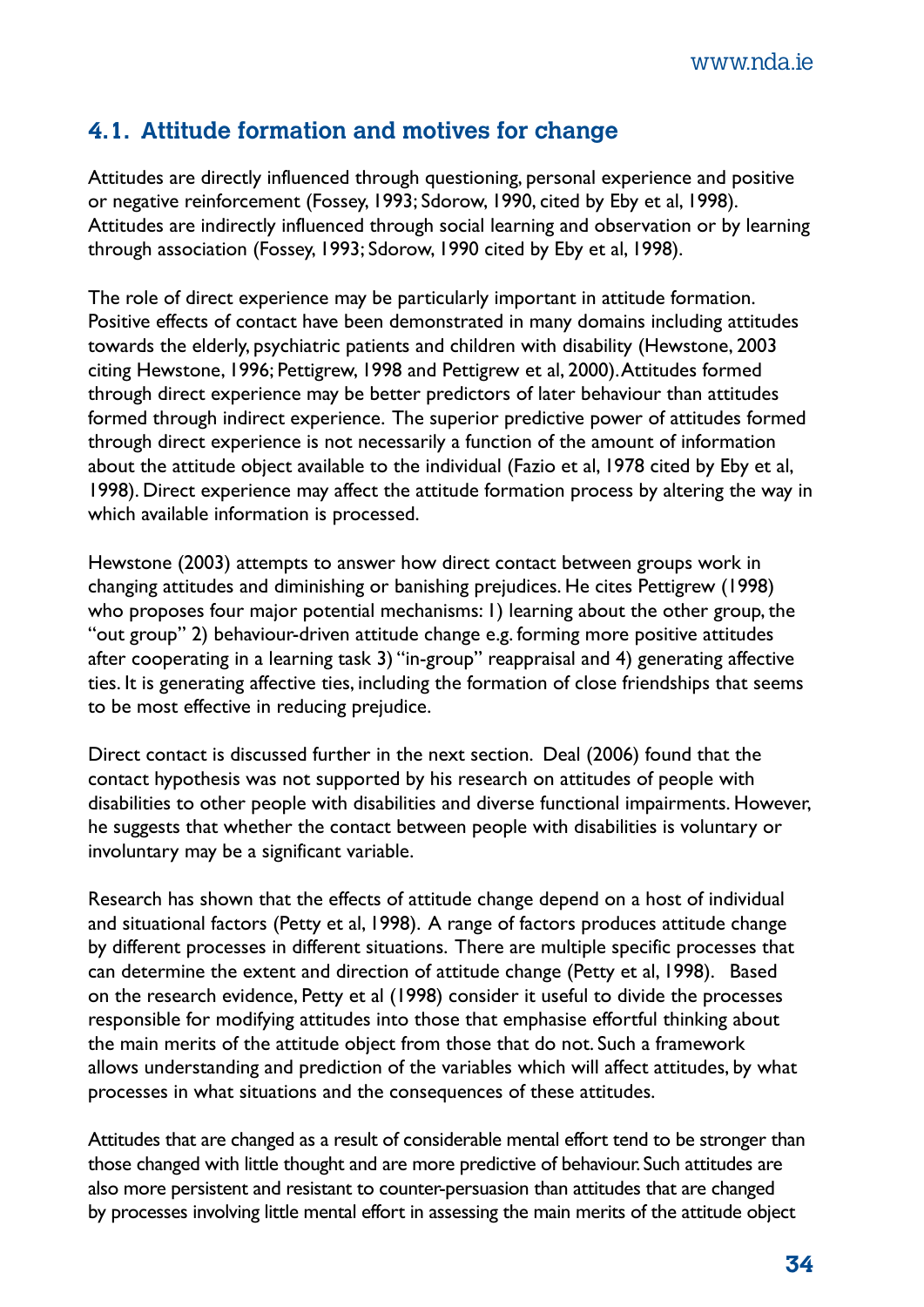(Petty et al, 1998). Petty et al consider it useful to regard attitudes as falling along a continuum ranging from non-attitudes (see Converse, 1970) to strong attitudes (Fazio, 1986).

When studying interventions to tackle negative attitudes and their consequences the motives that generate attitude change and resistance are important. Wood (2000) reviewed the literature, focussing on the 2-year period from 1996 –1998 and found three central motives involved in attitude change. These involved 1) concerns with the self and with others 2) with the rewards/punishments they can provide and 3) with a valid understanding of reality.

#### **4.2. The Contact Hypothesis**

As mentioned above direct experience can be important in attitude formation. Allport (1954) in his classic volume, *The Nature of Prejudice,* expounded the contact hypothesis for future generations of policy makers and social psychologists (Hewstone, 2003). Yuker (1988) cited by Rao (2004) considered that attitudes to disability are complex and multifaceted and that the attitudinal consequences of contact with people with disabilities are mediated by the characteristics of both the person with a disability and without a disability and the nature of the interaction between the two.

Hewstone (2003), based on research evidence, outlines five key, facilitating conditions under which members of two "groups" should be brought together

- 1. Under conditions of equal status
- 2. In situations where stereotypes are likely to be disproved
- 3. Where inter-group cooperation is required
- 4. Where participants can get to know each other properly
- 5. Where wider social norms support equality.

Hewstone (2003) argues that successful inter-group contact promotes more positive "out-group" attitudes, increases the perceived variability of the "out-group", which now appears less homogenous and inter-group contact can also promote increased "outgroup" trust. Hewstone (2003) demonstrates from research that contact works, how it works and when it works. Antonak (1981) showed that the most influential factor in the attitudinal scores in his study was the intensity of contact with people with disabilities. "Where there is evidence on what changes attitudes, it centres on the impact of contact between disabled and non-disabled people. This seems to work more than any other method – more, for example, than big communications campaigns. However, contact must be on at least equal terms" (Massie, 2006 citing Hewstone, 2003). "Contact on equal terms can also be achieved through training, and evidence shows that training led by, for example, people with mental health problems, impacts on attitudes and that this change is sustained over time" (Massie, 2006 citing Employers Forum on Disability Equal Opportunities Review, 2005).

Wai Au et al (2006) compared attitudes of students (n=511) and four groups of health professionals (n=489) toward people with disabilities using an international attitude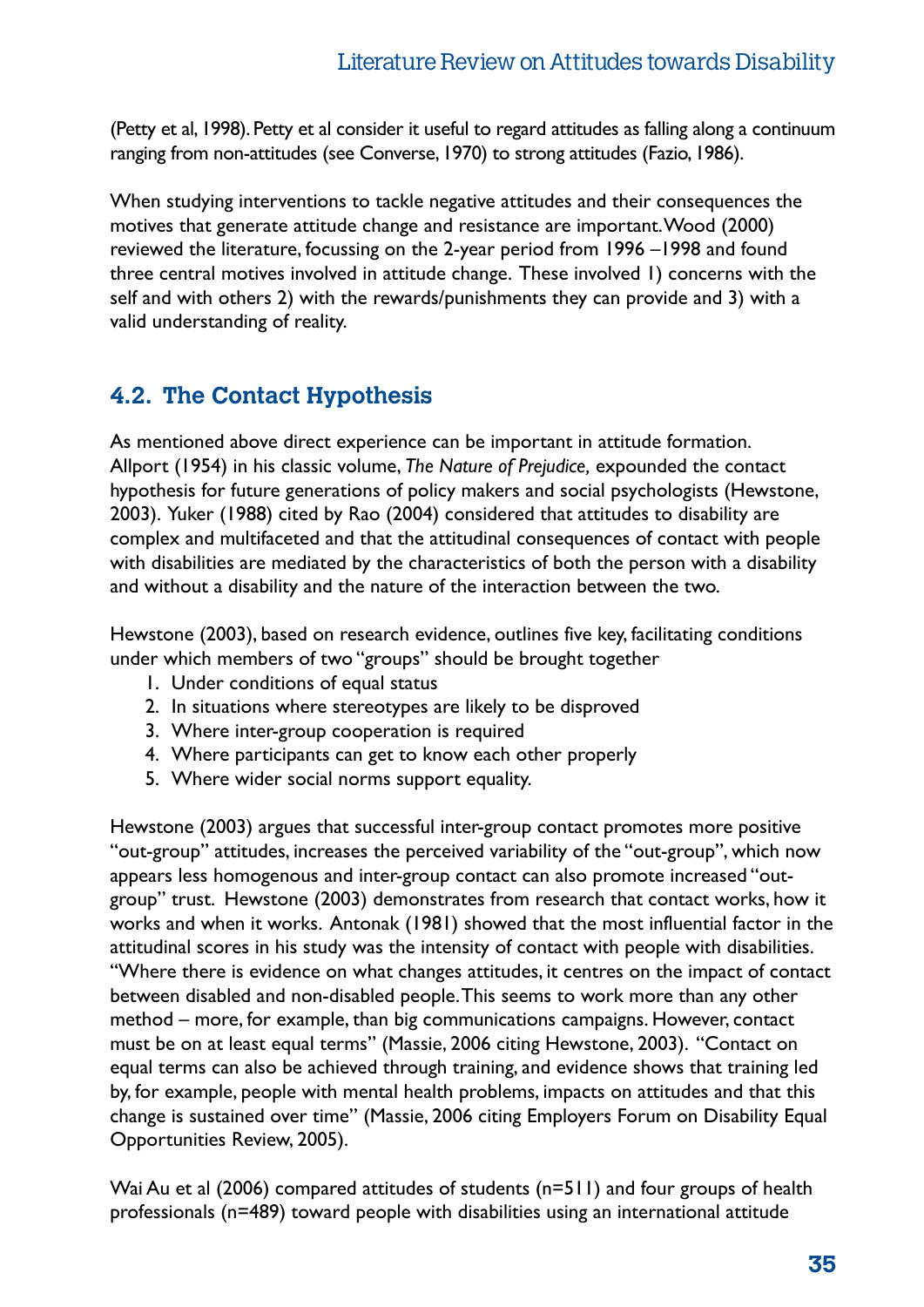www.nda.ie

scale. The quality of contact was found to be a dominant factor affecting the attitude scores. In addition, significant factors in determining the attitudes held by students and professionals include age, year of study, knowledge and educational level<sup>2</sup>. Wai Au et al (2006) cite other studies including Gelber (1993) and Elmaleh (2000) that also found that contact and knowledge factors influence the development of positive attitudes towards people with disabilities.

#### **4.3. Disability awareness training, knowledge and understanding**

Gleeson (2006) describes how, in a "Making Access Happen" training programme for librarians, the participants, including herself, the mother of a child with a disability, after naming several different factors which cause people with disabilities to be excluded, finally acknowledged and were shocked that they themselves did not consider disabled people to be normal. However, this allowed them to change: "Now we were able to see and discuss how social structures reflect individual thinking and how individual thinking is shaped by social structures in any given society at any given time. This unconscious thinking about 'normal' and 'not normal' was brought to the surface through the training approach without blame or guilt because the discussion clarified that the individual and society are intimately connected to the socialisation process from when we are very small children. Participants very quickly moved to being able to identify ways in which society and libraries are designed, constructed and 'programmed' out of 'normal' thinking" (Gleeson, 2006).

 "Those promoting disability awareness should understand that most people, if challenged, would deny that they treat disabled people unfairly. They will usually express considerable goodwill towards a group they tend to regard as unfortunate victims who are, sadly, disadvantaged. However, this sympathy and goodwill often conceals a deep reluctance to accept disabled people on equal terms. This is often based on unquestioned, deeply held negative assumptions or stereotypes" (http://www.realising-potential.org).

Shevlin and Moore (1999) showed how a mainstream school in Ireland facilitated interaction between profoundly intellectually disabled young people and a group of adolescents from the school who were uneasy around peers with intellectual disabilities. The results were that the adolescents became more comfortable with their disabled counterparts. By facilitating this interaction, the mainstream school that the able bodied young people attended was fostered inclusion and the development of respect for and recognition of different abilities (cited by Lodge et al, 2004, p. 97).

<sup>2</sup> The overall mean score of respondents was comparatively lower than that of their counterparts in other countries. Professionals had a significantly higher attitudinal score than students. Among the health professionals, nurses held the least favourable attitudes towards people with disabilities. In addition, the nurses' attitudes were less positive to those of the student nurses. The occupational therapists and occupational therapy students had mean scores above the overall average.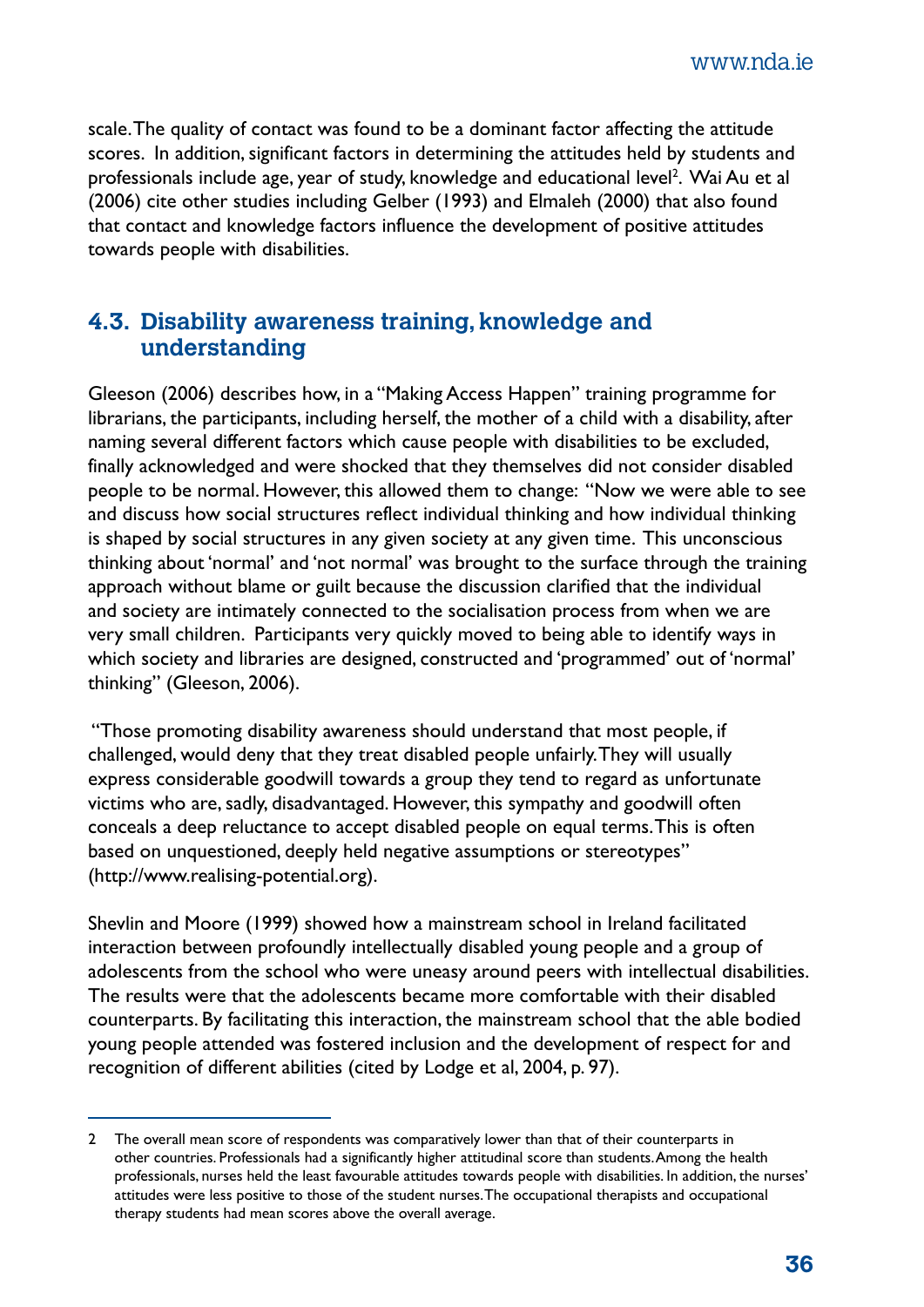How disability awareness training is carried out is important and its impact must be evaluated. Gash (1996) cited by NDA (2004) reported on an educational programme designed to increase awareness of children with disabilities amongst primary school children in Ireland. The results were mixed. On the one hand, the programme encouraged children to treat children with disabilities in a "more ordinary" way. On the other hand, some children "hardened" their attitudes, even becoming dismissive of children with disabilities.

Disability Awareness Training and Education is required for all professionals. Mukerherjee et al (2000) as cited by Lodge et al (2004) point out that teachers need to have a full understanding of the implications of particular impairments for teaching and learning if the are to inform other students or supports students with impairments. The Task Force on Autism (2001) made similar observations with respect to the education of students with Autistic Syndrome Disorder. The Task Force on Dyslexia (2001) observed that teachers often failed either to identify or fully recognise a learner's disability or have an inadequate understanding of it (cited by Lodge et al, 2004). Rao (2004) reviewed the literature with regards the attitudes of university staff towards students with disabilities in higher education. Only two studies investigated the relationship between attitudes of staff and willingness to provide accommodations and the results of these studies did not show a clear relationship between the two but this is an area that needs further exploration. Rao concludes from the literature that faculty need to be better informed about students with disabilities to improve their attitudes and that the attitudes of staff could be a vital ingredient in the success or failure of students with disabilities.

Rohland et al (2003) report on a collaborative training Project at the University of Rhode Island in the USA. The primary goal was to work with faculty and administrators at the State's post-secondary institutions to develop more inclusive and supportive learning environments for students with disabilities. This project aimed to prepare at least one faculty member in each academic department and one administrator in each administrative unit to serve as a disability resource mentor to colleagues and as a liaison to Disability Services. In this way a multi-institutional network of disability resource mentors throughout the State would be developed. The project included a 4 day workshop for the mentors that included exploring attitudes and active involvement in identifying how students with disabilities could be assisted to meet department and programme requirements. Mentors were given a resource manual and a resource website was also established. Each mentor then worked within their own unit with their colleagues. One of the assumptions underlying this approach is that departmental colleagues respect one another and therefore can be very influential in the process of changing attitudes. The immediate effectiveness of the training for participants as well as the long-term effect of the training on the postsecondary learning environment was evaluated. Long-term impact on the post secondary environment included policy changes and improved communication.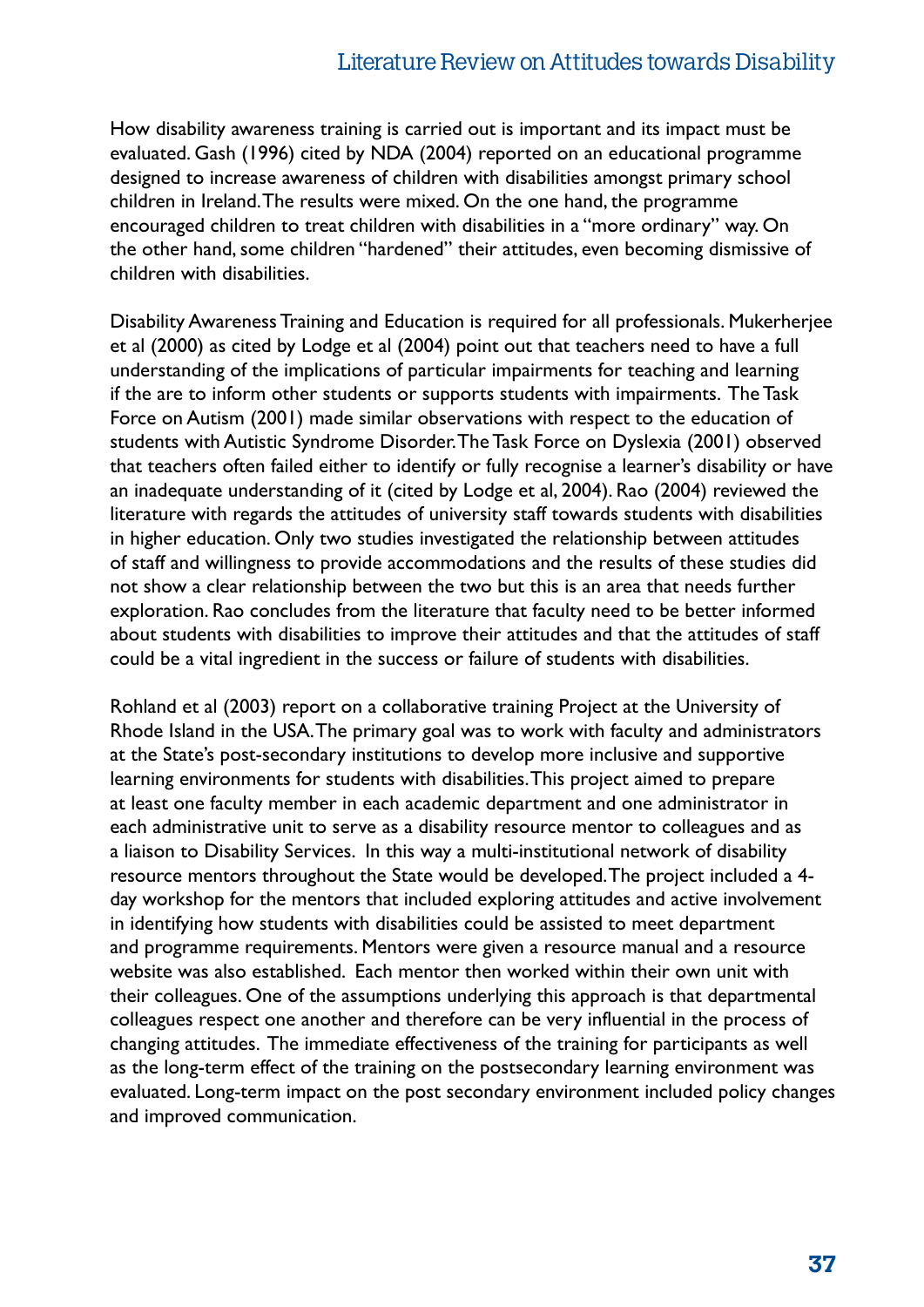#### **4.4. Remove obstacles to achieving human potential**

Negative public and social attitudes are major obstacles to accessing the basic conditions required to achieve human potential because they develop, reinforce and solidify socio-environmental barriers to participation in work and other mainstream activities (Clarke et al, 2000 cited by Brostrand, 2006).

The basic conditions required for each person to develop their potential and to live as responsible, autonomous individuals are basic human rights. Understanding and promoting the values underpinning basic rights or the basic human conditions required for development - equality, autonomy, dignity and solidarity/social justice - is essential if governments and individuals are to commit themselves to ensuring that each and every person can access the conditions required to live as self-determining individuals.

The values underpinning human rights or the basic conditions required to fulfil human potential in each setting, be it the home, the school, the workplace or the wider society, need to be promoted. Quinn et al (2002) define the values of equality, autonomy/selfdetermination, dignity and social justice that underpin human rights as follows: Equality – the imposition of benefits or burdens, and the process of setting the terms of entry and participation in the mainstream, are to be set with all equally in mind, which may require accommodation towards some. Autonomy/self-determination – all persons are ends and not means to ends and can freely choose their own ends in life<sup>3</sup>. Dignity – every human being is of inestimable value regardless of difference. Social justice/ Solidarity – we owe something to one another in society in order to help people realise their self-fulfilment.

Morris (2005) outlines some of the development of thinking with regards these values such as the need to re-define self-determination to include situations where people need support to exercise autonomy.

- <sup>O</sup> A need for support does not mean that someone cannot experience self-determination
- $\bullet$  In order for people with disabilities to have equal opportunities to be full citizens, it is necessary to take action to remove barriers to self-determination, and, for some people with disabilities, it will be necessary to use resources to support self-determination
- $\bullet$  The action to be taken must be determined by people with disabilities themselves.

Included implicitly in each of the values that underpin human rights is the value of difference. For people with disabilities to have equal opportunities, to participate and to contribute as equal citizens "we need a society where difference does not mean you cannot belong but where instead our common humanity is recognised and valued. We will all benefit if everyone can achieve their potential through participation and

<sup>3</sup> Autonomy/self-determination requires a certain degree of personal latitude in every setting including the family, school, workplace and wider community and also requires justice/social commitment/solidarity on the part of the others in each setting. Only in this way can each person actually get to exercise their rights and function as free, responsible and self-determining individuals.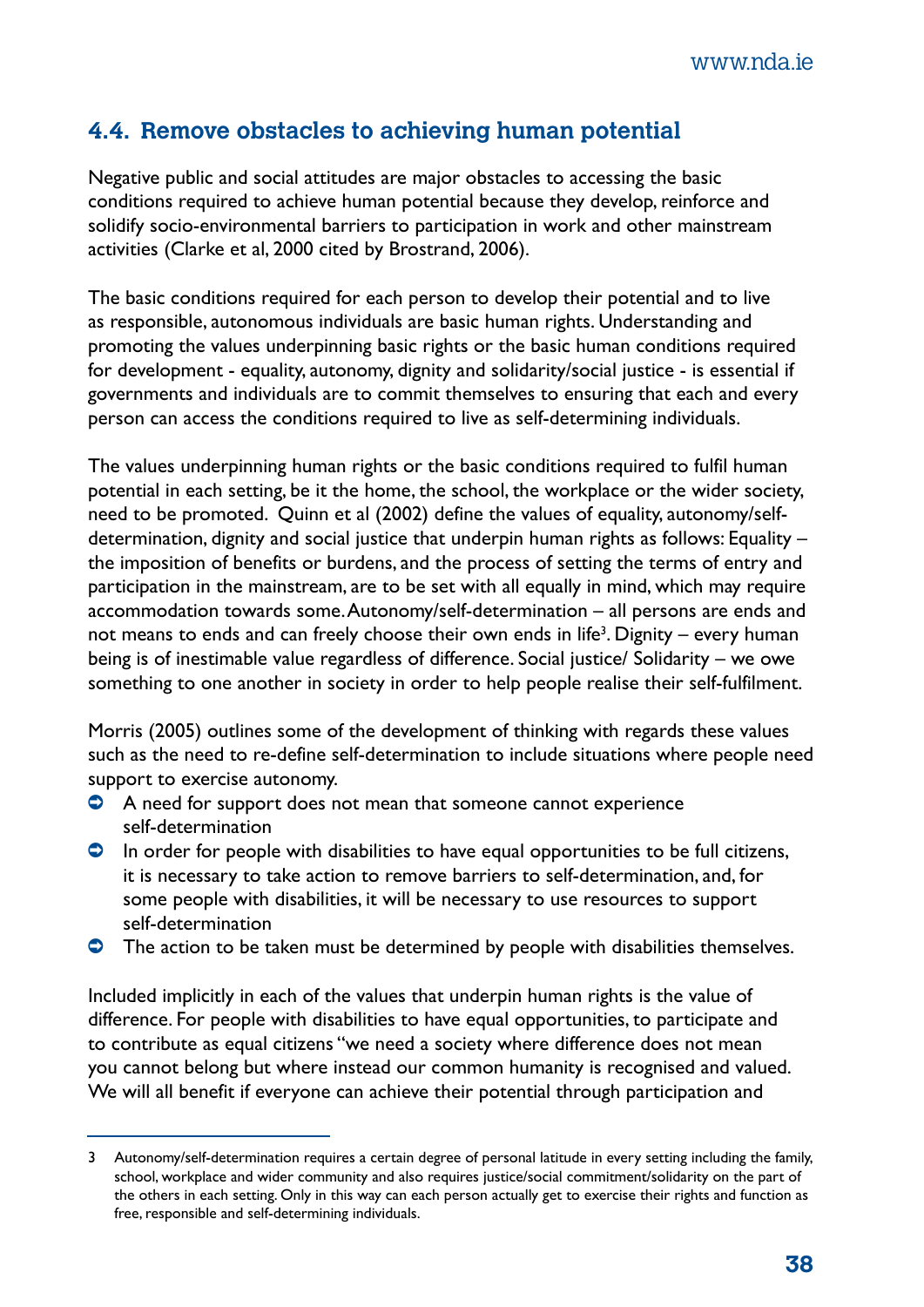#### Literature Review on Attitudes towards Disability

maximising their participation within and contribution to families, communities and society" (Morris, 2005). Diversity needs to be addressed in a wide variety of settings including educational curricula. The public have an important role to play in welcoming diversity as an integral, important and enriching part of society. According to Massie (2006) it is the recognition of difference that makes the ADA legislation in the USA crucially different from other forms of anti-discrimination law. "The Act's approach is to recognise that equality is not about treating everyone in the same way. It is about responding to different needs in the different ways that best suit them. The DDA is not about equal treatment, because to treat everyone the same is to ignore their essential differences with the perverse effect of creating or sustaining inequality. It can take different treatment to provide equal opportunities." To open up opportunities for all on an equal basis, differences need to be systematically taken into account and catered for. There needs to be an active acceptance, welcoming and accommodation of difference/ diversity rather than its' avoidance, elimination or denial.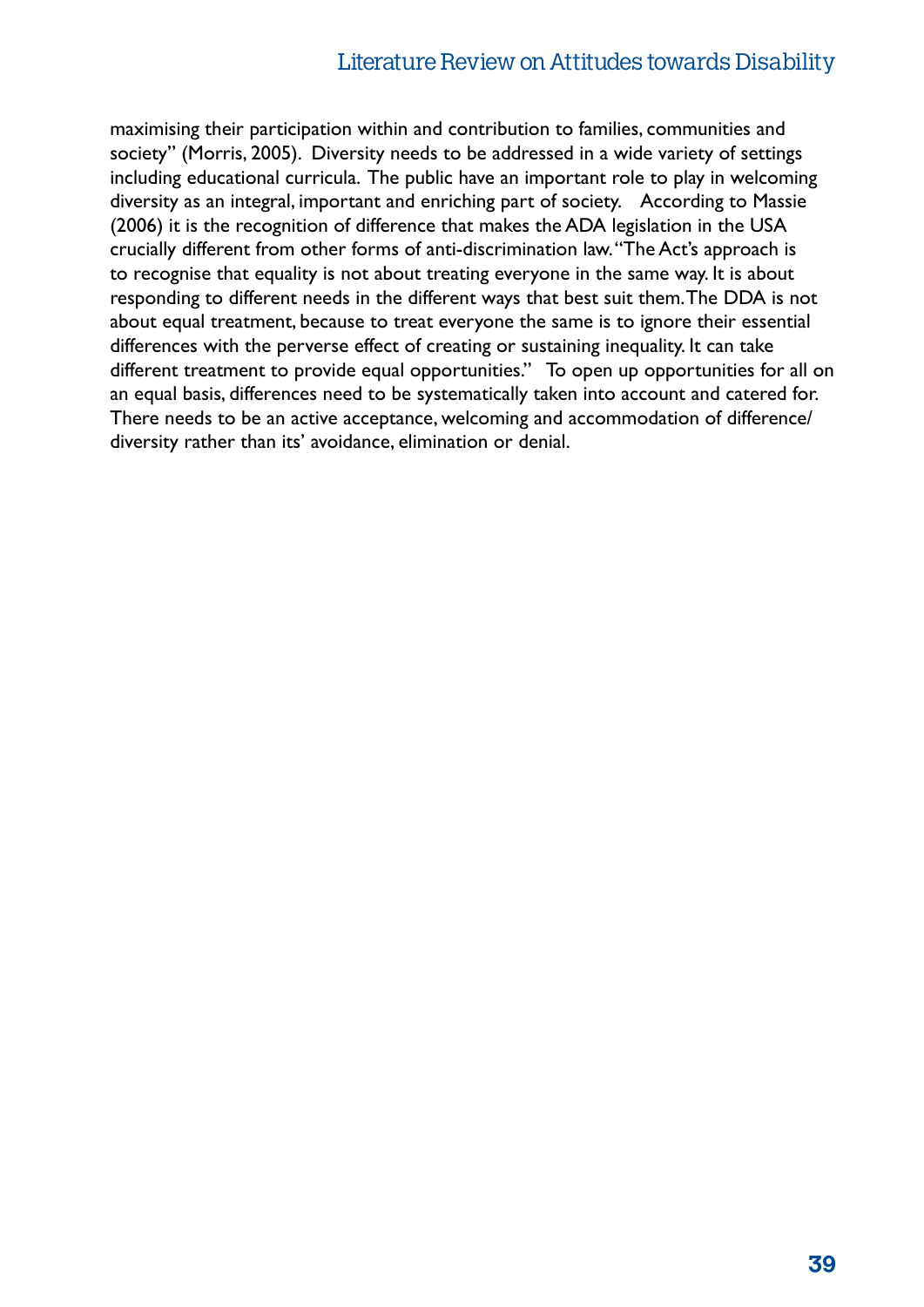www.nda.ie

**40**

# **5.0.**

### **Discussion: Where to from here?**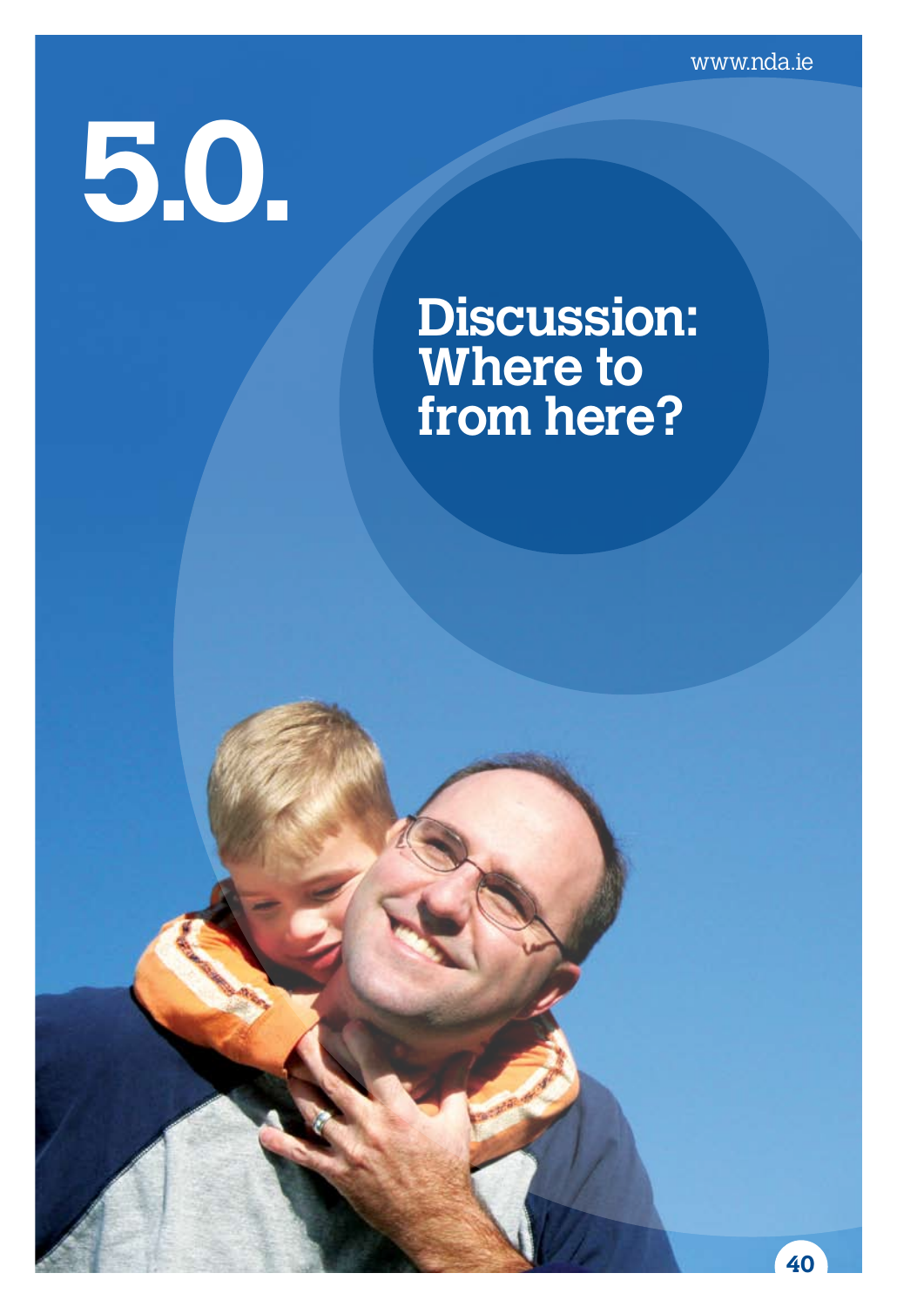#### **5.1. Interventions to improve attitudes to disability**

While strategies for influencing attitudes to disability are not the main focus of this literature review it is important to discuss strategic approaches to attitude interventions drawing on the research findings.

Strategies for changing attitudes include

- $\bullet$  Interventions that tackle negative attitudes directly e.g. through disability awareness training.
- $\bullet$  Interventions that legislate against discrimination and injustice.
- $\bullet$  Interventions that promote and support equality in education, employment and social sectors.
- $\bullet$  Interventions that promote support for the idea that the basic conditions for the development of each person's potential is a legitimate right and that these conditions should be provided to each person. These include initiatives that highlight the importance and richness of diversity.

In the report *Strategic options for influencing public attitudes towards people with disabilities in Ireland* (NDA, 2004) McKonkey et al (1983) found that magazine advertisements, radio and TV programmes; game-type disability simulations; educational programmes and teachers/volunteers working with children with disability had limited or no success in changing attitudes and even carried a risk of worsening attitudes. In the same report, Brown (1996) is also cited. Brown reviewed mass media campaigns and concluded that they are not good at conveying complex information or changing attitudes of people resistant to change. Neither do they provide the support necessary to motivate individuals who wish to change their behaviour in adverse social or physical circumstances. The NDA are currently undertaking joint research and policy work with the Broadcasting Commission of Ireland (BCI) on the media and attitudes to disability.

Crisp et al (2000) point out that a 5-year campaign to change public opinion about mental illness showed only marginal effects and that such findings lend support to the view that health education campaigns are slow to produce effects. Therefore they propose that efforts to reduce stigma and its damaging effect on people with mental illnesses will need to be combined with a campaign to reduce discrimination against them.

More recently Corrigan et al (2006) discuss 3 different anti-stigma programs each of which have features that commend them: "Stigma Busters", a form of protest; "Elimination of Barriers" Initiative, which involves education or social marketing; and "In Our Own Voice", which relies on contact. The authors considered that while preliminary research offers initial support for the feasibility and impact of each of these programs, full endorsement of these or other approaches require collection of data that support each as an evidence-based practice.

In the absence of personal experience and personal contact the media may play a larger role in determining attitudes and knowledge than otherwise and, in these circumstances, the need for an enlightened, responsible and non-discriminatory media culture becomes more important.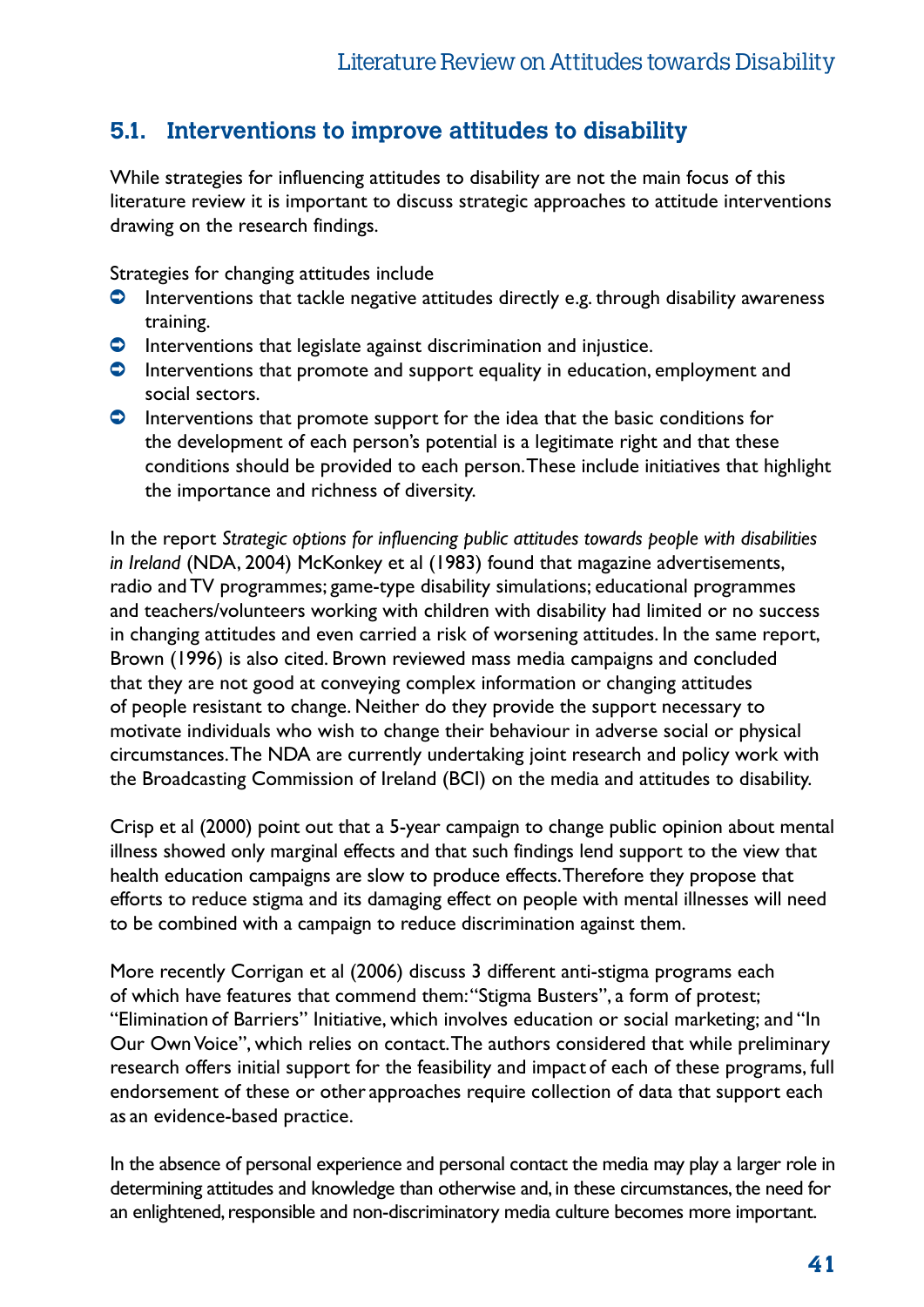Reidy (1999) cited by the NDA (2004) proposed three strategies for change: 1) positive personal contact, 2) action and 3) consciousness-raising. The NDA Report (2004) *Strategic options for influencing public attitudes towards people with disabilities in Ireland* proposed similar strategies 1) contact with people with disabilities, 2) giving information and 3) providing experiential learning opportunities as three major ways for changing public attitudes to disability.

#### **5.2. Interventions should be wide-ranging**

Changing attitudes and behaviour do not happen quickly and usually happen with some level of "intervention". In this literature review the multifaceted nature of attitudes and the complexity of attitude formation have been illustrated. Many individual and situational variables interact with each other and impact on attitudes. Thus it is evident that interventions to form and change attitudes must be wide-ranging. This fact is highlighted in the report *Strategic options for influencing public attitudes towards people with disabilities in Ireland* (NDA, 2004): "Each form of intervention serves a purpose and as they do not operate in silos, it is important to understand what each one can bring to change behaviour and attitudes and how they interlink" (NDA, 2004). Interventions need to tackle negative attitudes at every root from which they grow.

The role of direct contact, disability awareness training and widespread support for the idea that each person has a right to the basic conditions required to fulfil his/her potential in influencing attitudes were briefly discussed in the last section. In addition to these it is essential that the entire range of factors that impede participation in education, employment and civic, cultural and social life be tackled. These include e.g., the provision of adequate assistance and assistive technology where indicated in education and employment settings as well as effective employment assistance programmes. Also important is the planning for inclusive social and cultural structures, strategies and programmes.

While legislation compels behavioural change its impact on attitudes is not immediate. Over time legislation is likely to influence attitudes because the behavioural changes legislated for will alter the social context and norms and, therefore, will change attitudes. However, in the short-term, individuals' behaviour may be more influenced by prevailing attitudes, culture and beliefs than by new legislation. Kennedy et al (2001) suggest that although the purpose of the Americans with Disabilities Act (ADA) is to promote the economic independence of people with disabilities, tackling employer attitudes that foster job discrimination is required to augment the impact of this legal protection.

Legislation, policies and programmes that simultaneously strive to influence old ways of thinking, working, doing business and interacting with others, are more likely to change attitudes in a shorter time frame than any one intervention alone. So, e.g., new legislation and policies that aim to promote the full participation of people with disabilities and reduce inequalities would ideally be supported by a range of other attempts to influence attitudes e.g. dialogue, debate, and consultation; advertising campaigns; new partnerships and increasing contact.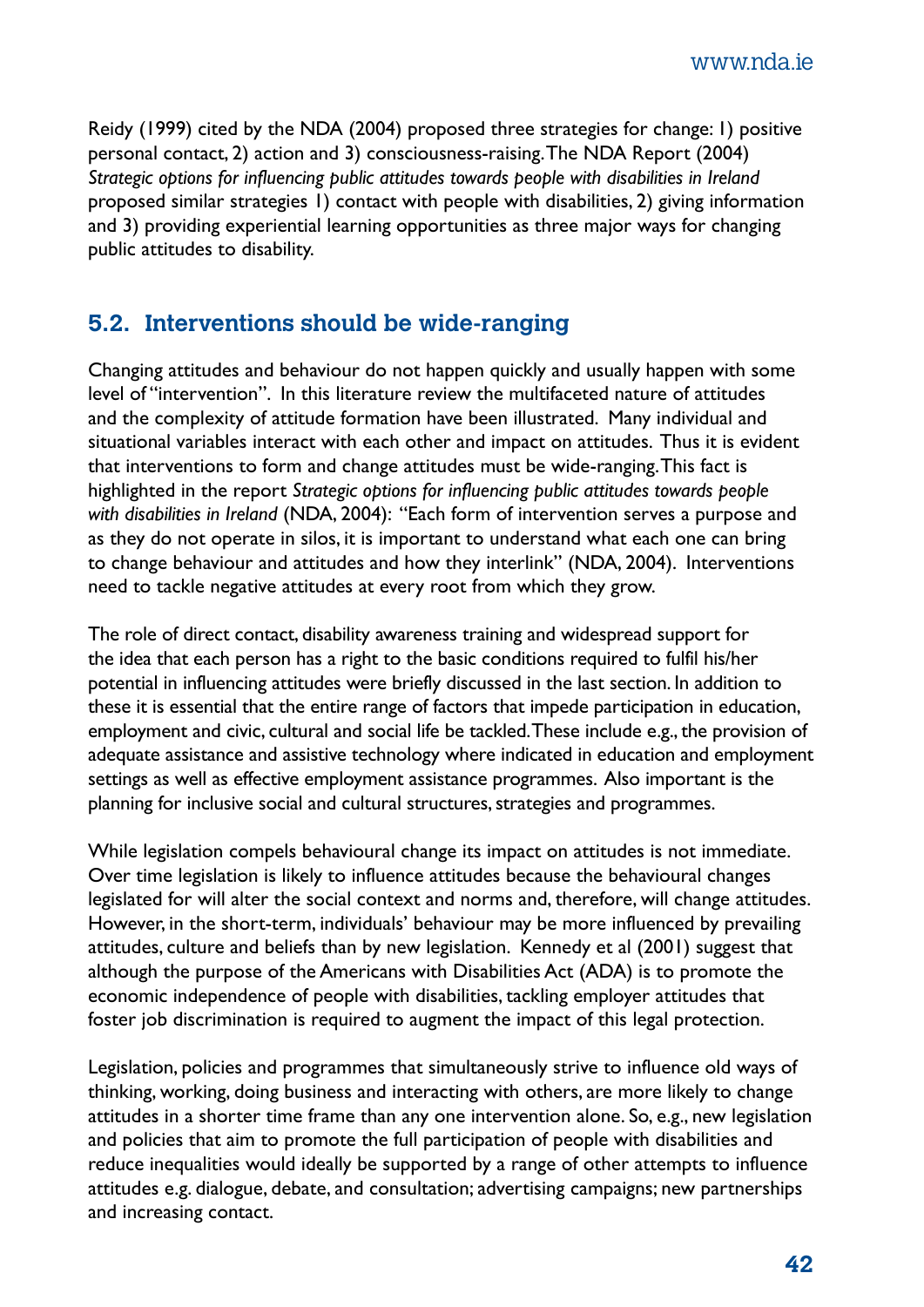#### **5.3. Attitudes to disability of people with disabilities**

Deal (2006), a professional with a disability, found that people with disabilities who voluntarily met up with other people with disabilities collectively held the most positive attitudes towards disability. Thus, the role of people with disabilities in changing attitudes to disability may be very significant. "Disabled people must be at the heart of this process, influencing policy makers and service providers. Therefore, it is my opinion that disabled people must acquire greater awareness of the rights of people belonging to other impairment groups in order to recognise discriminatory practice toward other members of the disabled in-group. This includes those disabled people who may have contact with large numbers of other disabled people, who, under other circumstances they would not normally associate with. As Young (1990: p153) argues in relation to cultural attitudes toward minority groups, "For people to become comfortable around others whom they perceive as different, it may be necessary for them to become more comfortable with the heterogeneity within themselves" (Deal, 2006, p454).

Deal points out that collaboration between organisations of people with disabilities and organisations for people with disabilities have been rare with different groups often viewing each other with suspicion and even animosity. He considers that groups of people with disabilities have much to offer other people with disabilities in the general population, organisations who work on behalf of people with disabilities such as the government, policy makers and major charities. Deal believes that much can be gained by working together, without compromising one's own principles. "If minority groups can work in unison, such coalitions based on the demand for social change can be much more powerful than working in silos. Each minority group, whilst respecting the uniqueness of their agenda, can gain greater influence by finding those areas of commonality (Deal, 2006, p.453)".

The mother of an adult with a disability speaks of how people with disabilities and their families, who are often directly involved with dealing with barriers, are the ones well placed to actively engage with changing them. "The most effective form of cognitive coping with tough realities is engaging in political and other forms of action that can help change unsuitable social structures" (Voh, 1993, p.165). Voh points to future research directions: "There is a need to begin to explore the unknown, almost taboo arena of human relationships and the impact of difference. How do we shift these attitudes? How do we learn to speak differently about disability in such a way that our speaking will cause new social structures to take the place of the ones we have now? How do we all learn to tell the kind of stories that will help ameliorate differences and allow for a sense of belongingness? What would it take to equip professionals-in-training with a sense that learning to speak differently about disability is part of their job? How can people with disabilities themselves play a role in rehabilitating our sense of community? Self-determination and self-definition go hand in hand. A worthwhile inquiry might be to ask what people with disabilities need in order to define themselves newly. Even more important we should ask what it would take for everyone to listen with new ears. For ideas and stories that can help we need to gain exposure. Perhaps we should conduct research on the effectiveness of television as a vehicle for transforming attitudes. What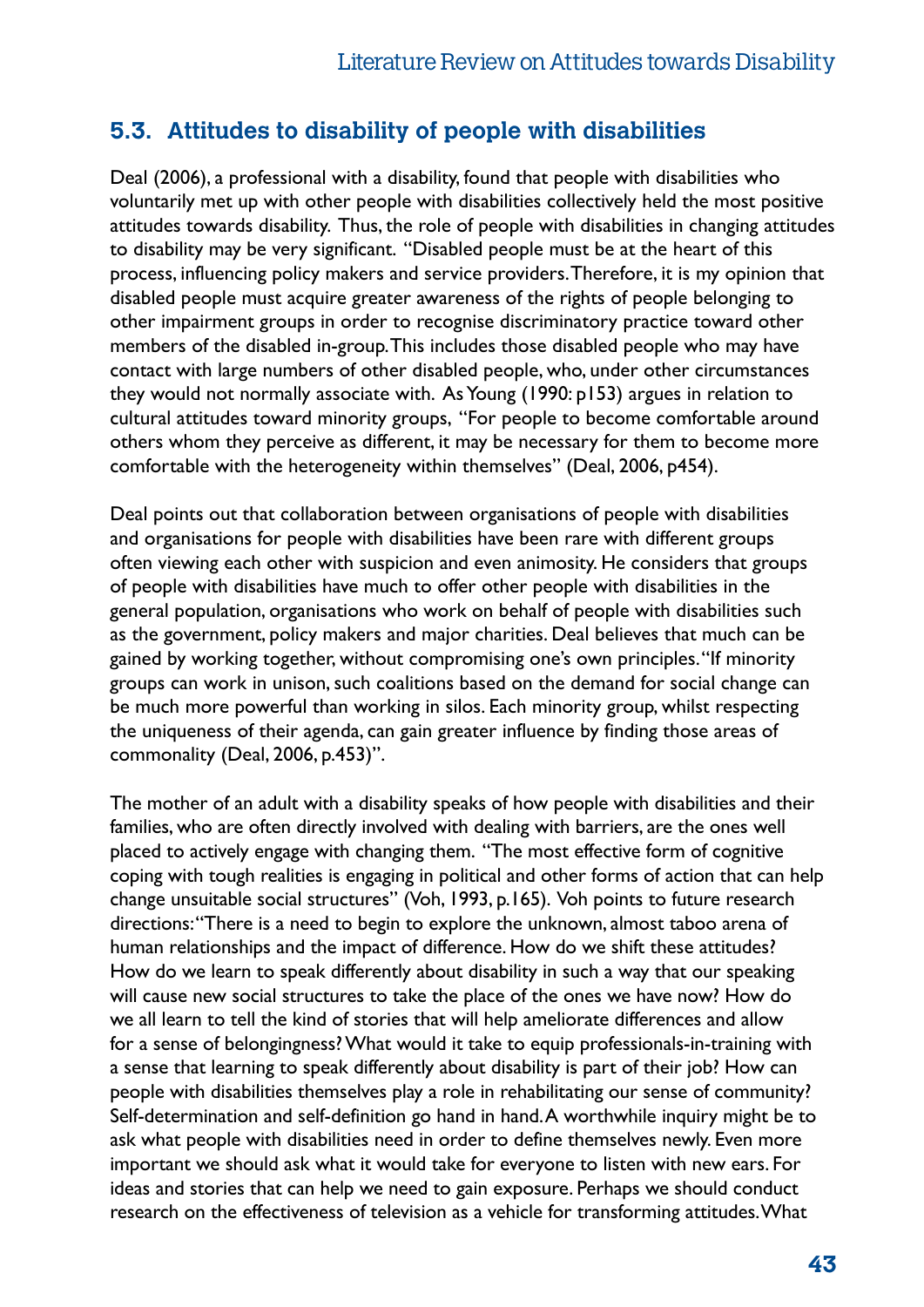more can we learn by listening to people with disabilities themselves and by using every possible medium and forum for them to tell their own stories" (Vohs, 1993, pp 165-166)?

#### **5.4. The right to full human development**

All legitimate approaches to achieving the full participation of people with disabilities include removing obstacles to achieving human potential, whether the obstacles involved are environmental, educational, psychological, political, social or institutional. Removing these obstacles allows people with disabilities to access the basic conditions needed to function as autonomous and responsible individuals – education, work, just remuneration for work, accommodation, justice, equity and the opportunity to participate in civic, cultural and social life (socio-economic security and social inclusion).

It is of note that the first of 48 recommendations made by the Scottish Disability Working Group in Scotland in its 2006 Disability Working Group's report is to conduct baseline research on the participation of people with disabilities in the arts and sport in general. (Witcher, S with contributions from working group members, 2006). This working group was set up after the European Year of People with Disabilities in 2003 to help the Scottish Executive prioritise its disability equality work.

Participation in physical activity and sport facilitates social integration, the bridging of cultural difficulties and overcoming prejudice and discrimination with diverse others (http://europa.eu.int). Through sport and physical activity with others, people with and without disabilities can learn the tenets of fair play, teamwork and solidarity and can become more aware of the needs and abilities of each other. When 2005 was launched as the International Year of Sport and Physical Education by the United Nations, the then UN Secretary-General, Kofi Annan said that "*sport is a universal language and a good vehicle for promoting education, health, development and peace"* (http://www.un.org/apps/news). These words echo those of Viviane Redding, member of the Commission: "*Sport can help to improve education and pave the way for integration. Accordingly, it can and must be made an integral part of the process of building up European citizenship …*" (http://europa.eu.int).

Fintan O' Toole, also addresses the importance of social, civic and cultural participation at the 2006 NDA Research Conference: "If culture includes all of the creations of humanity …, then exclusion from culture is not exclusively about the fact that you don't get to go to the theatre or the movies, it's about something more profound. It's about exclusion from full participation in what it means to be human. Therefore, given this spectrum of continuity between artistic activity on the one hand, and the broader meaning of culture on the other, what we're looking at is the simple, profound and awful fact that people who are excluded from participation in cultural life are being defined implicitly perhaps - but nevertheless, by a process of exclusion, they are being defined as being less than fully human. If you do not have the capacity to participate in cultural life, you are ipso-facto being defined socially as being outside the social community. This idea of continuity in the spectrum of what we mean by culture is practical so it is not just a philosophical issue" (O' Toole, 2006).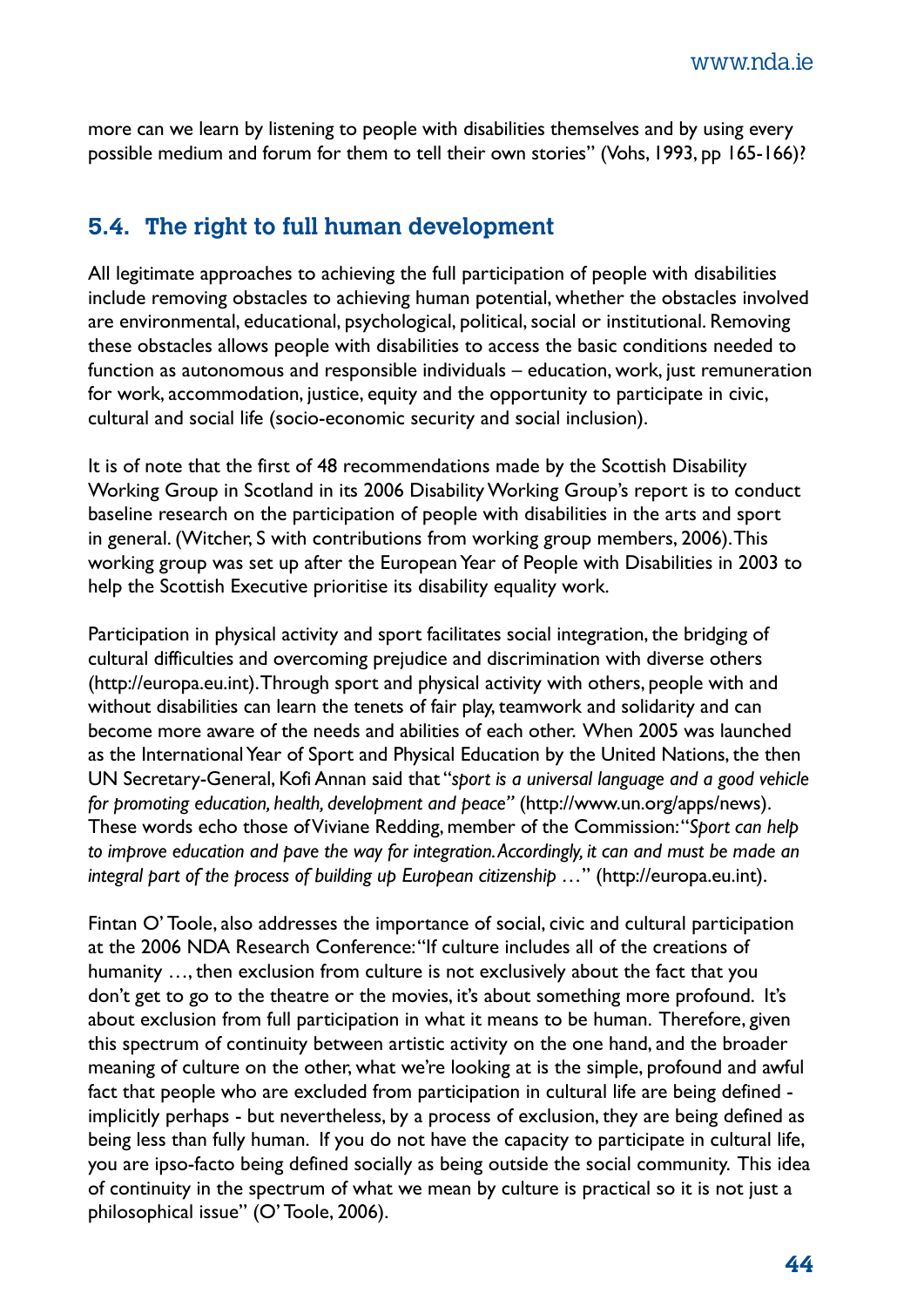**6.0.** 

# **Conclusion**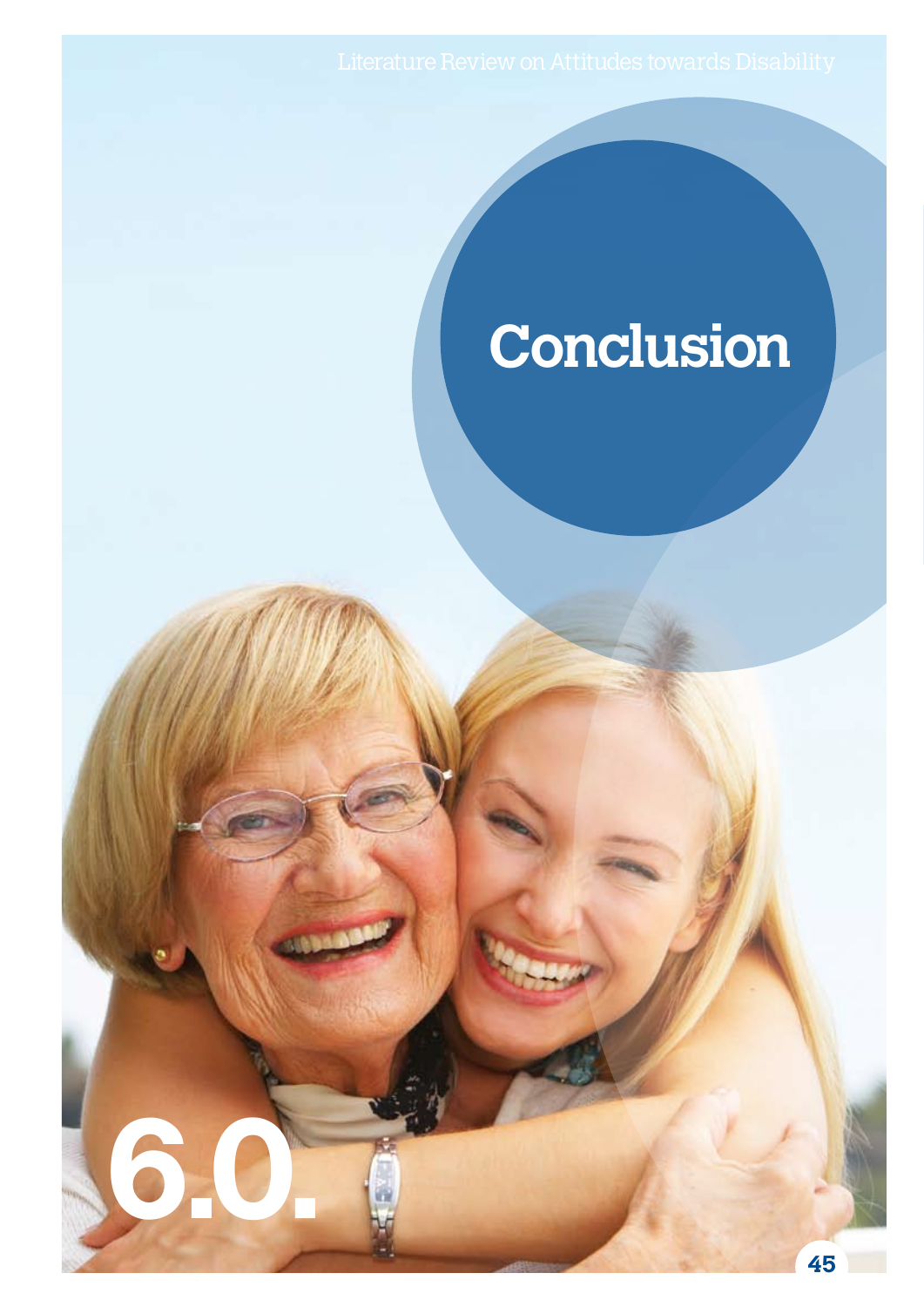Interventions that have been shown to influence attitude formation include direct contact; legislation; supporting participation of people with disabilities in all spheres; mainstreaming and dismantling structures of segregation and discrimination; political organisation and widespread debate and discussion in academic and public domains around disability issues. Each of these "interventions" has a role to play in generating positive attitudes to disability in all areas of life including those of an interpersonal nature.

Attempts must be made to translate research evidence into practice. With regards employment, for example, this literature review has illustrated the concerns of employers; the vital role that agencies between employer and potential employees can play particularly in the case of ensuring employment opportunities for people with intellectual disabilities; the decreasing gap between expressed willingness to hire and actual hiring; that larger firms may be more likely to employ people with intellectual disabilities; the lack of consistent national frameworks from which to commission and audit the performance of supported employment etc.

NGOs in the developmental disability sector have an important role to play in establishing contact between employers and potential employees, allaying employer concerns, building trust, reducing risks for employers, providing advice and so on. Employers in companies that have previously hired persons with disabilities possess more positive attitudes towards the employability of people with developmental disabilities (Blessing et al, 1999; Levy et al, 1991;1992;1993;1995) and so should be targeted by people with disabilities seeking employment. These findings should feed into policy and hence into practice and impact on attitudes.

The direct and indirect efforts made in many jurisdictions of the developed world to change attitudes needs to be monitored on a continuous basis. These include efforts to ensure the substantive equality of people with disabilities in the field of employment, education, independent living and full societal participation.

Increasing personal contact with people with disabilities by supporting them to access education, employment and social activities on an equal footing with everyone else may prove to be the most important and equitable of interventions. This will be done through reviewing education and employment policies and tackling the obstacles that prevent people with disabilities accessing appropriate education and employment opportunities and participating in social and cultural life.

As more people with disabilities participate in all aspects of "mainstream" life, the general population should become increasingly informed and this should help them to abandon stereotypes based on ignorance. Thus, one would expect that positive attitudes would continue to grow as long as the presence of people with disabilities continues to increase and to expand in every area of life.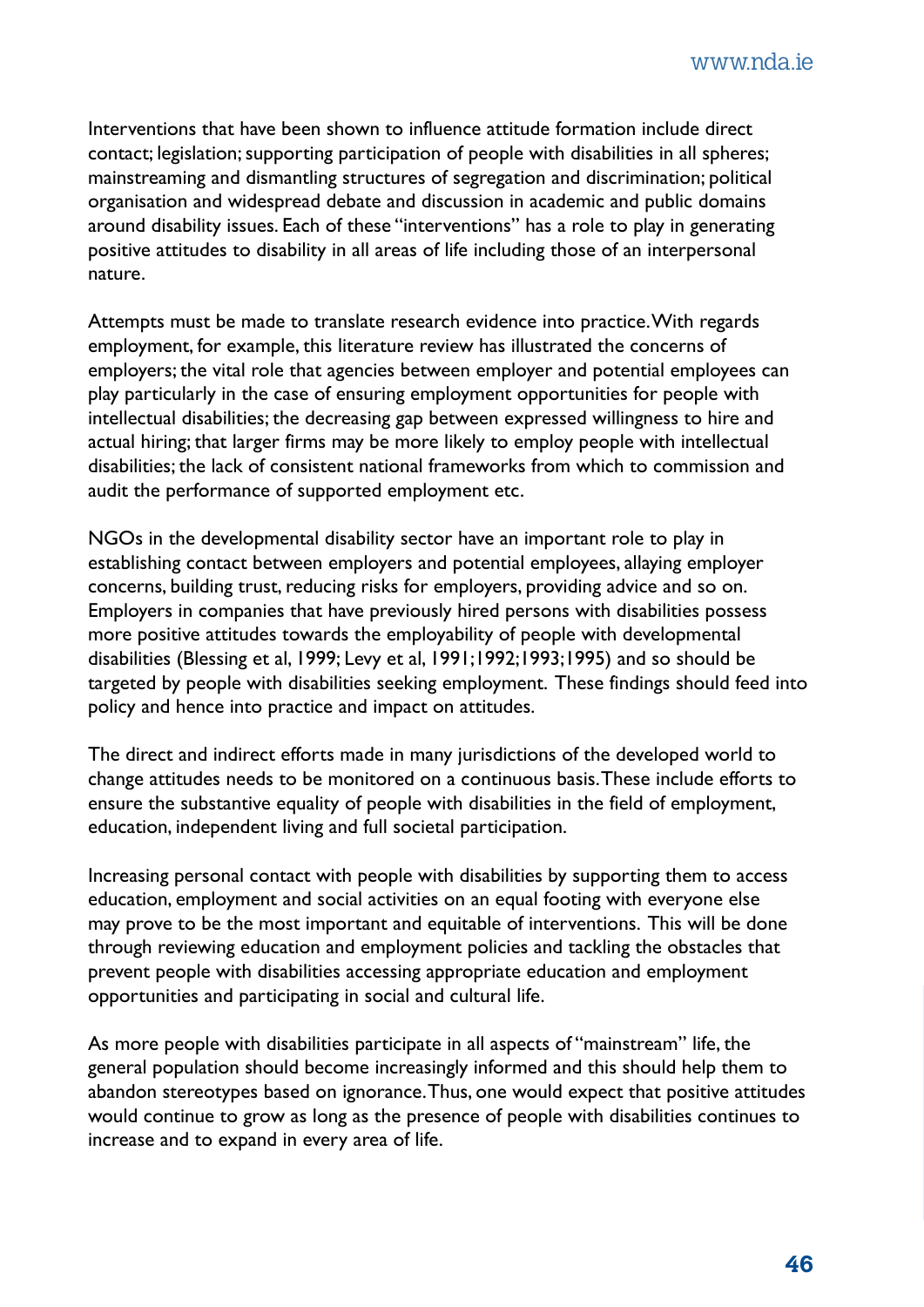

terature Review on Attitudes towards Disabi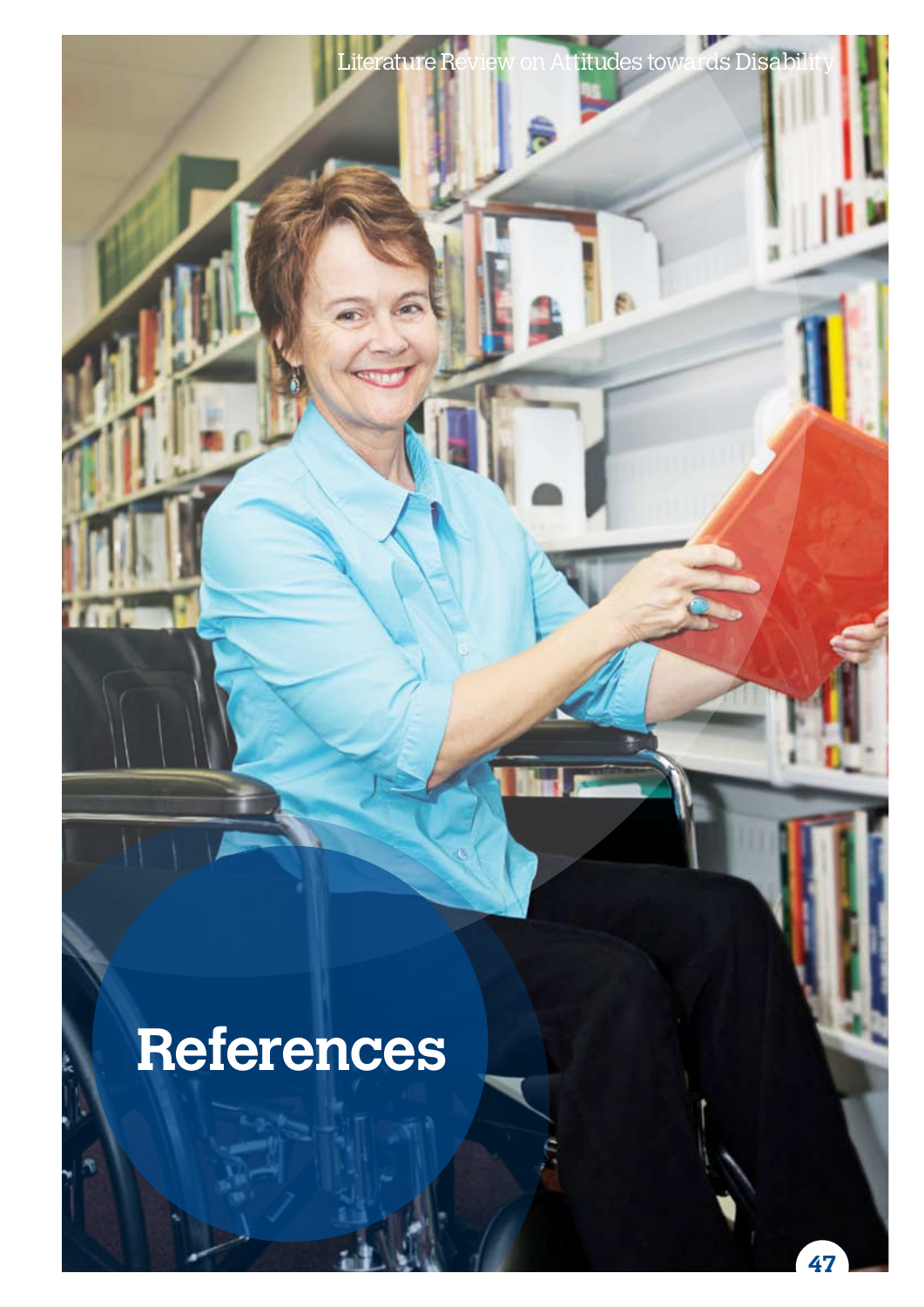Allen, B., Allen, S. (1995) The process of a social construction of mental retardation: Toward value-based interaction **The Journal of the Association for Persons with Severe Handicaps**, 20, 158-160

Allport, G.W. (1935) Attitudes in C Murchison (Ed.) **Handbook of Social Psychology** (pp 798-784) Worcester MA: Clark University Press

Allport, G.W. (1955) **The Nature of Prejudice** Cambridge, MA: Addison-Wesley

Antonak, R.F. (1980) Psychometric analysis of the Attitudes Towards Disabled Persons Scale, Form-O. **Rehabilitation Counselling Bulletin**, 23, 169-176

Antonak, R.F. (1981) Prediction of attitudes towards disabled persons: a multivariate analysis. **Journal General Psychology** 789-884

Antonak, R.F. (1988) Methods to measure attitudes toward people who are disabled In H.E. Yuker (Ed.) **Attitudes toward persons with disabilities** (p 109-126) New York: Springer Publishing Company

Antonak, R.F., Livneh, H. (2000) Measurement of attitudes towards persons with disabilities **Disability and Rehabilitation** 22, 211-224

Arokiasamy, C.M.V., Rubin, S.E., Roessler, R.T. (2001) Sociological aspects of Rehabilitation. In S.E. Rubin & R.T. Roessler, **Foundations of the vocational Rehabilitation process** (5<sup>th</sup> ed., pp 151-183) Austin, Texas: Pro-Ed

Bandura, A. (1977) **Social Learning Theory** Englewood Cliffs, NJ: Prentice Hall

Bentler, P.M., Speckart, G. (1981) Attitude "causes" behaviours: A structural equation analysis. **Journal of Personality and Social Psychology**, 40, 226-238

Berger, P.L., Luckmann, T. (1966) **The social construction of reality: A treatise in the sociology of knowledge**, Garden City, NJ: Doubleday & Co

Berger, J. (1972) **Ways of Seeing** London: British Broadcasting Corporation and Penguin

Biklen, D. (1987) The culture of policy: Disability images and their analogues in public policy. **Public Policy Journal**, 15 (3), 515-535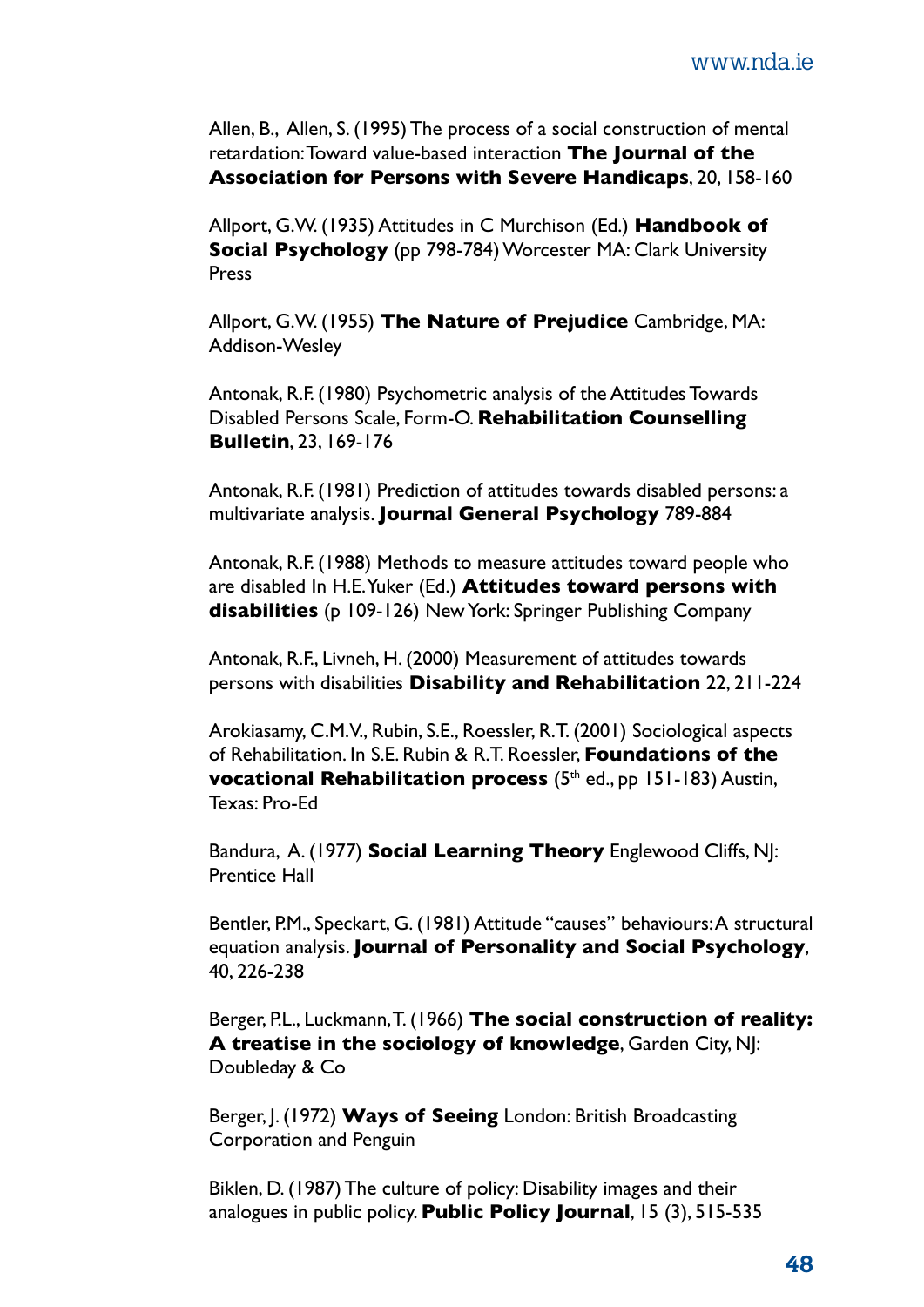Biklen, D., Knoll, J. (1987) The disabled minority In S. J. Taylor, D. Biklen, & J. Knoll (Eds.), **Community integration for people with severe disabilities** (pp. 324) New York: Teachers College Press.

Blessing, L.A., Jamieson, J. (1999) Employing Persons with a developmental disability **Canadian Journal of Rehabilitation** 21 (4) 211-221

Bogdan, R., Biklen, D. (1977) Handicapism **Social Policy**, 7, 14-19

Bogdan, R., Taylor, S. J. (1987) Toward a sociology of acceptance: The other side of the study of deviance. **Social Policy**, Fall 1987, 34-39.

Bogdan, R., Taylor, S. J. (1992) The Social Construction of Humanness: Relationships with Severely Disabled People. In Ferguson, P. M., Ferguson, D. L., & Taylor, S. J. (Eds.) **Interpreting Disability** (pp. 275-294). New York: Teachers College Press.

British Social Attitudes Survey 2000 (www.data-archive.ac.uk)

Brodwin, M.G., Orange, L.M. (2002) Attitudes toward disability. In J.D. Andrew & C.W. Faubion (Eds.), **Rehabilitation services: An introduction for the human**  services professional (pp. 145-173). Osage Beach, MO: Aspen Professional Services.

Brostrand, H.L. (2006) Tilting at Windmills: Changing Attitudes towards People with Disabilities **Journal of Rehabilitation** 72 (1), p 4 –9

Brown, P. (1996) A review of Mass media Campaigns as a form of health Education **Journal of International Health Education** 34 (2)

Byrd, E.K., Elliott, T.R. (1988) Media and Disability: a discussion of research. In H.E. Yuker, **Attitudes toward persons with disabilities** (pp82-95) New York: Springer

Byrne, P. (2000) Stigma of mental illness and ways of diminishing it **Advances in Psychiatric Treatment** 6 (1): 65-72

Carling, P.J. (1995) **Return to Community: Building Support Systems for People with Psychiatric Disabilities**. New York: the Guildford Press Chen, R.K., Brodwin, M.G., Cardoso, E., Chan, F. (2002) Attitudes towards people with disabilities in the social context of dating and marriage: A comparison of American, Taiwanese and Singaporean college students. **The Journal of Rehabilitation**, 68, *5-11*

Christie, I., Batten, L. Knight, J. (2000) **Committed to Inclusion? The Leonard Cheshire Social Exclusion Report 2000**, PLACE: Leonard Cheshire PLACE?

Cialdini, R.B., Petty, R.E., Cacioppo, J.T. (1981) Attitude and attitude change. **Annual Review of Psychology**, 32, 357-404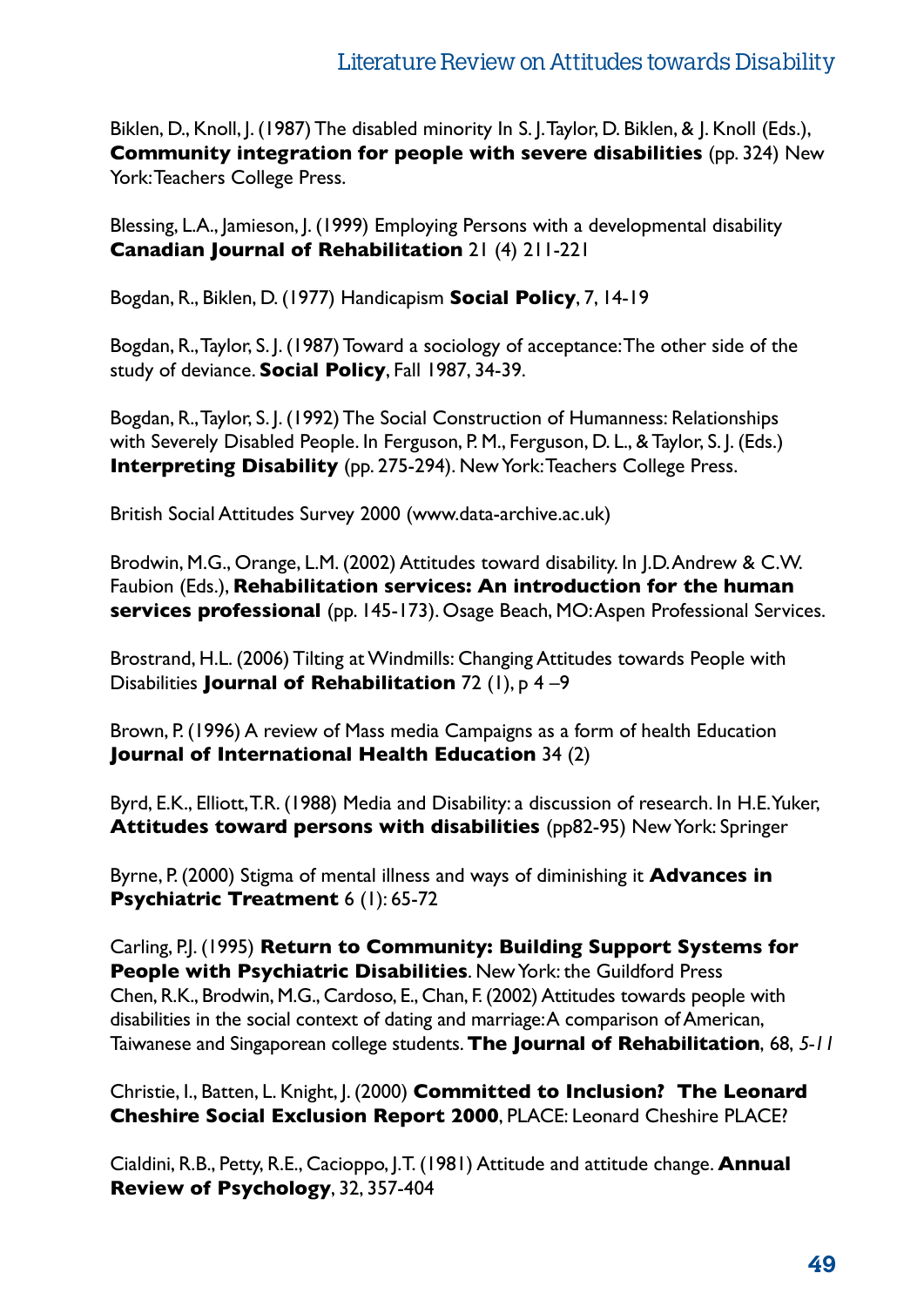Clarke, N.E., Crew, N.M. (2000) Stake holders attitudes toward the ADA Title I: Development of an indirect measurement method. **Rehabilitation Counseling Bulletin**, 43, 58-65

Cook, B.G., Tankersley, M., Cook, L., Landrum, T (2000) Abstract of Teachers' Attitudes toward their included students with disabilties **Exceptional Children** 67(1) 115-135 Electronic Available: Education Abstracts/ BED1000023345 (2002, January)

Cook, D. (1998) Psychosocial impact of disability. In Parker RM, Szymanski EM, editors. **Rehabilitation counseling: Basics and beyond** (3rd ed, Austin, TX: Pro-Ed;pp. 303-326

Cooper, B. (1991) Employment potential of persons with mild intellectual impariments. **Canadian Journal of Rehabitiation**, 5 (2), 81-92

Converse, P.E. (1970) Attitudes and non-attitudes: Continuation of a dialogue. In E.R. Tufte (Ed.,) **The quantitative analysis of social problems***,* 168-189 Reading MA: Addison-Wesley

Corrigan, P.W., River, L.P., Lundin, R. K., et al. (2000) Stigmatising attributions about mental illness **Journal of Community Psychology**, 28, 91-102

Corrigan, P., Gelb, B. (2006) Three Programs That Use Mass Approaches to Challenge the Stigma of Mental Illness **Psychiatric Services***,* 57, 393-398

Crisp, A.H., Gelder, M.G., Rix, S., Meltzer, H.I., Rowlands, O.J. (2000) Stigmatisation of people with mental illnesses **The British Journal of Psychiatry** 177: 4-7

Crocker, J., Major, B., Steele, C. (1998) Social Stigma In: D.T. Gilbert, S.T. Fiske & G. Lindzey (Eds) The Handbook of Social Psychology, 4th Edition. Boston: McGraw Hill

Crow, L. (1996) Including all of our lives: renewing the social model of disability in **Exploring the Divide** (C Barnes & G Mercer, Eds.) Leeds: the Disability Press pp 55-72

Davidson, A., Jaccard, J.J. (1979) Variables that moderate the attitudebehaviour relation: Results of a longitudinal survey **Journal of Personality and Social Psychology**, 37, 1364-1376

Davis, F. 1961 Deviance disavowal: the management of strained interactions by the visibly handicapped **Social Problems**, 9, 120-132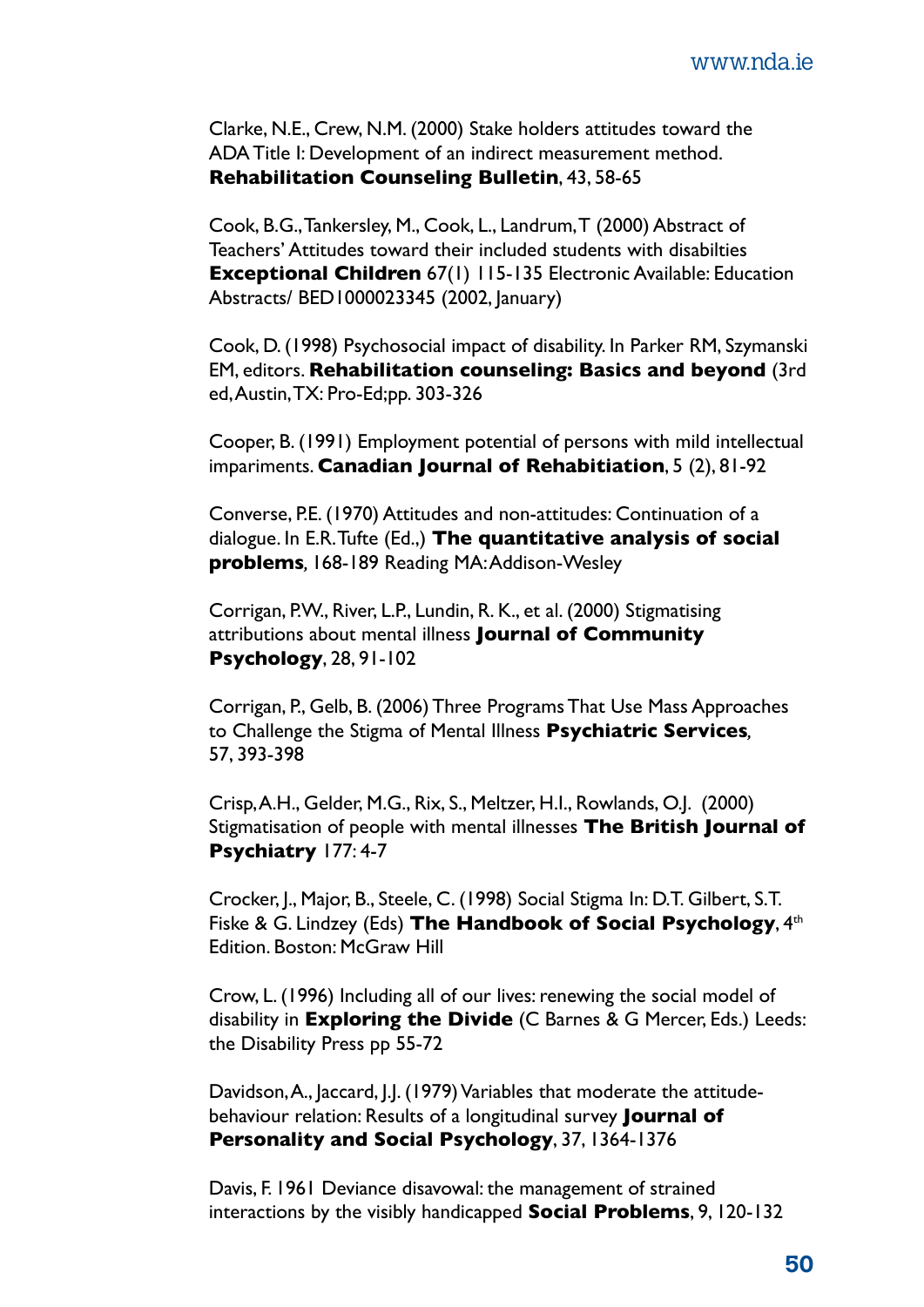Deal, M. (2006) Attitudes of Disabled People towards other Disabled People and Impairment Groups Doctoral Thesis, City University London (Health Care Resarch Unity, School of Nursing and **Midwifery** 

DeLoach, C.P. (1994) Attitudes toward disability: Impact on sexual development and forging intimate relationships. **Journal of Applied Rehabilitation Counseling**, 25, 18-25.

Department for Work and Pensions (2002) **Disabled for Life: Attitudes towards, and experiences of Disability in Britain***,* Leeds: CDS

Department of Work and Pensions (2003) **Diversity in Disability: Exploring the Interactions between Disability, Ethnicity, Age, Gender and Sexuality***.* Department for Work and Pensions Research Report Series (Report No. 188 ISBN 1 84123 570 9) http://www.dwp.gov.uk/asd/asd5/reports2003-2004/rrep188.asp [Downloaded: 9th January 2004]

Department of Health, UK (2003) **Attitudes to Mental Illness**  (Taylor Nelson Sofres for the Department of Health www.dh.gov.uk)

Derman-Sparks, L. (1993) Empowering children to crate a caring culture in a world of differences **Childhood Education**, 70 (2), 66-71

Devine, M.A. (1997) Inclusive leisure services and research: A consideration of the use of social construction theory **Journal of Leisurability** 24 (2), pp 1-9 (accessed on 7/02/2007 at http://www.lin.ca)

Disability Rights Commission (DRC) Surveys commissioned by the DRC are available at www.drc-gb.org

Dixon, K.A., Kruse, D., van Horn, C.E. (2003) **Restricted Access: A survey of employers about people with disabilities and lowering barriers to work** (Work Trends: American Attitudes about Work, employers and government) John J Heldrich Center for Workforce Development Rutgers, the State University of New Jersey

Douglas, J.D. (1970) Understanding everyday life In J.D. Douglas (Ed.), **Understanding everyday life: Towards the reconstruction of sociological knowledge** (pp 3-43), Chicago: Aldine

Dubrow, A.L. (1965) Attitudes towards disability **Journal of Rehabilitation**, 31(4): 25-26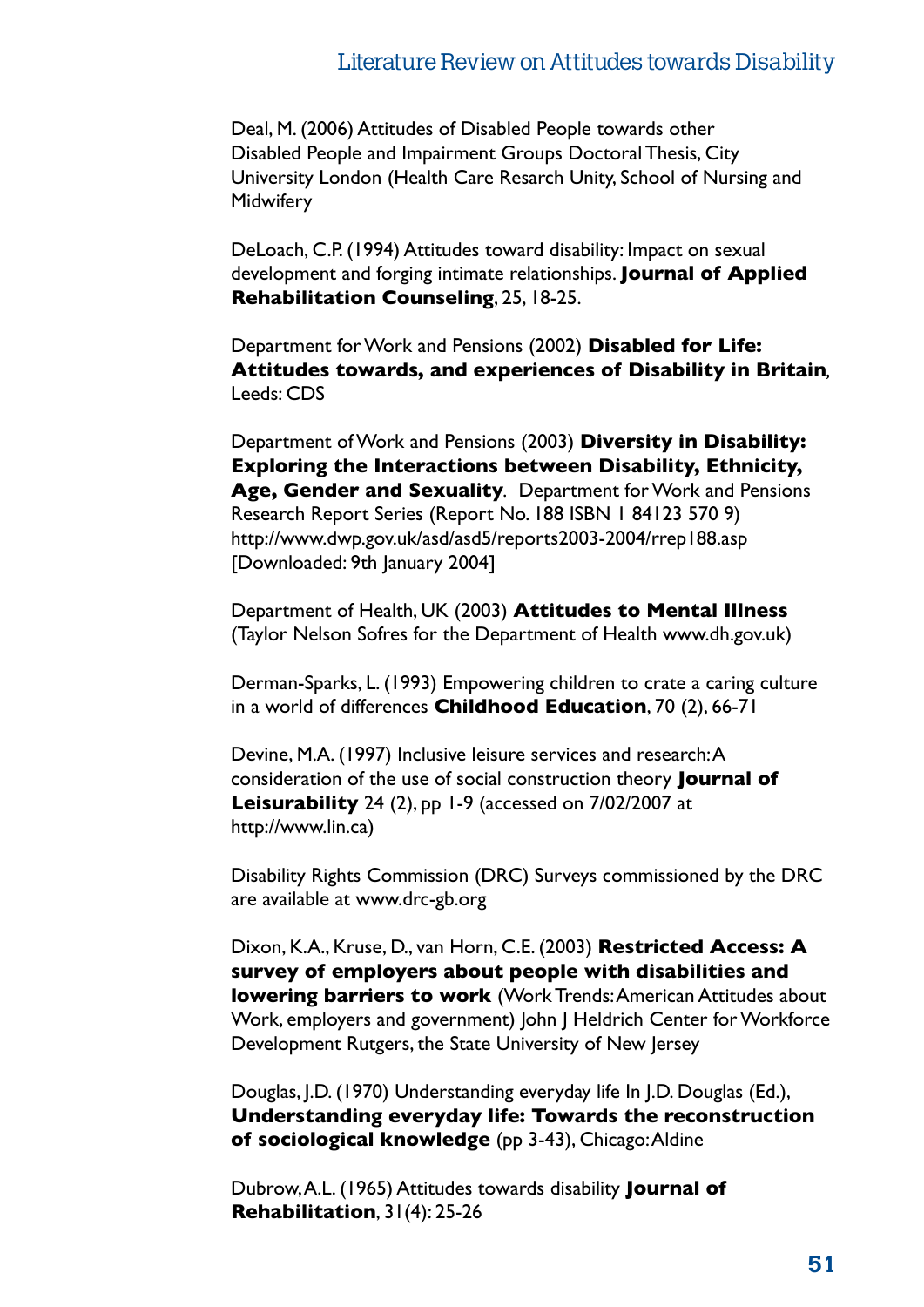Eby, D.W., Molnar, L.J. (1998) **Matching Traffic Safety Strategies to Youth Characteristics: A literature Review of Cognitive Development**, Washington: US Dept of Transportation, (accessed at www. nhtsa.dot.gov)

Elmaleh, G.Y. (2000) **A study of attitudes toward employees with disabilities** Ann Arbor: UMI

Employers Forum on Disability; Equal Opportunities Review; Manchester Metropolitan University (2002); IRS (2005)

English, R.W., Oberle, J.B. (1971) Toward the Development of New Methodology for Examining Attitudes Toward Disabled Persons, **Rehabilitation Counselling Bulletin** (PAGES????)

Equality Commission for Northern Ireland (2002) Public Attitudes to Disability in Northern Ireland: Research Report (www.equalityni.org)

Eurobarometer Study 2001 (access at www.eudnet.org/update/archive/2001 or at www. ec.europa.eu)

Evans, J.H. (1976) Changing attitudes towards disabled person: an experimental study **Rehabilitation Counselling Bulletin** 19, 572-579

Fazio, R.H., Zanna, M.P., Cooper, J. (1978) Direct experience and attitudebehavour consistency: An information processing analysis. Personality and **Social Psychology Bulletin**, 4, 48-51

Fazio, R.H., Williams, C.J. (1986) Attitude accessibility as a moderator of the attitude –perception and attitude behavioural relations: An investigation of the 1984 presidential election. **Journal of Personality and Social Psychology**, 51, 505-514

Florian, V., Kehat, D. (1987) Changing High School Students' Attitudes towards disabled people **Health and Social Work**, 1987, 12(1):57-63

Fossey, E. (1993) Young children and alcohol. A theory of attitude development **Alcohol and Alcoholism** 28, 485-498

Fries. K. (1997) Introduction In: Fries, K. (Ed.) **Staring Back: The Disability Experience from the Inside Out**. New York: Plume

Funk, R. (1987) Disability Rights: From caste to class in the context of civil rights. In A. Gartner & T. Joe (Eds.), **Images of the disabled, disabling images** (pp 7-30). New York: Preager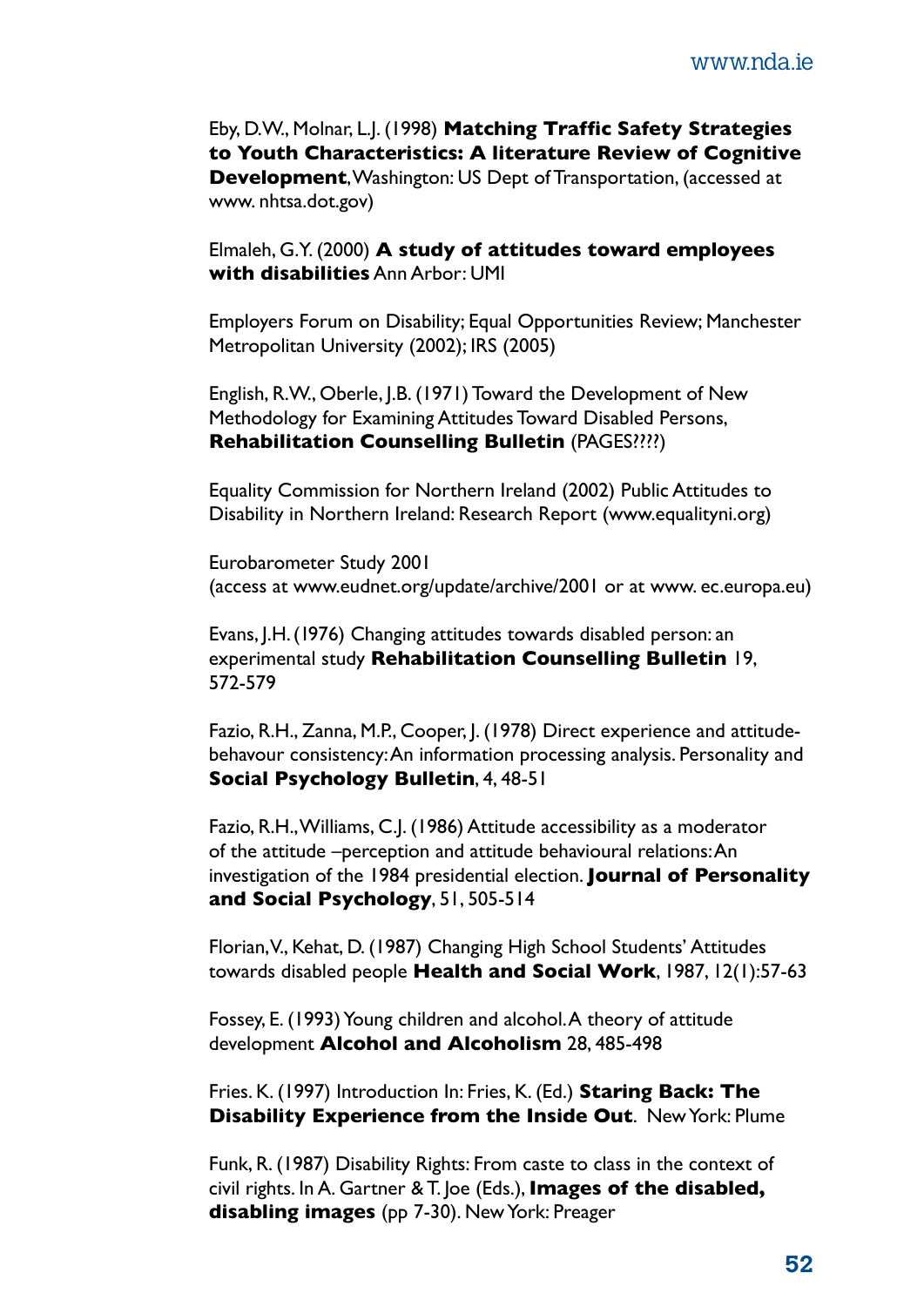Fuqua, D.R., Rathburn, M., Gade, E.M. (1984) A comparison of employer attitudes toward the worker problems of eight types of disabled workers **Vocational Evaluation and Work Adjustment Bulletin**, 15(1), 40-43.

Gash, H. (1996) Changing attitudes towards children with special needs **European Journal of Special Needs Education**, 11 (3), pp 286-297

Gelber, D.M. (1993) **Changing attitudes toward physically disabled persons: effect of contact knowledge of disability and information exchange** Ann Arbor: UMI

Genesi, D. (2000) Disability Discrimination against students in the classroom (http://www.cedarville.edu/academics/education/classes/ edsp202/examples/literature\_review\_genesi.htm)

Gething, L. (1991) Generality versus specificity of attitudes towards people with disabilities. **British Journal of Medical Psychology**, 64, 55-64

Gething, L. (1991) **Interaction with Disabled Persons Scale Manual and kit**. Sydney: University of Sydney (ISBN 0 86758 4998)

Gething, L., Lacour, J., Wheeler, B. (1994) Attitudes of nursing home administrators and nurses towards people with disabilities **Journal of Rehabilitation**, 60, 66-70

Gilbride, D., Stensrud, R. (1992) Demand-side job development: A model for the 1990s) **Journal of Rehabilitation**, 58 (4), 34-39

Gilbride, D., Stensrud, R. (1993) Challenges and opportunities for rehabilitation counselors in the Americans with Disabilities Act era **NARPPS Journal**, 8(2), 67-74

Gilbride D, Stensrud, R, Ehlers C, Evans E, Peterson, C. (2000) Employers' attitudes toward Hiring Persons with Disabilities and vocational rehabilitation services **Journal of Rehabilitation** 66 (4) 17-22

Gleason, J. (1991) Multicultural and exceptional student education Separate but equal **Preventing School Failure** 36 (1) 47-49

Gleeson, B. (2006) 'Changing Practices, Changing Minds' Paper presented in the NDA 5th Annual Conference Civic, Cultural and Social Participation: Building an Inclusive Society (paper available at www.nda.ie) Dublin, Ireland, 16th November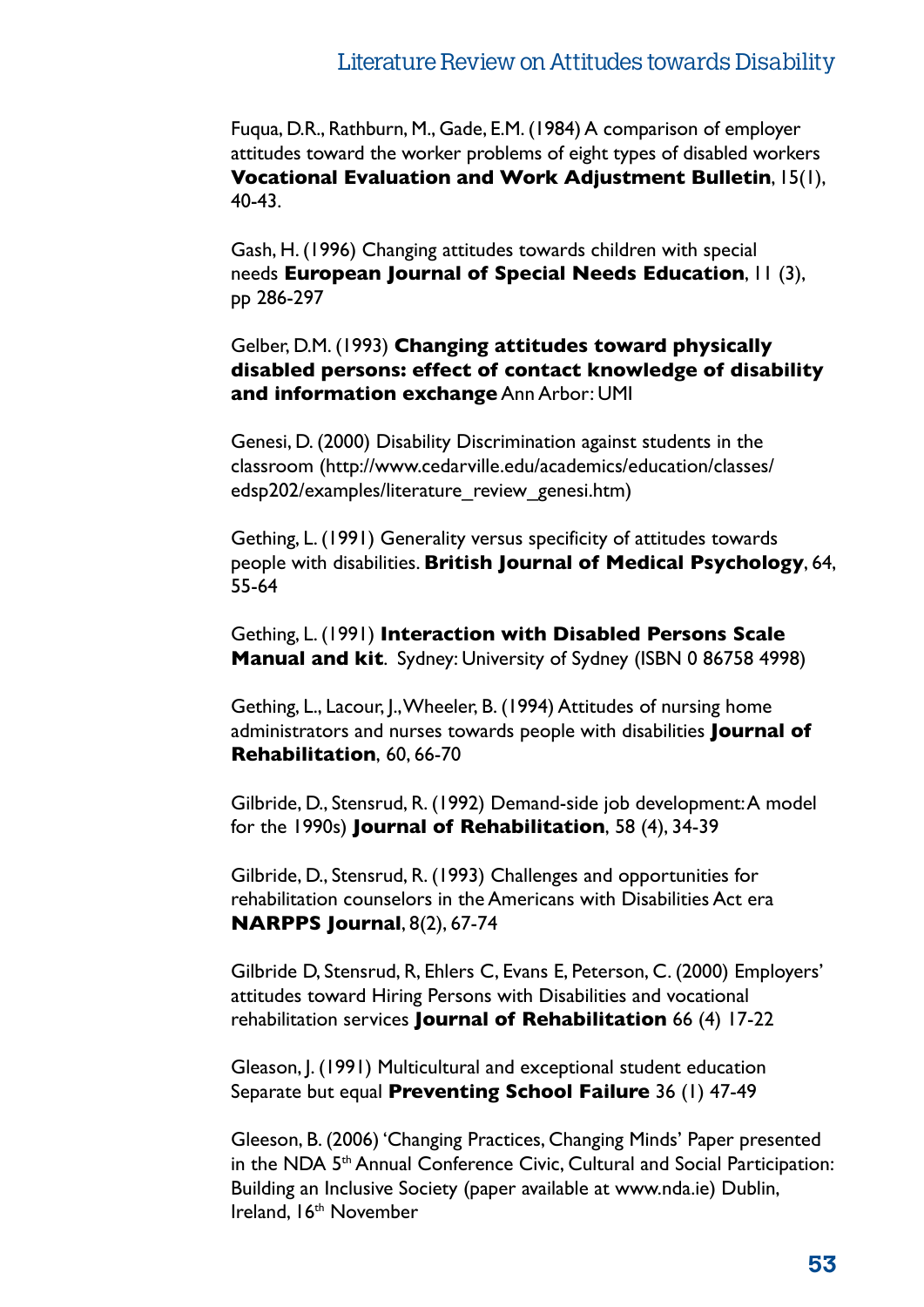Gleitman, H. (1991) **Psychology** New York, NY: W.W. Norton & Company, Inc.

Goffman, E. (1963) **Stigma: notes on the management of spoiled identity**, Harmondsworth: Pelican

Graham, N., Lindesay, J., Katona, C., Bertolote, M.M., Camus, V., Copeland, J., de Mendonca Lima, C.A. et al (2003) Reducing stigma and discrimination against older people with mental disorders: a technical consensus statement. **International Journal of Geriatric Psychiatry**, 18 (8): 670-678

Greenwood, R., Johnson, V.A. (1987) Employer perspectives on workers with disabilities **Journal of Rehabilitation**, 53, 37-45

Grewal, L., Joy, S., Lewis, J., Swales, K., Woodfield, K. (2002) **Disabled for Life? Attitudes towards, and experiences of Disability in Britain** Leeds: Department for Work and Pensions: Research Report No. 173, Leeds CDS

Hahn, H. (1985) Disability policy and the problem of discrimination **American Behavioral Scientist** 28, 293 - 318

Hahn, H. (1988) The politics of physical differences: Disability and discrimination. In M. Nagler (Ed.), **Perspectives on disability** (2nd ed., pp 37-42) Palo Alto, CA: Health Markets Research

Hamberger, J., Hewstone, M. (1997) Inter ethnic contact as a predictor of blatant and subtle prejudice: Tests of a model in for west European nations. **British Journal of Social Psychology**, 36, 173-190

Harris Poll on Disability (www.disabilityfunders.org/disstats. html#harris04) (See also www.nod.org – the website of the National Organization

on Disability, USA)

Heginbotham, C. (1998) UK Mental Health Policy can alter the Stigma of Mental Ilness. **The Lancet** 353, p 1052-1053

Hernandez, B., Keys, C., Balcazar, F. (2000) Employer attitudes toward workers with disabilities and their ADA employment rights: A Literature Review **Journal of Rehabilitation**, Volume 66 (4) 4-16

Hewes, R.L., Toriello, P.J. (1998) Societal attitudes and alcohol dependency: The impact of liver transplantation policy **Journal of Rehabilitation** 64, 19-23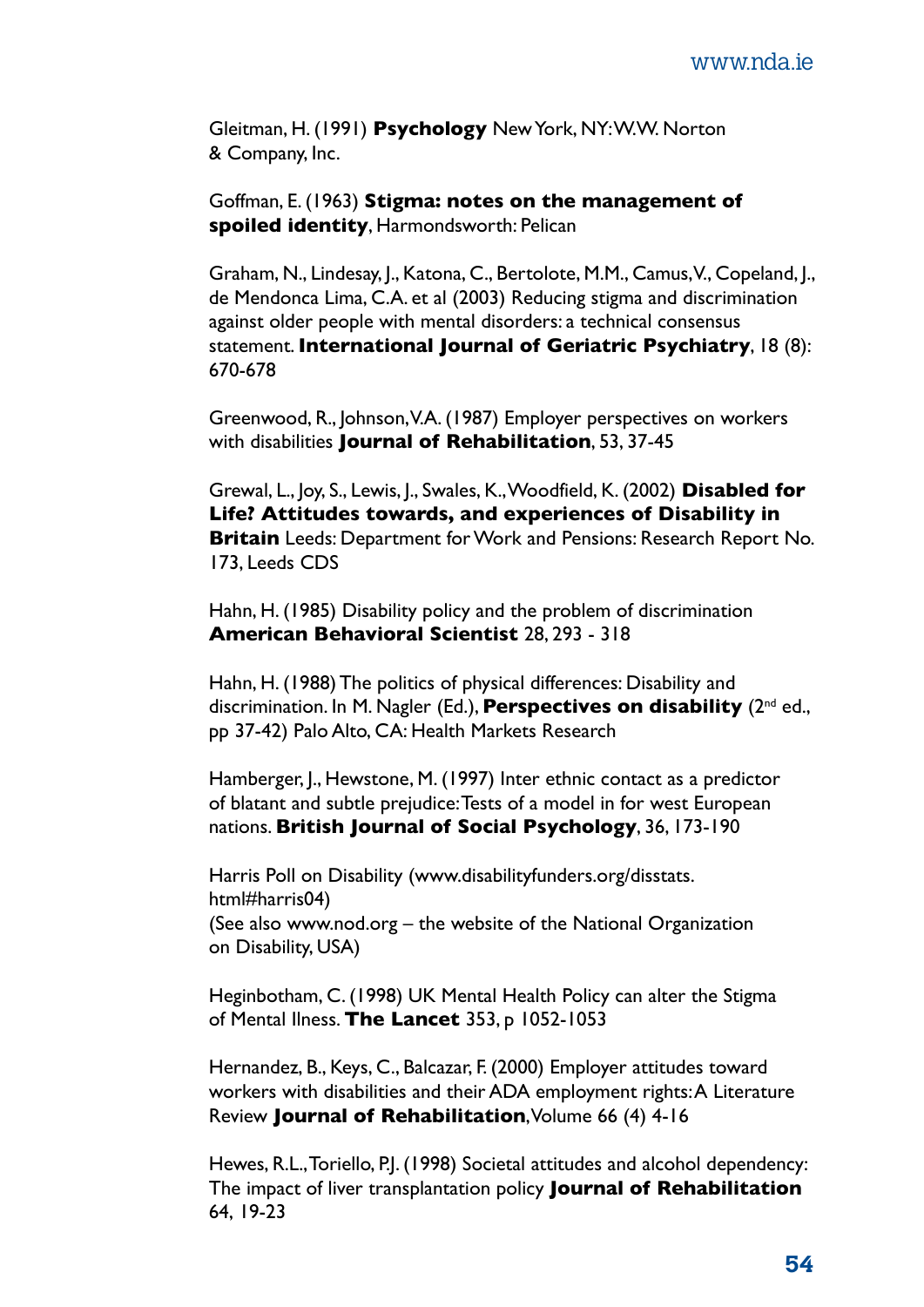Hewstone, M. (1996) Contact and catergoization: Social psychological interventions to change inter-group relations. In C.N. Macrae, C. Stangor & M. Hewstone (Eds) **Stereotypes and Stereotyping** (pp 323-368), New York: Guilford Press

Hewstone, M. (2003) Inter-group contact: Panacea for prejudice? **The Psychologist**, 12 (7), 352-355

Hewstone, M., Brown, R. (1986) Contact is not enough: An inter-group perspective on the contact hypothesis. In M. Hewstone & R. Brown (Eds.) **Contact and Conflict in inter-group encounters** (pp3-44), Oxford: Blackwell

Hey, S.C., Willoughby, G. (1984) Emerging trends among rehabilitation workers for the blind. In S.C. Heym, G. Kiger & J. Seidel (Eds) **Social aspects of chronic illness, impairment, and disability** (pp 4-14) Salem, OR: Society for the Study of Chronic Illness, Impairment and Disability and Willamettee University

Hudson-Allez, G., Barrett, J. (1996) Attitudes to People with Intellectual disabilities into ordinary houses: What the neighbours say **Journal of Applied Research in Intellectual Disabilities**, 9, 11-16

Huxley, P., Thornicroft, G. (2003) Social inclusion, social quality and mental illness **The British Journal of Psychiatry** 182: 289-290

Jones, E.E., Farina, A., Hastorf, A.H., Marjus, H., Miller, D.T., Scott, R.A. (1984) **Social Stigma: the Psychology of Marked Relationships**, New York: WH Freeman and Company

Kennedy, J., Olney, M. (2001) Job discrimination in the post ADA era: Estimates from the 1994 and 1995 National Health Interview Surveys. **Rehabilitation Counselling Bulletin**, 45, 24-31

Kenny, M., McNeela, E., Sevlin, M and Daly, T. (2000) **Hidden Voices: Young People with Disabilities speak about their second level schooling, Ballincollig, Co. Cork: The South West Regional Authority** 

Kilbury, R.F., Benshoff, J.J., Rubin, S.E. (1992) The interaction of legislation, public attitudes and access to opportunities for person with disabilities. **Journal of Rehabilitation**, 58, 6-9

Kolodziej, M.E., Johnson, B.T. (1996) Interpersonal contact and acceptance of persons with psychiatric disorders: A research synthesis. **Journal of Consulting and Clinical Psychology**, 64, 1387 - 1396

Lebed, H (1985, Oct  $28<sup>th</sup>$ ) Employing the disabled is good for business. *Industry Week*, 14-17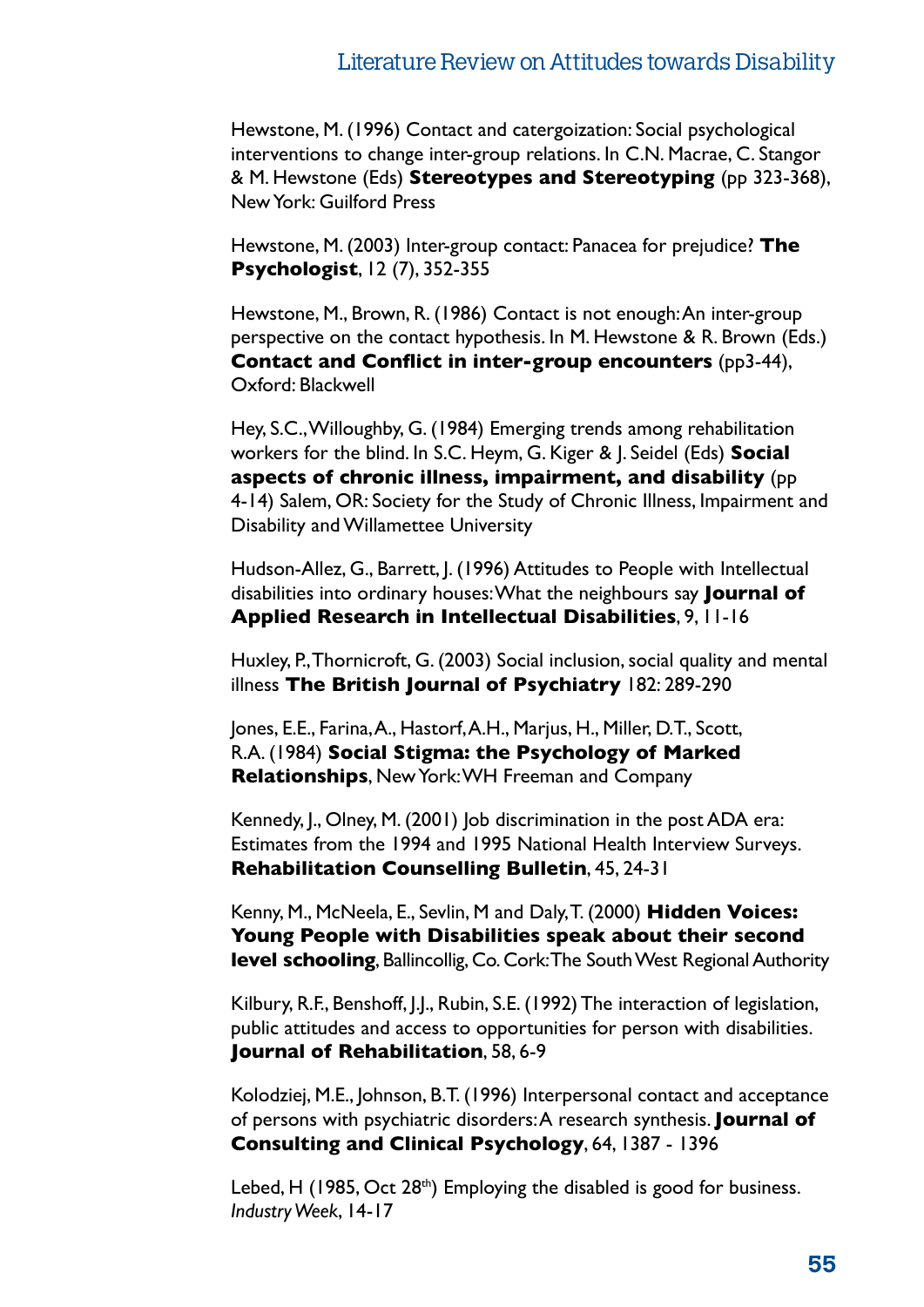Lee, T., Rodda, M. (1994) Modification of attitudes toward people with disabilities, **Canadian Journal of Rehabilitation**, 7(4):229-238

Levy, J.M., Jones Jessop D., Rimmerman, A., Levy, P.H. (1991) Employment of persons with severe disabilities in large businesses in the United States **International Journal of Rehabilitation Research**, 14, 323-332

Levy, J.M., Jones Jessop D., Rimmerman, A., Levy, P.H. (1992) Attitudes of Fortune 500 corporate executives toward the employability of persons with severe disabilities: A national study **Mental Retardation**, 30 (2), 67-75

Levy, J.M., Jones Jessop, D., Rimmerman, A., Francis., F., Levy, P.H. (1993) Determinants of attitudes to New York State employers towards the employment of persons with severe handicaps **Journal of Rehabilitation** 50(2), 67-75

Levy, J.M., Jones Jessop D, Rimmerman, A, Francis, F., Levy, P.H. (1995) Employers attitudes towards persons' disabilities: a comparison of national and New York State data. **International Journal of Rehabilitation Research** 50(2), 67-75

Lewis, A., Parsons, S., Robertson, C (2006) **My school my family my life: Telling it like it is, DRC: London** (available at www.drc-gb.org)

Link, B., Mirotznik, J and Cullen, F. (1991) The effectiveness of stigma coping orientations: can negative consequences of mental illness labelling be avoided? **Journal of Health and Social Behaviour** 32: 302-320

Link, B.G., Phelan, J.C., Bresnahan, M., Stueve, A., Pescoldio, B.A. (1999) Public Conceptions of mental illness: labels, causes, dangerousness and social distance **American Journal of Public Health** 89 1328 -1333

Link, B., Phelan, J.C. (2001) Conceptualising Stigma **Annual Review of Sociology** 27 (1): 262-285

Livneh, H. (1991) On the origins of negative attitudes toward people with disabilities. In R.P. Marinelli & A.E. Dell Orto (Eds.), **The psychological and social impact of disability**, pp.181-196, New York: Springer

Livneh, H., Antonak, RF. (1997) **Psychosocial adaptation to chronic illness and disability**, Gaithersburg, MD: Aspen

Lodge, A., Lynch, K. (2004) **Diversity at School**, Dublin: Institute of Public Administration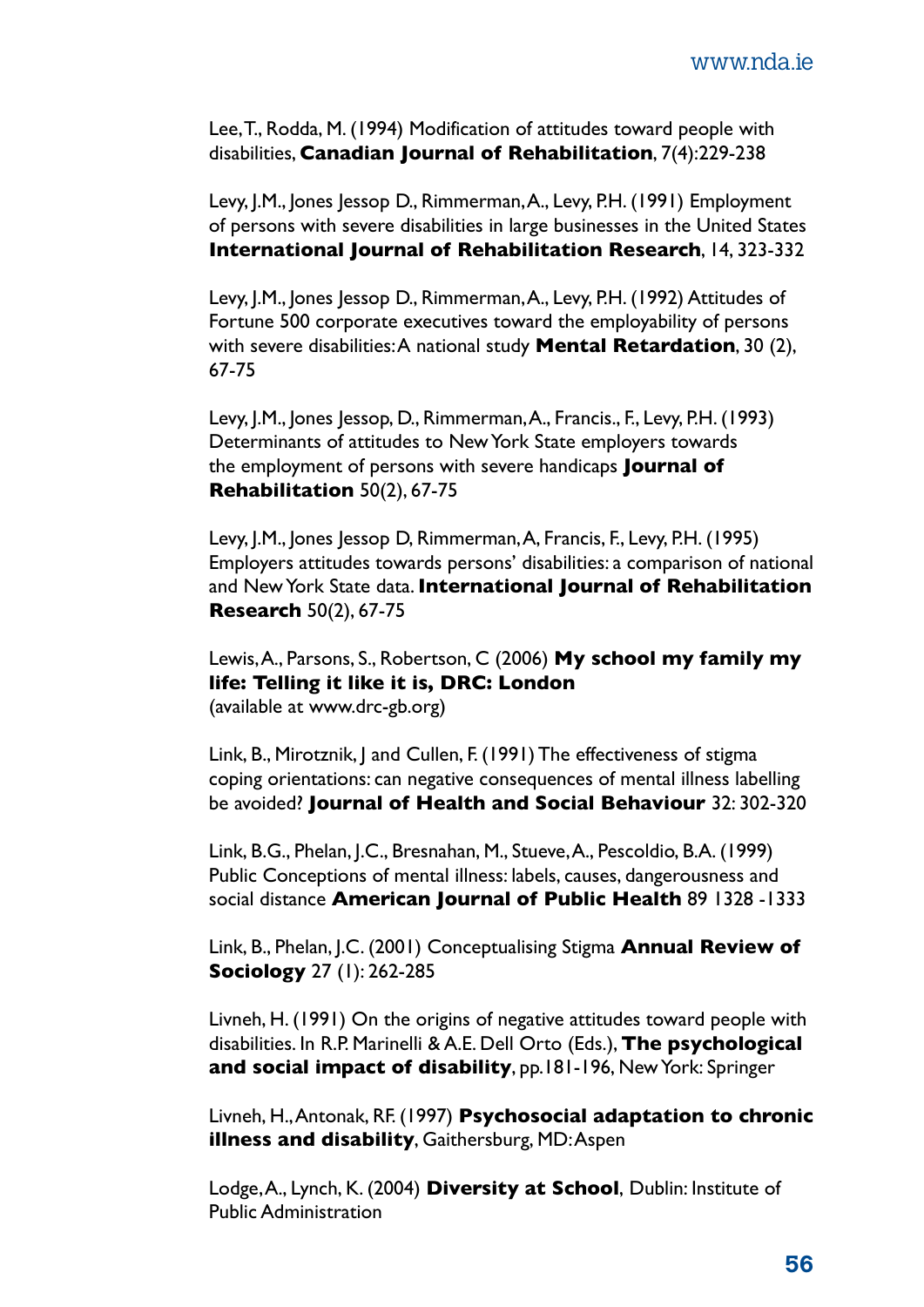Lodge, A., Lynch, K. (2001) **'The diversity deficit: Difficulties in the recognition of difference in Irish Schools'** *'*Paper presented in the American Educational Research Association Annual Conference, Seattle, Was, 10-14 April 2001

Longoria, L., Marini, I. (2006) Perceptions of children's attitudes towards peers with a severe physical disability **Journal of Rehabilitation**, 72 (3), 19-25

Lown, B. (1996) **The Lost Art of Healing** New York: Baltimore **Books** 

Marks, S.B. (1997) Abstract on reducing prejudice against children with disabilities in inclusive settings **International Journal of Disability Development**, 44. 117-131 Electronic Available: Education Abstracts/ BED197017087 2002 January 28 1997

Mason, D. (1995) **Race and Ethnicity in Modern Britain**, Oxford: Oxford University Press

Massie, B. (2006) 'Participation – have we got an Attitude Problem?' Paper presented in the NDA 5<sup>th</sup> Annual Conference Civic, Cultural and Social Participation: Building an Inclusive Society (paper available at www.nda.ie) Dublin, Ireland, 16<sup>th</sup> November

Mental Health Ireland (2003) **Public Attitudes to Mental Health***,*  Dublin: Mental Health Ireland

Mental Health Ireland (2005) **Public Attitudes to Mental Health** Dublin: Mental Health Ireland

Michener, A.K. (1998) **Becoming Anna: The Autobiography of a Sixteen-Year-Old***.* Chicago & London: the University of Chicago Press

Miles, A. (1981) **The mentally ill in Contemporary society**. Oxford. Martin Robertson

Mind out for mental health (2001) **Tomorrow's Minds** (Mind out for mental health, a UK five-stage government campaign to abolish stigma and discrimination - www.dh.gov.uk)

Mithaug, D.E. (1979) Negative employer attitdues toward hiring the handicapped: fact or fiction? **Journal of Contemporary Business**, 8 (4), 19-26.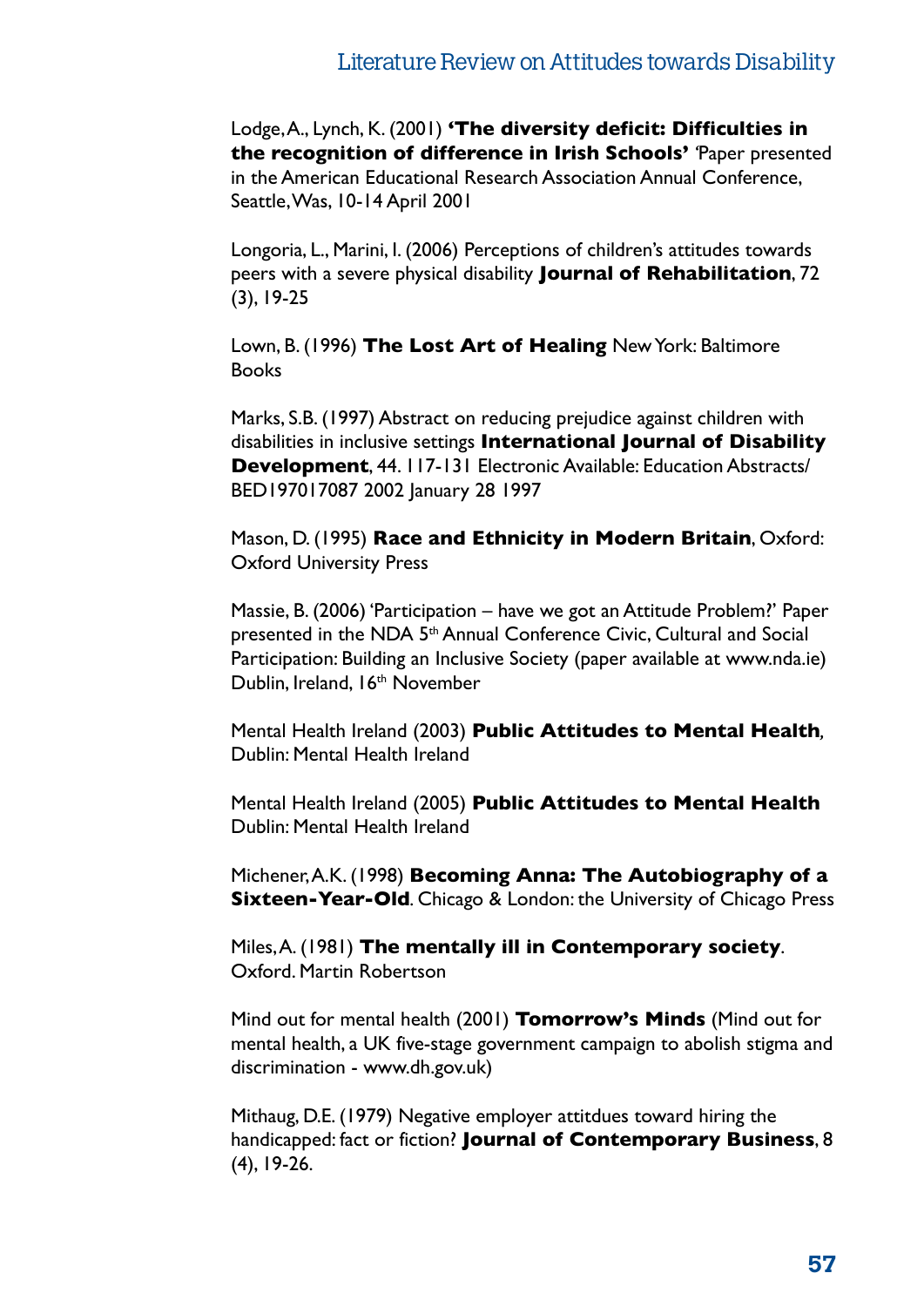Molloy, D., Knight, T., Woodfield, K. (2003) **Diversity in Disability: Exploring the interactions between Disability, Ethnicity, Age, Gender and Sexuality***.* Leeds: Department for Work and Pensions: Research Report No. 188, Leeds CDS

Moore, C. L., & Feist-Price, S. (1999). Societal attitudes and the civil rights of persons with disabilities. **Journal of Applied Rehabilitation Counseling**, 30, 19-24.

Morgan, D., Smchuk, K., Steward, N. and D'Arcy, C. (2002) Rural families caring for a relative with dementia: barriers to use of formal services. **Social Science and Medicine**. 55 (7): pp 1129-1142

Morris, J. (2005) Citizenship and disabled People DRC, UK

Mukherjee, S., Light foot, J., Sloper, P. (2000) The inclusion of Pupils with a Chronic Health condition in mainstream school. What does it means for Teachers? **Educational Research**, 41 (1) pp 59-72

Murphy, N., O Leary, H. (2005) 'Emerging Trends in Disability Discrimination Cases Investigated under the Employment Equality Acts, 1998 – 2004 in Conference Proceedings: Disability and Employment: What the research tells us', NDA 4<sup>th</sup> Annual Disability Research Conference in 2005

McGreil, M. (1980) **Prejudice and Tolerance in Ireland**, New York: Praeger

McGreil, M. (1996) **Prejudice and Tolerance in Ireland Revisited**, Maynooth: Survey and Research Unit

McKeever, R (2006) Rethink Anti-Stigma Campaign in Northern Ireland: Public Information Sheet on what is stigma (www.rethink.org)

McKonkey, R., McCormack, B (1983) **Breaking Barriers: Educating People about Disability**, London: Souvenir Press

NDA (2001) A Matter of Rights: Strategic Plan 2001-2003, Dublin: NDA

NDA (2002) **Attitudes to Disability in Ireland in 2001**, Dublin: NDA

NDA (2004) **Strategic Options for influencing public attitudes towards people with disabilities in the Republic of Ireland** (carried out by the Ogilvy Group and the NDA), Dublin: NDA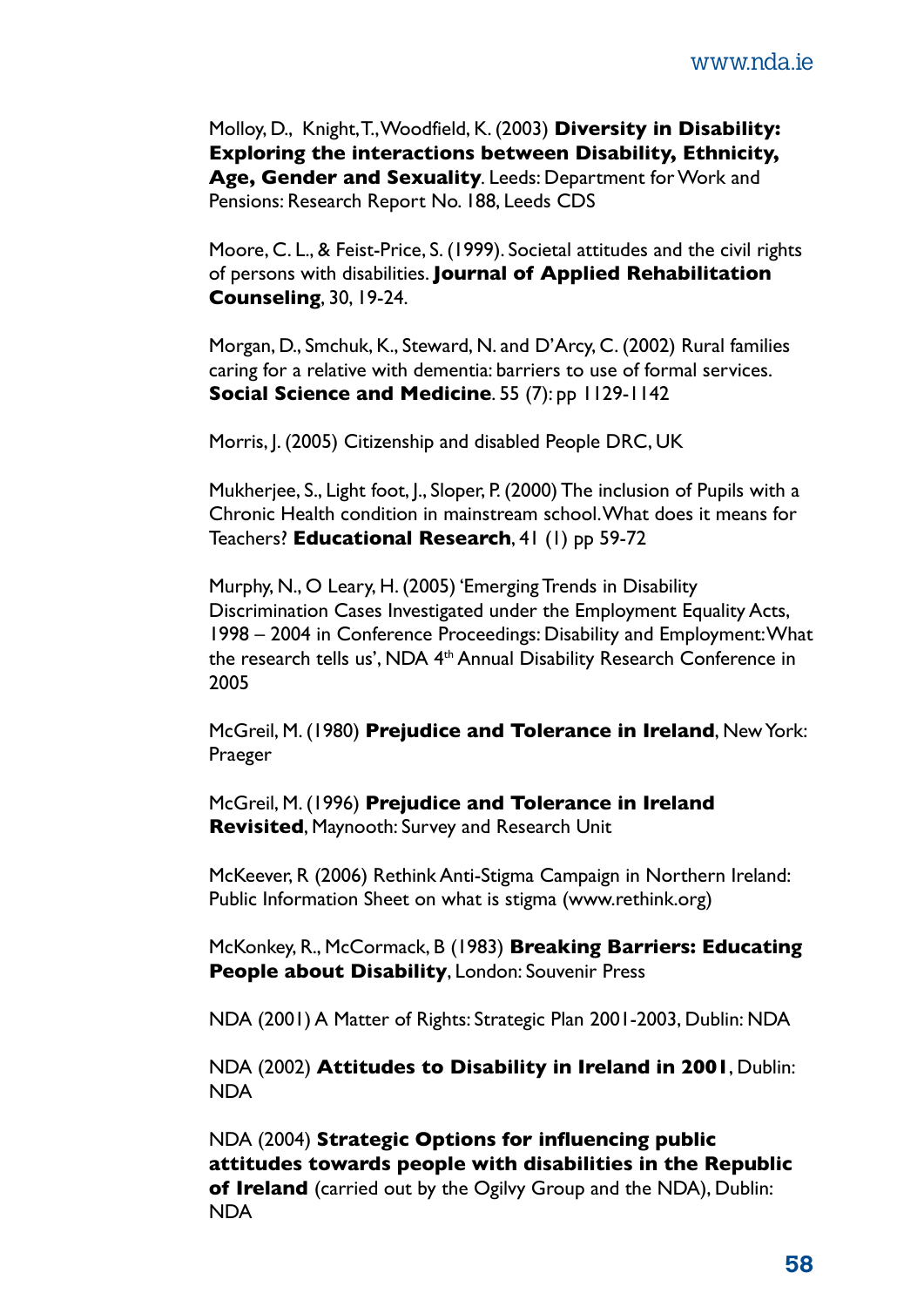NDA (2007) **Strategic Plan** *2007-2009*, Dublin: NDA

NDA (2007) **Public Attitudes to Disability in Ireland in 2006**, Dublin: NDA

Noe, RA (2002) **Employee training and development** (2nd Ed) New York: McGraw Hill

Norins-Bardon, Matsumoto, Siperstein (2005) Paper US students attitudes to students with intellectual disabilities at the Global Youth Summit, Nagano, Japan, February 2005 (available at www.specialolympics.org)

Nowicki, E.A. (2006) A cross-sectional multivariate analysis of children's attitudes towards disability **Journal of Intellectual Disability Research**, 50, 335-348

Office for Disability Issues, Social Development Canada (2004) **Canadian Attitudes Towards Disability Issues: 2004 Benchmark Survey**

Office of the First Minister and Deputy First Minister (2003) **Northern Ireland Life and Times Survey on Public Attitudes to Disability** (conducted by the Economic and Social Research Council (ESRC), Northern Ireland, the Social and Political Archive (ARK) and the University of Ulster)

Oliver, M. (1990) **The Politics of Disablement**, Basingstoke: Macmillan

Olkin R & Howson LJ (1994) Attitudes toward and images of physical disability **Journal of Social Behaviour and Personality** 9 (5), 81-96

Olson, J.M., Zanna, M.P. (1993). Attitudes and attitude change. **Annual Review of Psychology**, 44, 117-154

Orange, LM (2002) Sexuality and disability. In MG Brodwin, FA Tellez, & S K Brodwin (Eds.), **Medical, psychosocial, and vocational aspects of disability** (2nd ed., pp. 53-61), Athens, GA: Elliott and **Fitzpatrick** 

O' Toole, F. (2006) 'Dismantling the Barriers to Participation in Cultural Life' Paper presented in the NDA 5<sup>th</sup> Annual Conference Civic. Cultural and Social Participation: Building an Inclusive Society (paper available at www.nda.ie) Dublin, Ireland, 16<sup>th</sup> November

Pettigrew, T.F. (1997) Generalised intergroup contact effects on prejudice **Personality and Social Psychological Bulletin**, 23,173-185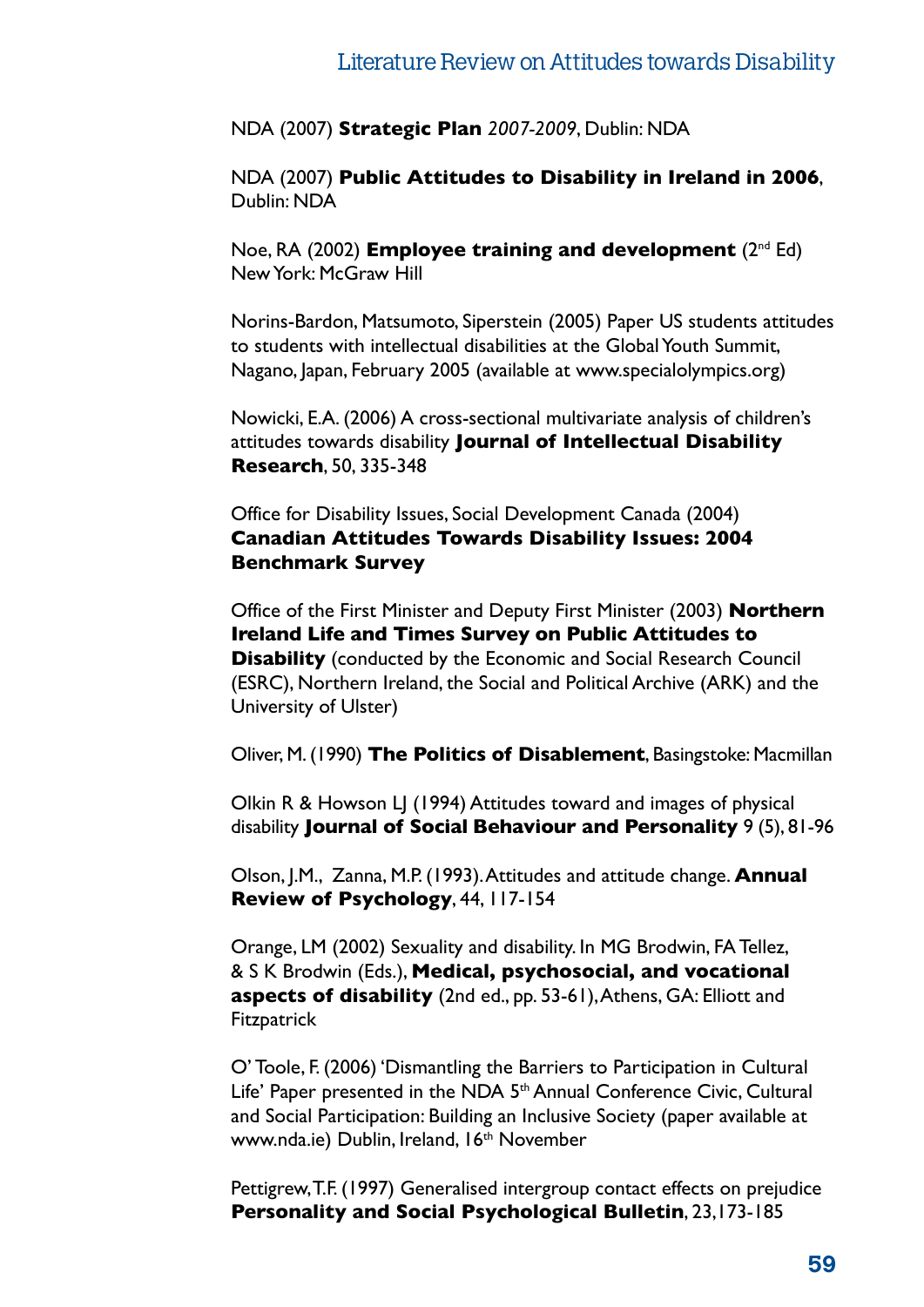Pettigrew, T.F. (1998) Intergroup contact theory **Annual Review of Psychology**, 49, 65-85

Pettigrew, T.F., Tropp, L.R. (2000) Does intergroup contact reduce prejudice? Recent meta-analytic findings In S. Oskamp (Ed.) Reducing prejudice and discrimination 'The Claremont Symposium on Applied Social Psychology' (pp 93-114)

Pettigrew, T.F., Tropp, L.R. (2003) A meta analytic test and reformulation of intergroup contact theory Manuscript submitted for publication Petty, R. E., & Wegener, D.T. (1998). Attitude change: Multiple roles for persuasion variables. In D. Gilbert, S. Fiske & G. Lindzey (Eds.), **The handbook of social psychology** (4th ed., pp. 323-390). New York: McGraw-Hill.

Quinn, G., Degener, T. (2002) **Human Rights and Disability The moral authority for change: human rights values and the worldwide process of disability reform** http://www.unhchr.ch/ disability/part1.htm

Rao, S. (2004) Faculty attitudes and students with disabilities in higher education: A literature review **College Students Journal**, 38, 191-198

Regan, D.T., Fazio, R. (1977) On the consistency between attitudes and behaviour: Look to the methods of attitude formation. **Journal of Experimental Social Psychology**, 13, 28-45

Reidy, D. (1999) Social Integration: How can we get from here? Reflections on normalisation, social role valorisation and community education in R.J. Flynn & R.A. Lemay (Eds) **A Quarter Century of Normalisation and Social Role Valorisation: Evolution and Impact**, Ottawa: University of Ottawa, Press

Roeher Institute (2004) **Employment and Intellectual Disability – Best Practices, Alternatives and Economic Impacts**, North York, Ontario: L'Institut Roeher Institute

Rohland, P., Erickson, B., Mathews, D., Roush, S. E., Quinlan, K., & Smith, A. D. (2003). Changing the culture (CTC): A collaborative training model to create systemic change **Journal of Postsecondary Education and Disability***,* 17(1), 9

Rosenthal,D.A., Chan, F., Livenh, H. (2006) Rehabilitation students' attitudes toward persons with disabilities in high- and low-stakes social contexts: A conjoint analysis, **Disability and Rehabilitation**, 28 (24), 1517-1527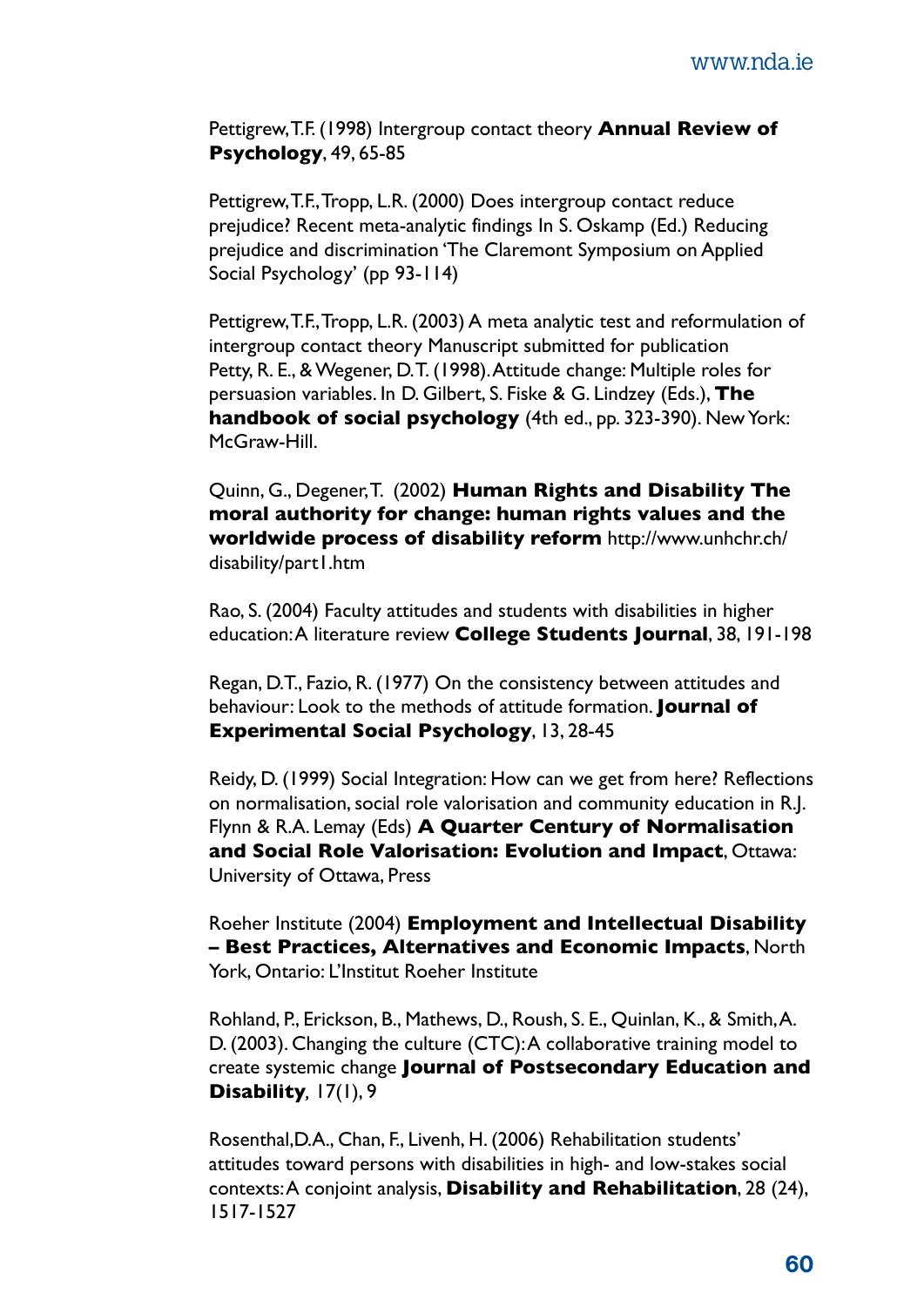Royal College of Psychiatrists (2002) **Employment Opportunities and psychiatric disability** (Council Report CR III)

Rubin, S.E., Roessler, R.T (1995) **Foundations of the Vocational Rehabilitation Process** (4th ed.), Austin, Texas: Pro-Ed

Rusch, F.R., Wilson, P.G., Hughes, C., Heal, L.W. (1995) Interaction of persons with severe mental retardation and their non-disabled co-workers in integrated work settings **Behaviour Modification**, 19 (1), 59 -77

Safilios-Rothschild, C. (1976) Disabled persons' self-definitions and their implications for rehabilitation In G.L. Albrecht (Ed.) **The sociology of physical disability and rehabilitation** (pp 39-56), Pittsburgh: University of Pittsburgh

Satcher, J. (1992) Responding to employer concerns about the ADA and job applicants with disabilities. **Journal of Applied Rehabilitation Counseling**, 23(3), 37-40.

Schloss, P.J., Soda, S.L. (1989) Employer attitudes concerning training time and on the job success for the mentally handicapped in low and high un-employment area **Vocational Evaluation and Work Adjustment Bulletin** 22 (4), 129-132

Nolan, L., McCarron, M., McCallion, P., Murphy-Lawless, J. (2006) **Perceptions of Stigma in Dementia: an Exploratory Study**, Dublin, The Alzheimer Society of Ireland,

Schwartz, S.H. (1978) Temporal instability as a moderator of the attitude-behaviour relationship **Journal of Personality and Social Psychology** 36 715-724

Scope (2003) Report reveals employers fearful of recruiting disabled people **Management Services**, 47 (5), 8-9

Scottish Executive (2005) Go for it! Supporting people with learning disabilities and/or autistic spectrum disorders in employment (www. Scotland.gov.uk/social research)

Scottish Government (2002) The first national Scottish survey of public attitudes to mental health: Well what do you think (www.wellscotland.info - research carried out by Glendinning, R., Rose, N., Buchanan, T., Hallam, A.)

Scottish Government (2004) The second national Scottish survey of public attitudes to mental health: Well what do you think (www.scotland. gov.uk -research carried out by Braunholtz, S., Davidson, S., King, S for MORI, Scotland)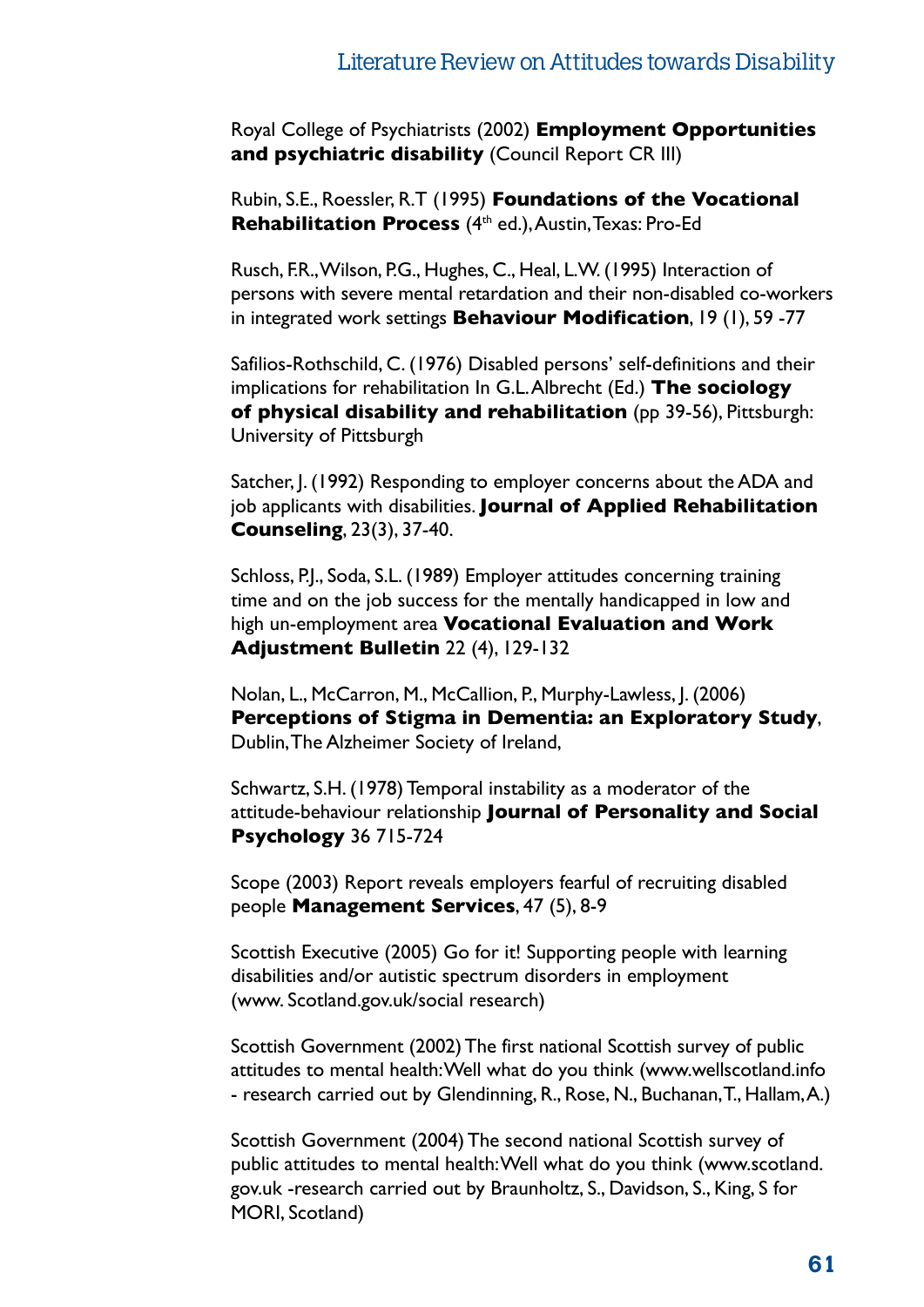Scruggs, T.E., Mastropieri M.A. (1996) Teacher perceptions of inclusion/ mainstreaming, 1958-1995: A research synthesis. **Exceptional Children**, 63, 59-74

Sdorow, L. (1990) **Psychology** Dubuque, IA: W.C. Brown Publishers

Shapiro, A.H. (2000) **Everybody Belongs**, UK: Routledge

Shapiro, J.P. (1994) **No Pity**, New York: Three Rivers

Sheehan, S. (1982) **Is there no place on earth for me?** New York: Houghton Mifflin Company

Sherman, S.J., Judd, C.M., Park, B. (1989) Social Cognition **Annual Review of Psychology** 40, 281-326

Shevlin, M., O' Moore, A.M. (1999) Fostering Positive Attitudes towards Young People with the Severest Disabilities, **Irish Educational Studies**, 18, 165-179

Singer, O. (2001) Biases towards individuals with psychiatric disabilities as related to Community Integration. **The International Journal of Psychosocial Rehabilitation**, 6, 21-27

Siperstein, G.N., Norins, J., Corbin S., Shriver, T. (2003) **Multinational study of attitudes towards individuals with intellectual disabilities** SO Washington, US

Siperstein, G.N., Romano, N., Mohler, A., Parker, R. (2006) A national survey of consumer attitudes towards companies that hire people with disabilities **Journal of Vocational Rehabilitation** 24, 3-9

Sippola, L. K., Bukowski, W. M., Noll, R. B. (1997). Dimensions of liking and disliking underlying the same-sex preference in childhood and early adolescence. **Merrill-Palmer Quarterly**, 43, 591-609.

Smart, J. (2002) **Disability, society and the individual**. Austin, Texas: Pro-Ed

Smith, T.E.C. (1981) Employer concerns in hiring mentally retarded persons **Rehabilitation Counselling Bulleti***n* 24(4), 316-318

Social Exclusion Unit (2004) Mental Health and Social Exclusion London: Office of the Deputy Prime Minister, London (www.cabinetoffice.gov.uk)

Spiro, H., Mcrea Curnen, M.G., Peschel, E., Fames, S.J. (1993) **Empathy and the practice of medicine**, New Haven/London: Yale University Press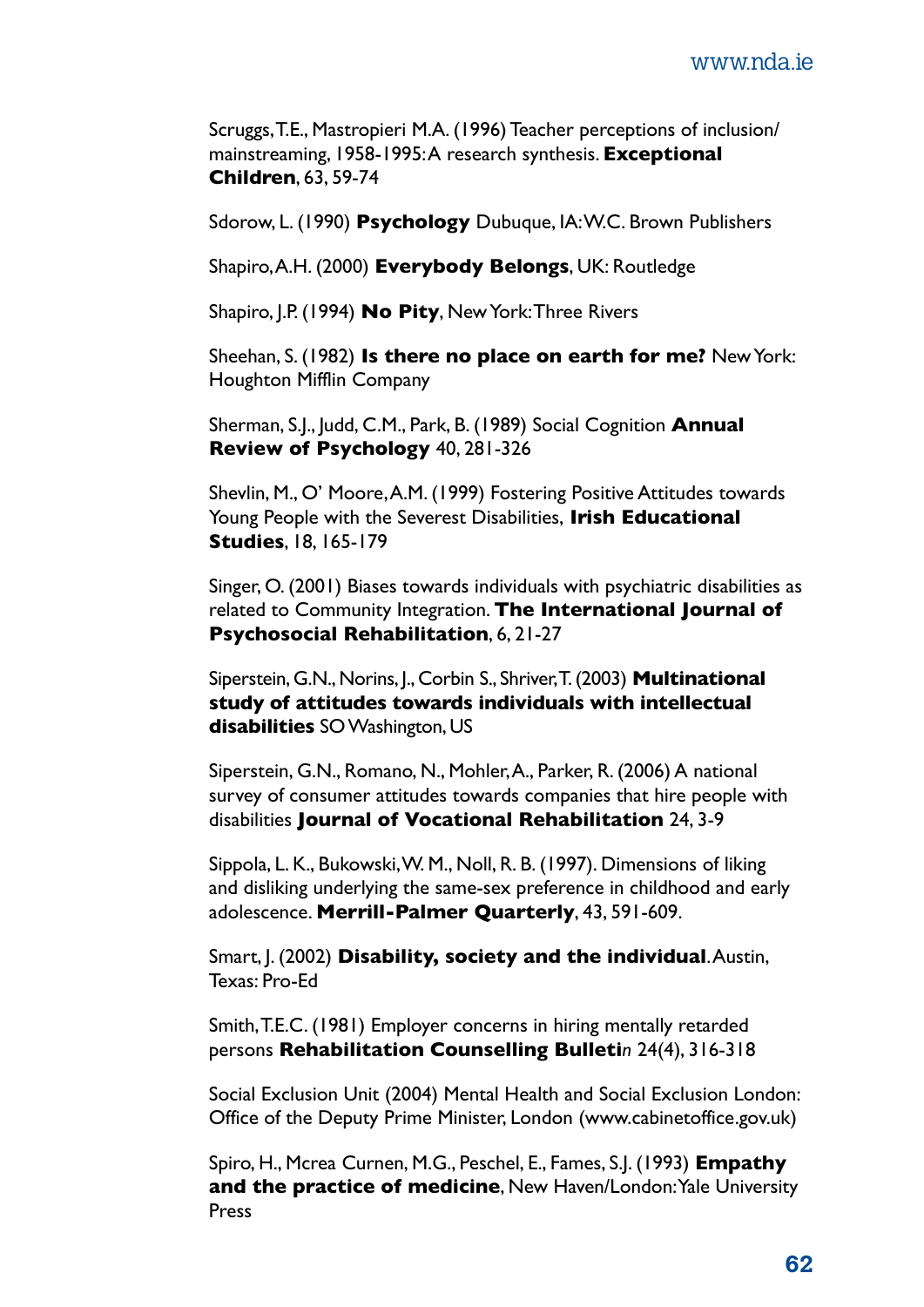Special Olympics (2004) A Study of Youth Attitudes about Intellectual Disabilities (http://www.specialolympics.org)

Stiker, H.J. (1997/1982) **Corps infirmes et sociétés**, Paris: Dunod (First edition published in 1982 in Paris: Aubier Montaigne and revised edition in 1997. The 1997 revised edition translated into English, **A History of Disability***,* by William Sayers (2000), Ann Arbor: University of Michigan Press)

Swain, J., Finkelstein, V., French, S., Oliver, M. (1993) **Disabling Barriers – Enabling Environments**, London: Sage Publications

Taylor, S.J., Bogdan, R. (1993) Promises made and promises to be broken In P. Wehman (Ed.), **The ADA mandate for social change** (pp 255- 268) Baltimore: Paul H Brookes

The Task Force on Autism (2001) **Educational Provision and Support for persons with Autistic Spectrum Disorders Dublin**, Department of Education and Science (www.education.ie)

The Task Force on Dyslexia (2001) **Report of the Taskforce on Dyslexia, Dublin**, Department of Education and Science (www. education.ie)

Triandis, H.C. (1977) **Interpersonal Behaviour**, Monterey, CA: Brooks/Cole

Triandis, H.C., Adamopoulos, J., Brinberg, D. (1984) Perspectives and issues in the study of attitudes In R.L. Jones (Ed.), **Attitudes and attitude change in special education: Theory and practice***.* Reston, VA: The Council of Exceptional Children.

Van Der Klift, E., Kunc, N. (1994) Beyond benevolence: Friendship and the politics of help. In J Thousand, R. Villa & A Neven (Eds.), **Creativity and collaborative learning: A practical guide to empowering students and teachers** (pp391-401) Baltimore: Paul H. Brookes.

Voh, J. (1993) On Belonging: A place to stand, a gift to give. In A.P. Turnbull, J.A. Patterson, S.K. Behr, D.L. Murphy, J.G. Marquis, MJ Blue-Banning (Eds) **Cognitive Coping, families and disability** (pp. 151-163) Baltimore: Brookes.

Wai Au, King., Man David, W.K. (2006) Attitudes toward people with disabilities: a comparison between health care professionals and students **International Journal of Rehabilitation Research** 29:155 –160

White, M.J., Jackson, V., Gordon, P.J. (2006) Implicit and Explicit Attitudes toward Athletes with disabilities **Journal of Rehabilitation** 72 (3) 33-40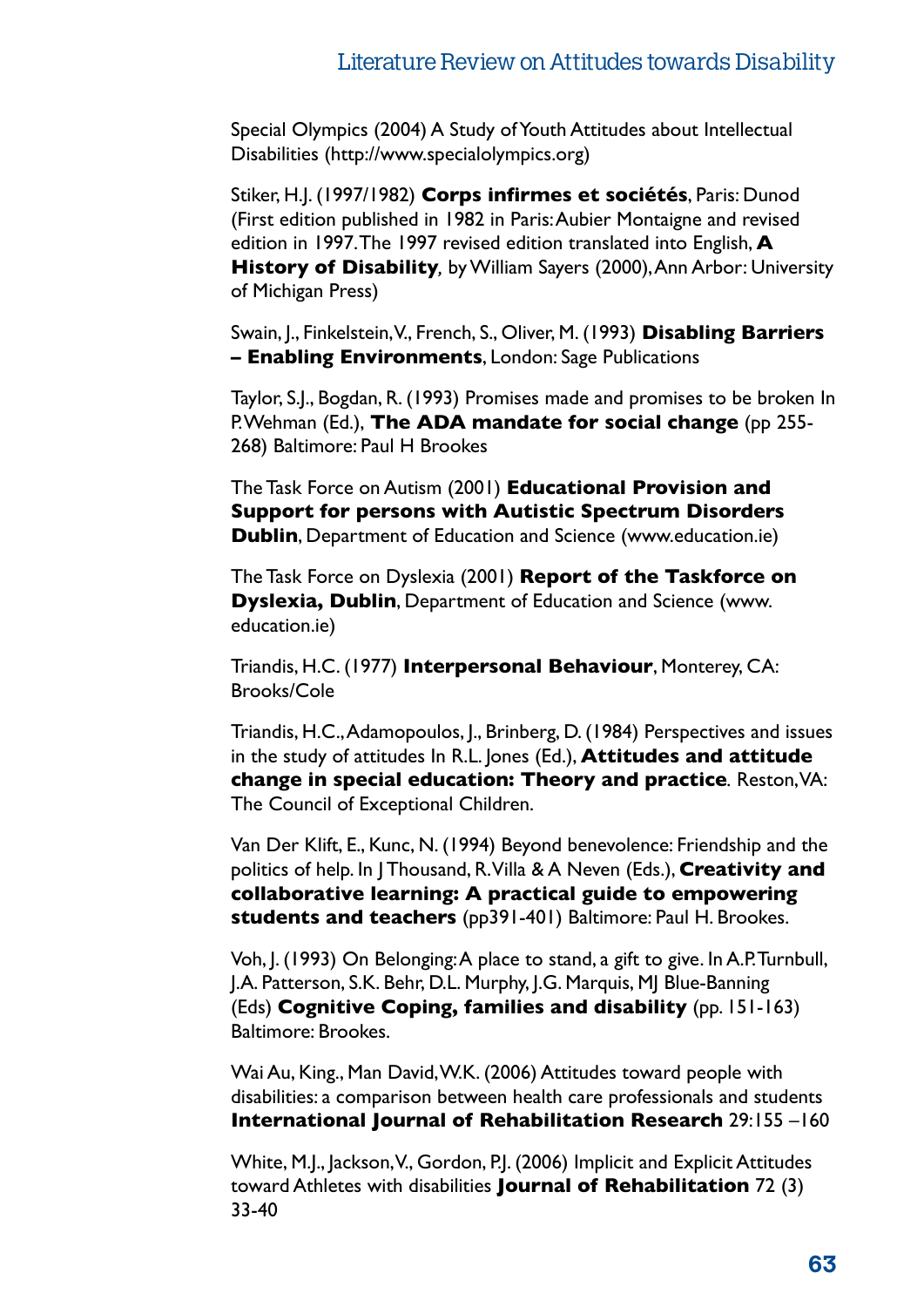Wilgosh, L., Skaret, D. (1987) Employer attitudes toward hiring individuals with disabilities: A review of the recent literature. **Canadian Journal of Rehabilitation**, 1, 89-98.

Wiseman, R., Gomez-Mejia, L. (1998) A behavioural model of managerial risk talking **Academy of Management Review** 23, 133-153

Witcher, S. (2006) **Report of the Disability Working Group**, Edinburgh: Scottish Executive (available at http://www.scotland.gov.uk)

Wright, B.A. (1983) **Physical Disability: A psychosocial approach** (2nd ed.) New York: Harper & Row

Wright, B.A. (1988) Attitudes and the fundamental negative bias: Conditions and corrections. In H.E.Yuker (Eds.), **Attitudes toward persons with disabilities** (pp.3-21) New York: Springer

Wood, W. (2000) Attitude Change: Persuasion and Social Influence **Annual Review Psychology** 51 539-570

Young, I.M. (1990) **Justice and the Politics of Difference**. New Jersey: Princeton University Press

Yuker, H.E., Block, J.R., Campbell, W.L. (1960) **A scale to measure attitudes towards disabled persons** Albertson, New York: Human Resources Foundation

Yuker, H.E. (1994) Variables that influence attitudes toward people with disabilities. **Journal of Social Behavior and Personality**, 9, 3-22.

Yuker, H.E. (1995) Attitudes. In A.E. Dell Orto & R.P. Marinelli (Eds.), **Encyclopedia of disability and rehabilitation** (pp. 94-99). New York: Macmillan.

Yuker, H. E. (ed.). (1988). **Attitudes toward persons with disabilities**. New York: Springer Publishing Company.

Zimbardo, P., Ebbessen, E.B. (1969) **Influencing attitudes and Changing Behaviour** Reading; MA: Addison-Wesley

Zimbardo, P.G. (1985) **Psychology and Life**. New York: Harper Collins Publishers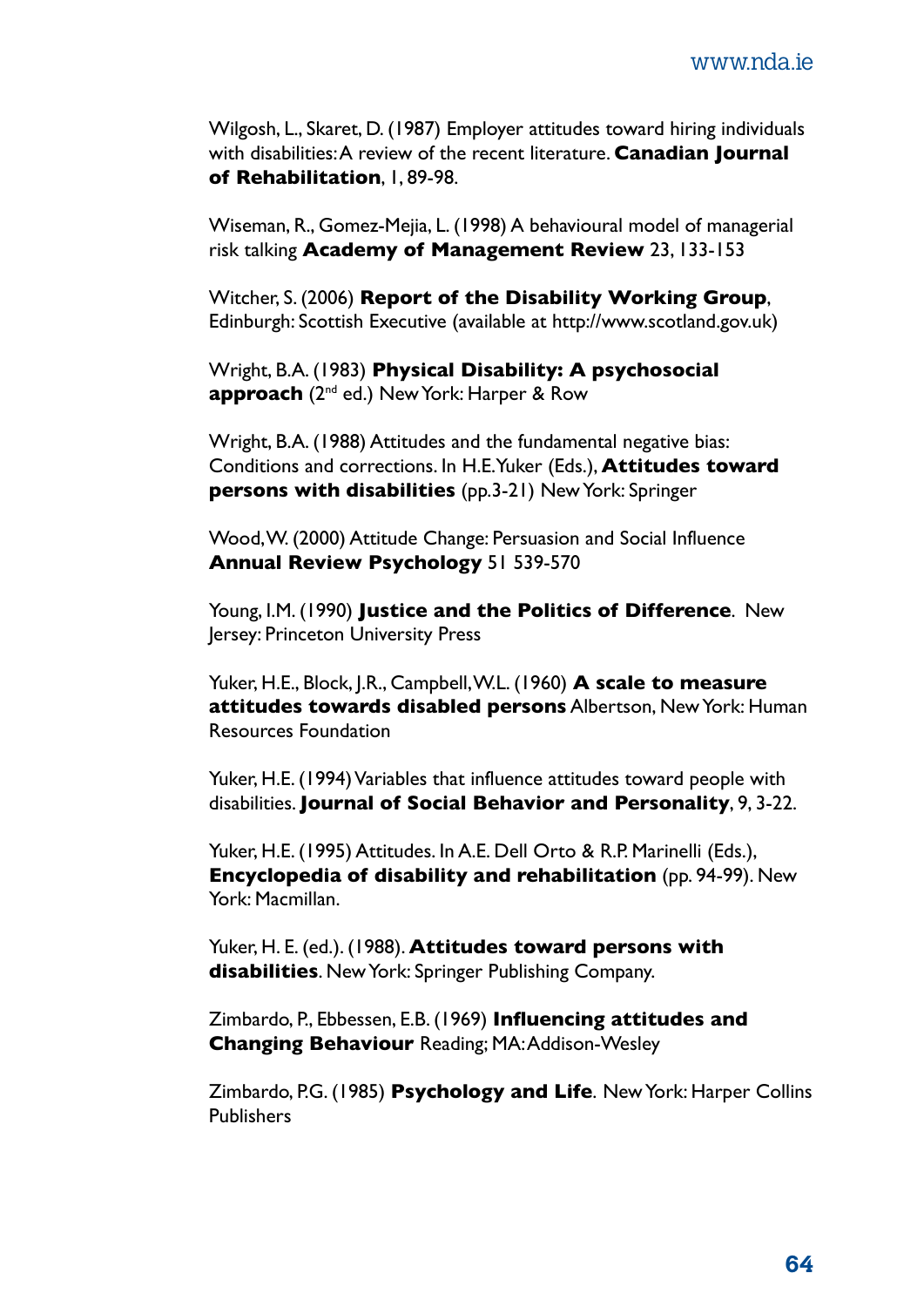## **Appendix 1**

#### **Methodology**

The search methodology used for the literature review included the following

- 1. The 2006 Journals in the NDA library were hand searched and journal articles selected. Bibliographies of selected journal articles were studied and the relevant references and relevant articles identified and procured
- 2. The NDA library catalogue was searched for relevant books and journals
- 3. A search on Google Scholar was carried out including
	- a) In title: attitudes disability OR attitudes disabilities OR attitudes disabled. 2,060 articles found. Choosing a 10-year time period (1996-2006) narrowed this search. All in title: attitudes disability OR attitudes disabled OR attitudes disabilities Results 532
	- b) Searches on, for example, social construction theory, stigma and prejudice.
- 4. A search on relevant websites including government websites in Ireland, the UK and Canada and websites such as Mental Health Ireland and the United Nations.